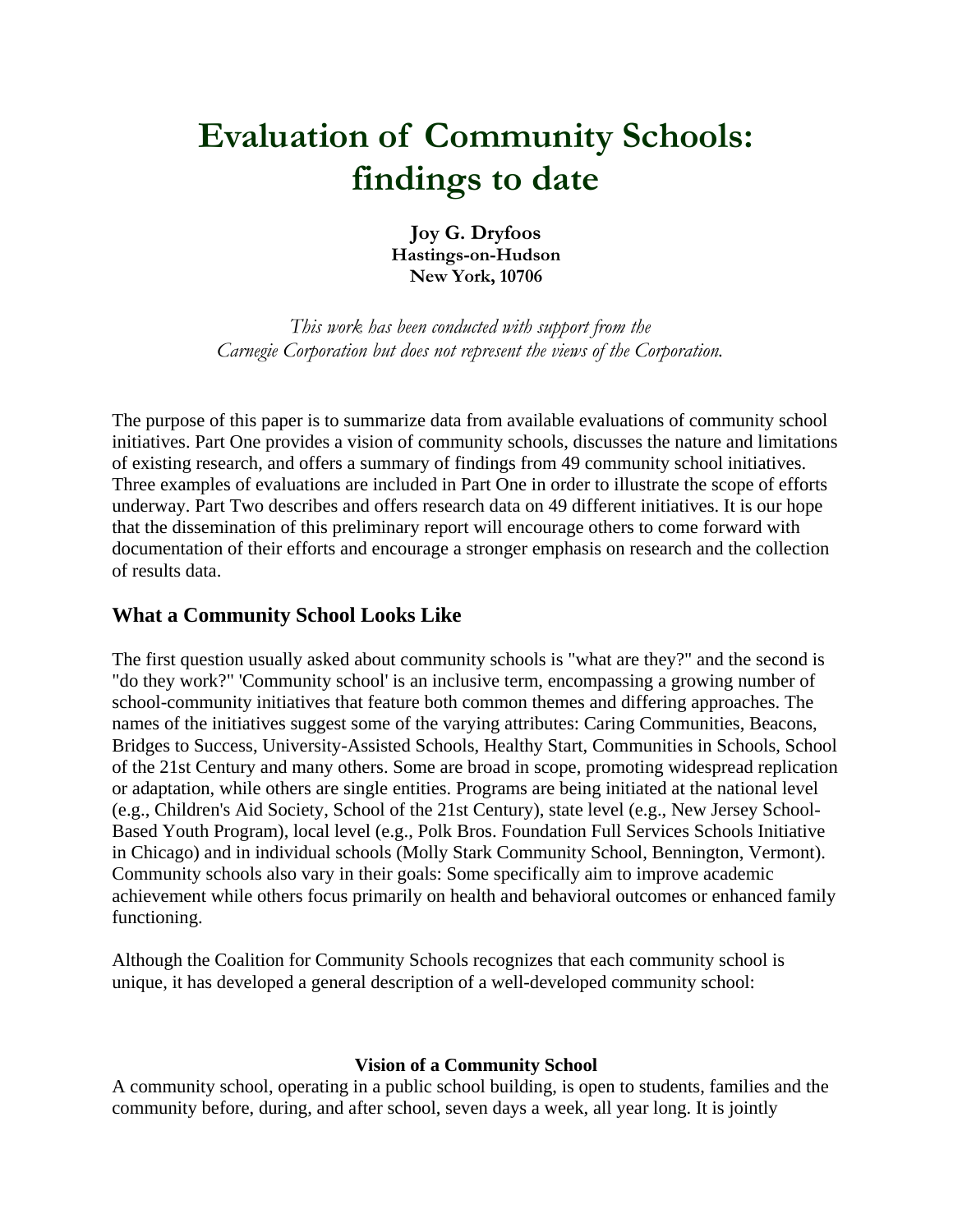operated through a partnership between the school system and one or more community agencies. Families, youth, principals, teachers and neighborhood residents help design and implement activities that promote high educational achievement and positive youth development.

The school is oriented toward the community, encouraging student learning through community service and service learning. A before and after-school learning component encourages students to build on their classroom experiences, expand their horizons, contribute to their communities, and have fun. A family support center helps families with child rearing, employment, housing, immigration, and other services. Medical, dental, and mental health services are readily available. College faculty and students, business people, youth workers, neighbors, and family members come to support and bolster what schools are working hard to accomplish - ensuring young people's academic, interpersonal, and career success.

Ideally, a full-time community school coordinator works in partnership with the principal. This person is responsible for the delivery of an array of supports provided by local agency partners and participates on the management team for the school. Over time, most community schools consciously integrate activities in several areas to achieve the desired results: quality education; positive youth development; family support; family and community engagement in decisionmaking; and community development.

# **Research on effectiveness**

Policy makers and practitioners want to know what kinds of positive changes community schools can make. Before addressing this question, we first ask, "Given our vision, what indicators of success should we be looking for?"

We believe that community schools should be seen as vehicles for education reform; therefore, improved learning and achievement must be a long-term measure of the effectiveness of this growing movement. In addition to test scores, learning and achievement related indicators include rates of attendance, promotion, graduation, suspension and expulsion for example.

It is important to note that community schools are designed to affect not only educational outcomes but other outcomes as well. Such outcomes include improved social behavior and healthy youth development; better family functioning and parental involvement; enhanced school and community climate; and access to support services. These outcomes have value in and of themselves, in addition to affecting educational outcomes.

The data summarized here indicate that community school initiatives are moving in the right direction across many different indicators of success, giving us cause for optimism. The story is not complete however. First, it should be noted that the programs we identified cover a broad continuum, from highly developed community schools that have been in existence for a decade or longer to schools that are just beginning to open their doors and offer expanded opportunities such as after-school activities. Second, the quality of the studies varied enormously, from evaluations that relied on very small non-representative samples to those that were based on carefully designed management information systems and control groups. At best, evaluation is difficult, expensive, and long-term. Only a few programs can produce what would pass as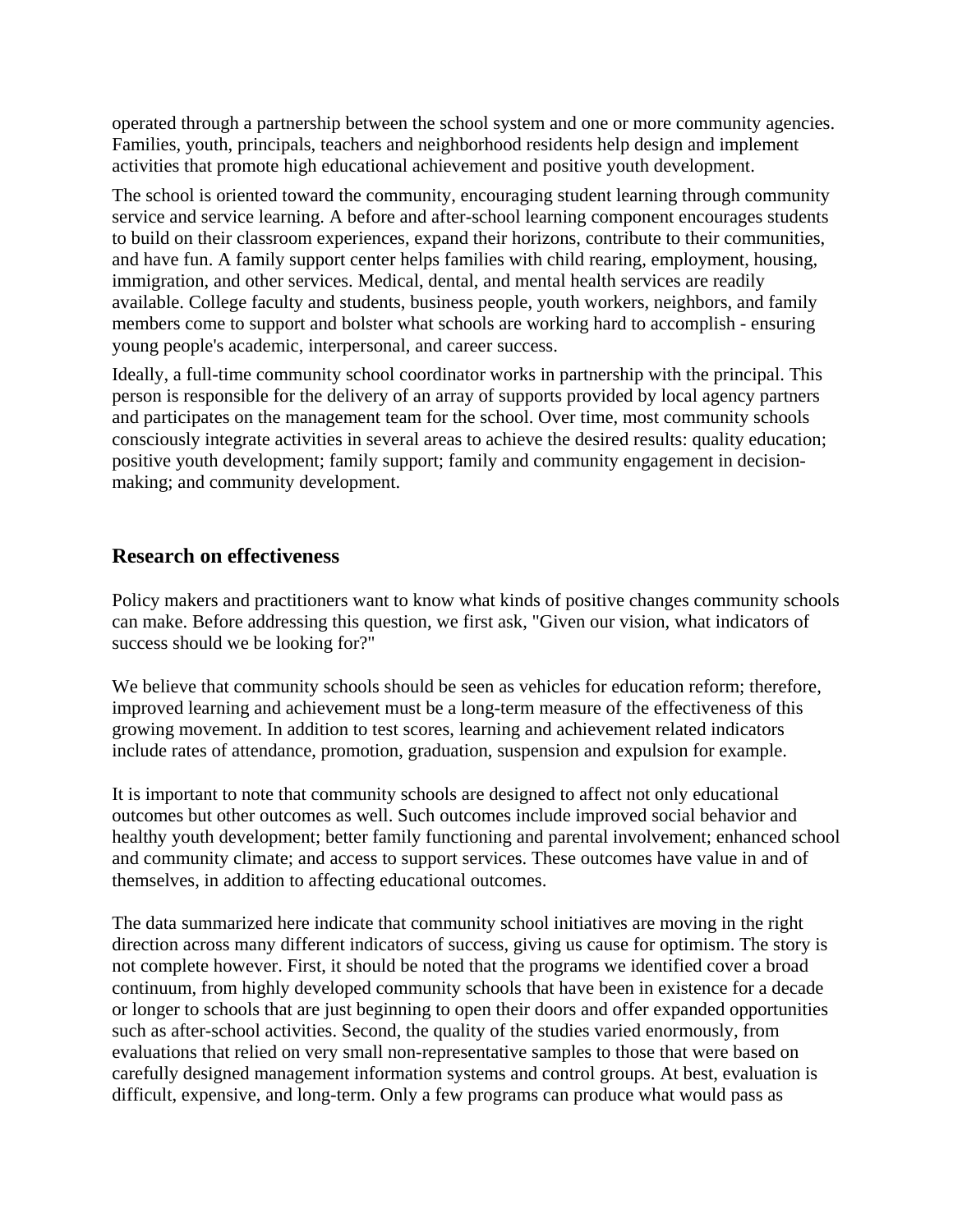"scientific" results. Many others can offer "preliminary findings", early returns on long-term projects.

Limitations of the research must be understood. Even as we recognize some of the constraints we also must acknowledge the complexity of evaluation in a community schools context. Very few of the research studies summarized here used random assignment to define comparison groups. In the places that used comparison groups, these were either matched schools or nonparticipants. Randomized studies are extremely difficult, expensive, and time-consuming, and it is particularly challenging to identify "control groups." Many of the studies relied only on prepost tests of participants, and then lost a substantial number of the students during the year or two that elapsed, in part due to family mobility. A few programs measured progress by achieving goals that may have been quite marginal. For example, one program had a goal that 40% of the students should improve their grade point average in a year. Reports of evaluations sometimes were only limited to positive results. Others presented tables of findings when it was clear that no effects were observed. In sum, these reports are preliminary and inconclusive, but the volume is impressive.

All around the country, researchers are struggling to do a better job of documenting the effects of these efforts. The constraints are many when one is trying to track events in an innovative multifaceted program housed in a setting like a school where it is often difficult to conduct surveys. Researchers experience barriers to obtaining permission from families to survey their children and resistance from parents to filling out surveys. The students in disadvantaged schools have extremely high rates of mobility; half of the study population has left at the end of a year. School personnel often do not want to be bothered with filling out surveys and may not be invested in the findings. Staff may not know how to use the research findings for program improvement. In addition, funders often press for results too early in the process.

Perhaps we should listen more to Lisbeth Schorr and Daniel Yankelovich, who have argued eloquently for moving ahead with social programs and not getting bogged down in methodological warfare. "Evaluating complex social programs is not like testing a new drug. The interventions needed to rescue inner-city schools, strengthen families, and rebuild neighborhoods are not stable chemicals manufactured and administered in standardized doses. Promising social programs are sprawling efforts with multiple components requiring constant mid-course corrections, the active involvement of committed human beings and flexible adaptation to local circumstances." As you browse through the examples presented below, you will see just how "sprawling" this emerging community school field is and how difficult it is to capture all that is happening.

What is most important is that there is a growing body of evidence that community schools are beginning to demonstrate positive effects on students, families, and communities. The preliminary data summarized here suggest that many of these models have the capacity to produce multiple impacts that include, and go beyond the expectations of traditional education reform.

# **Sources of Information**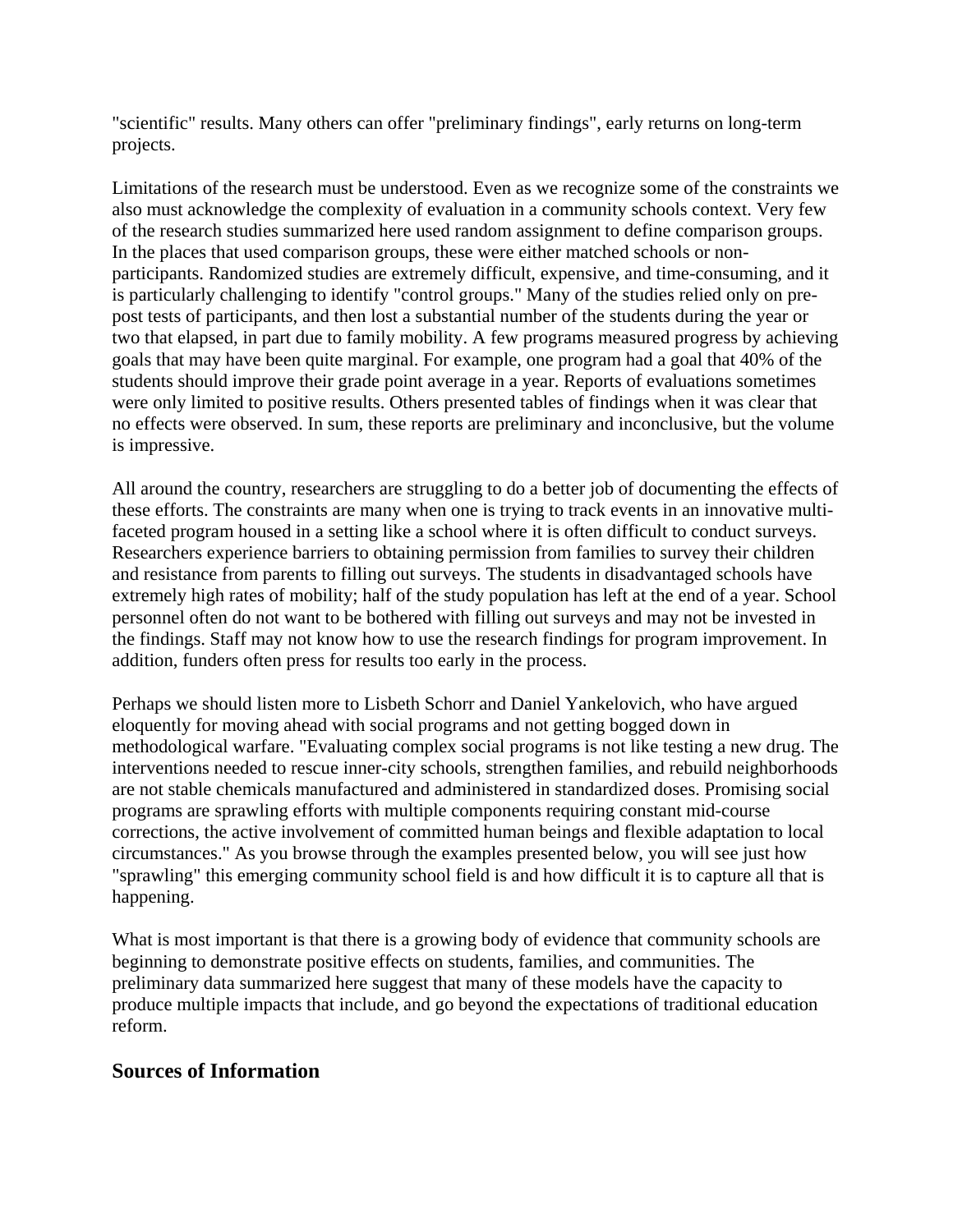This is a first cut at compiling documentation on the impact of community schools. Many evaluations are currently underway, and within the next several years we should have access to much more information. An examination of citations in this paper will confirm that the "literature" about community schools is mostly "hidden". Compiling the information involves extracting annual reports and unpublished documents from researchers and program administrators throughout the country. Web sites (identified where known) are a great benefit because one can download reports that are difficult to obtain in hard copy and have not been (and probably never will be) published.

We were able to obtain information on 49 school-community programs that have produced recent evaluation reports or data on results. No two initiatives are alike nor are the research protocols used. Of the 49, six are after-school initiatives such as LA's Best. Some research reports, for example on the large-scale California Healthy Start Initiative, aggregate findings for hundreds of schools. Other programs, such as Communities in Schools, have submitted reports at state, community, and local site levels (counted as one report). Other evaluation efforts focus exclusively on one school such as the study of the Broad Acres Elementary Linkages to Learning School in Montgomery County, Maryland. Thus, the count of reports is rough and is intended to serve as an estimate of the large quantity of information that is becoming available.

All of the reports present findings on one or more outcomes, such as improved academic achievement, change in student behavior, or increased parental involvement. In 46 of the reports some positive changes were noted. In three of the reports, no positive changes were reported that is, students in the schools with the programs did no better than those in comparison schools, or alternatively, students in the program did not improve their performances or behaviors over time.

# **Key Results**

Highlights of the compilation on outcomes are presented below. The outcomes are organized into four major categories which reflect the comprehensiveness of community schools: learning and achievement, improved social behavior and healthy youth development; better family functioning and parental involvement; and, enhanced community life. Specific indicators are set forth for each outcome.

# **Learning and Achievement**

*Achievement*: Thirty-six of the 49 programs reported academic gains. These gains generally included improvements in reading and math test scores, looked at over a two- or three-year period. Many of the programs reporting academic gains were in elementary schools. In at least eight of the cases, the outcomes were not schoolwide. Rather, they were limited to students who received special services, such as case management, intensive mental health services, or extended day sessions.

However, there were some instances of school-wide improvements on academic measures: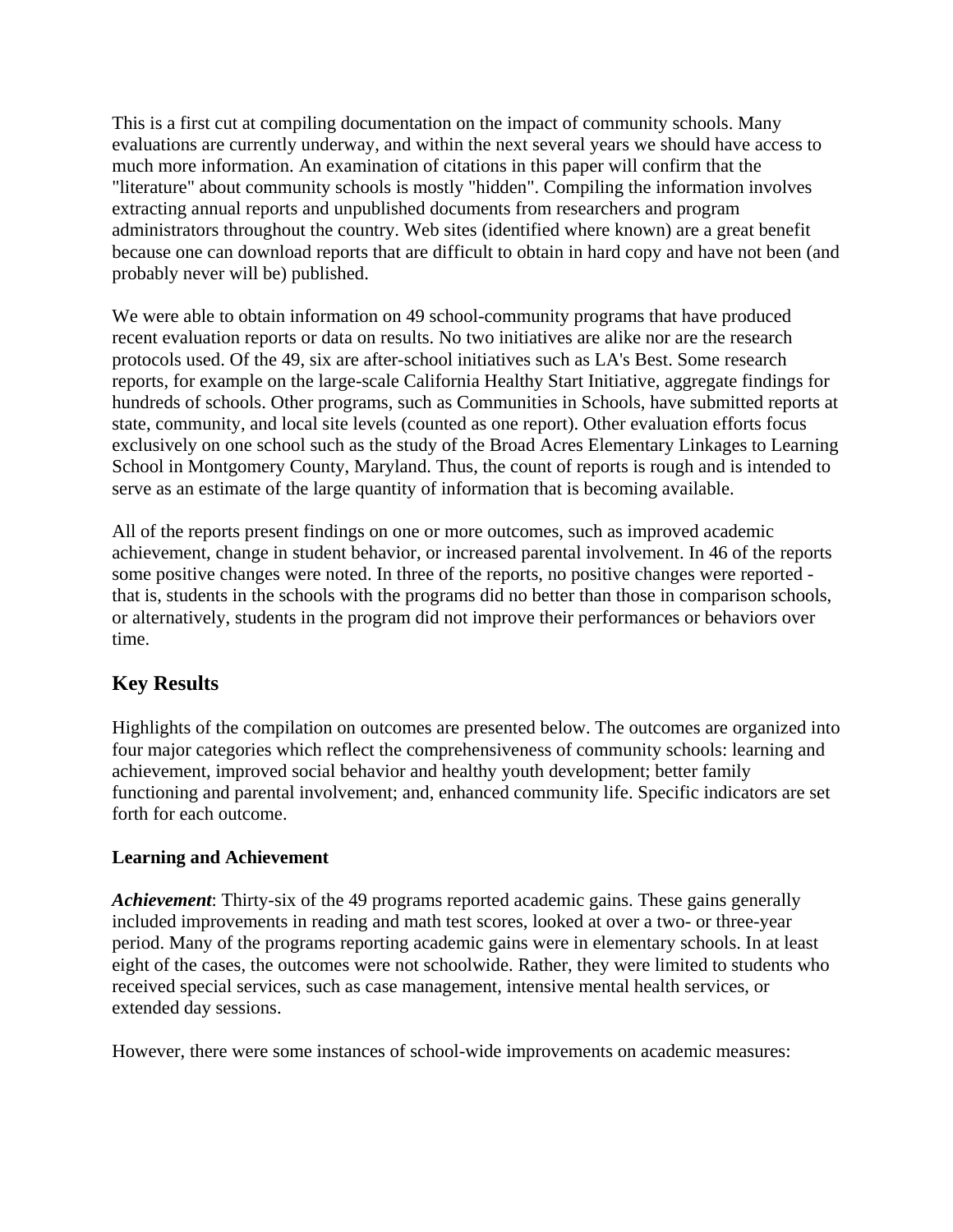- Charles Drew Elementary School, a participating school in University of Pennsylvania's West Philadelphia Improvement Corp program, showed more improvement on the state's standardized reading and math tests than any other school in the state in 1999, an increase of 420 points.
- At PS 5, a Children's Aid Society Community School in New York City, the percentage of children reading at grade level rose from 28% when they were in grade 4 to 42% by the time they reached grade 6.

*Attendance*: Nineteen programs reported improvements in school attendance. Several reported lower dropout rates, one specifically among pregnant and parenting teens. Several mentioned higher teacher attendance rates, suggesting higher levels of satisfaction. Examples of positive results in this area:

- A national evaluation of Communities in Schools found that about 70% of students with high absenteeism prior to participation in CIS improved their attendance.
- At Lane Middle School, a Schools Uniting Neighborhoods sites in Portland OR, attendance increased from 85% to 91% over two years.

*Suspensions*: Eleven programs reported a reduction in suspensions. This may reflect changes in suspension policies, rather than changes in behaviors leading to suspensions. As schools transform into more child-centered institutions, they are likely to change practices regarding suspensions and expulsions as part of the change in school climate.

- At the Woodrow Wilson Middle School in Des Moines, Iowa the rate of suspensions in 1995 was one-sixth the rate five years earlier.
- At Lane Middle School in Portland, OR, suspensions declined from 50 to 15 over two years.

# **Social Behavior and Healthy Youth Development**

*High-risk behaviors:* Eleven programs reported reductions in rates of substance abuse, teen pregnancy, disruptive behavior in the classroom, or improvement in behavior in general. For example:

- An evaluation based on 138 grantees in California's Healthy Start initiative found that students receiving Healthy Start services decreased their drug use.
- The Blenheim School (Missouri Caring Communities site) reported a 40% decrease in disruptive behavioral incidents following the initiative of a system for referrals for clinical therapy.

# **Family Well-Being**

*Parent involvement.* At least 12 of the programs reported increases in parent involvement. For example, at the Bryant School, a Caring Communities site in Missouri with an intensive family intervention program, volunteer hours increased from 43 in 1996 to 2,008 in 1998.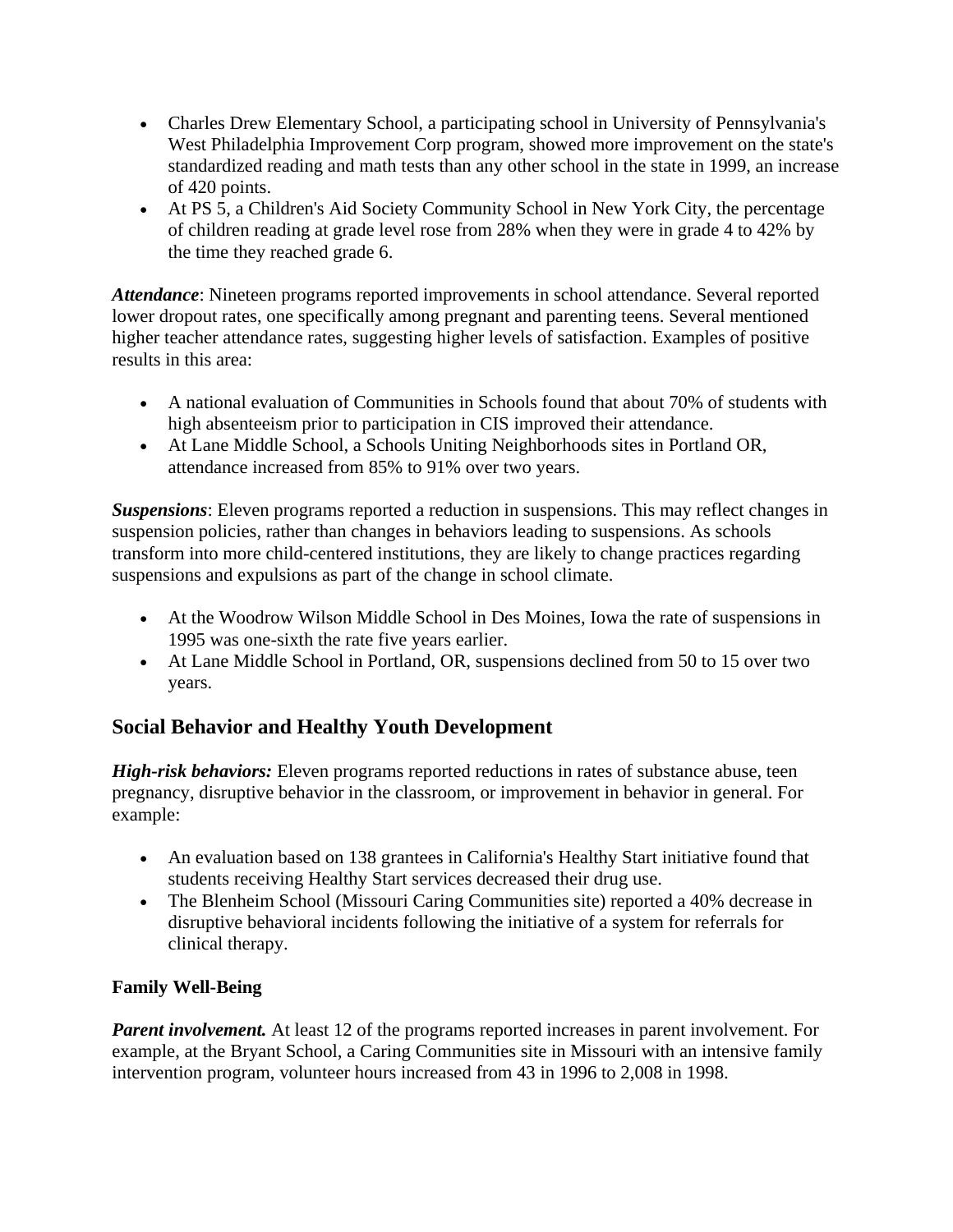*Family functioning.* In many programs with a strong family focus, improved family functioning was reported.

- Parents who received School of the 21st Century services were able to improve their child development practices, were less stressed, spent less money on child care, and missed fewer days work.
- An evaluation of 138 grantees of California's Healthy Start initiative found that families reported improvement in filling basic needs such as housing, food and clothing, transportation, finances and employment.

# **Community Life**

*Access to services:* Better access to health care, lower hospitalization rates, higher immunization rates, or access to dental care were reported at least once. After-school programs cited access to child care as a significant outcome.

- As a result of putting full time school nurses in school sites in the Success Program in Des Moines Public Schools, 97% of the children were immunized. Dental screenings produced a 34% increase in improved oral hygiene and a 36% decrease in referrals for cavities.
- At Broad Acres Elementary School in Montgomery County (MD), a Linkages to Learning site, access to health care was greatly increased, reducing the percent of families who reported no health care access for their children from 53% to 10%, and those with no insurance coverage from 38% to 10%.

*Neighborhood:* Six programs reported lower violence rates and safer streets in their communities. A unique finding was the reduction in student mobility reported by the Polk Bros. Foundation Full Service School Initiative:

• While mobility patterns varied, average mobility declined from 1996 to 1999 at all three schools participating in the initiative to levels at or below the city-wide average. More children are in school for longer periods, creating more chances to learn and participate in programs.

It should be noted that most of the programs showed impacts on more than one outcome, reflecting both the design and comprehensiveness of the research and the program. For example, the Marshalltown, Iowa, Caring Connection program appeared to have impacts on both academic achievement and youth development. Children's Aid Society had an impact on school performance as well as parent involvement and community safety. Elizabeth Street in Los Angeles also improved school performance, lowered the dropout rate and brought parents into the school.

It is time for community schools to be recognized as an important component of the education reform movement. Most of these programs have goals not only to improve school performance, but also to change the lives of children and their families and reduce social barriers to learning.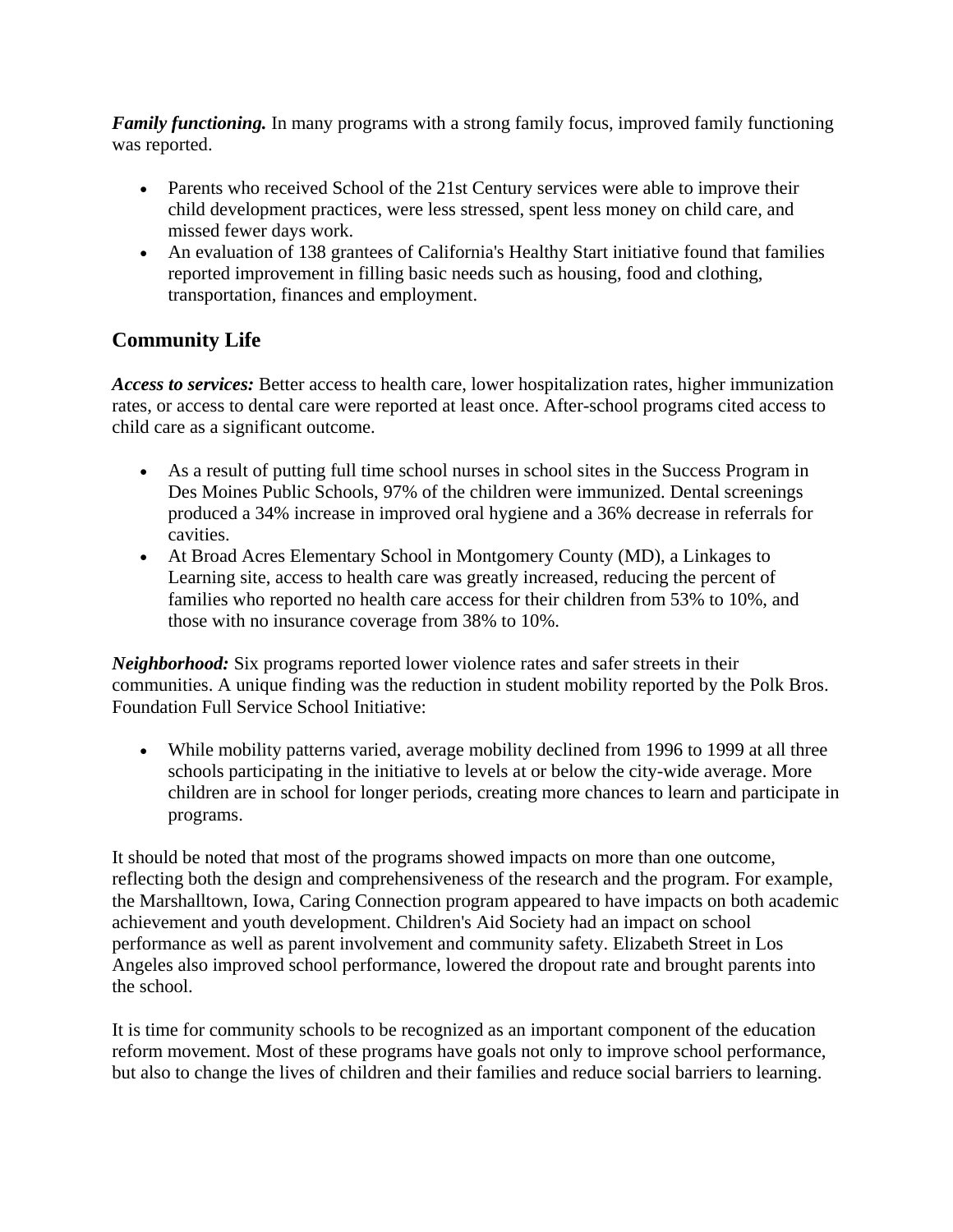These initiatives recognize that the forces for upgrading the quality of education must be joined with the provision of strong supports.

# **Comparison with School Reform Movement**

Community school providers may take some solace in the fact that few school reform models have been able to produce solid evidence of success. A recent publication, *An Educators' Guide to School Reform*, reviews research on 24 "whole-school," "comprehensive," or "school wide" approaches.<sup>I</sup> The concept of school wide reform clearly overlaps with community schools, and among the 24 models cited in the Guide, at least one appears here (School Development Program). This work was conducted by the American Institutes for Research (AIR) under contract with the major educational organizations.

Each of the 24 models is rated on Evidence of Positive Effects on Student Achievement, using a five-point scale that ranges from strong evidence of positive effects (4 or more studies showing impact on educational achievement) to a no research rating, indicating that no rigorous studies were available. Only 3 of the school reform models were rated strong, 5 promising, 6 marginal, 1 weak, and 8 had no research at all. The Guide stated, "In general, evidence of positive effects on student achievement - arguably the most important feature of any reform approach - is extremely limited. Even though many of the approaches have been in schools for years, only three provide strong evidence of positive effects on student achievement. As a result, educators often are considering schoolwide reform without vital information on which to make decisions. More rigorous evaluations are needed with broad dissemination of findings."

# **PART TWO: RESEARCH ON INITIATIVES**

This part describes the 49 initiatives analyzed in this report. A brief overview of each model is presented and outlines whatever information is currently available from research. Only the research is cited. Information about the models is available on request<sup>3</sup> and methodological descriptions of the major evaluations will be forthcoming.<sup>4</sup> This part is organized in two sections: Community Schools and After-School Programs. Within those categories, the listings are presented at the National, State, and Local levels, ranging from models that are being replicated across the country in many sites to individual schools that have unique programs.

# **COMMUNITY SCHOOLS**

# **National Models**

These community school programs have been developed by community-based agencies, city youth bureaus, national organizations, or university groups. They have been replicated or adapted in many community schools throughout the nation. Most have technical assistance capacities and can respond to requests from local groups for help in planning and implementing programs. Information is provided for the basic model and other sites, where available.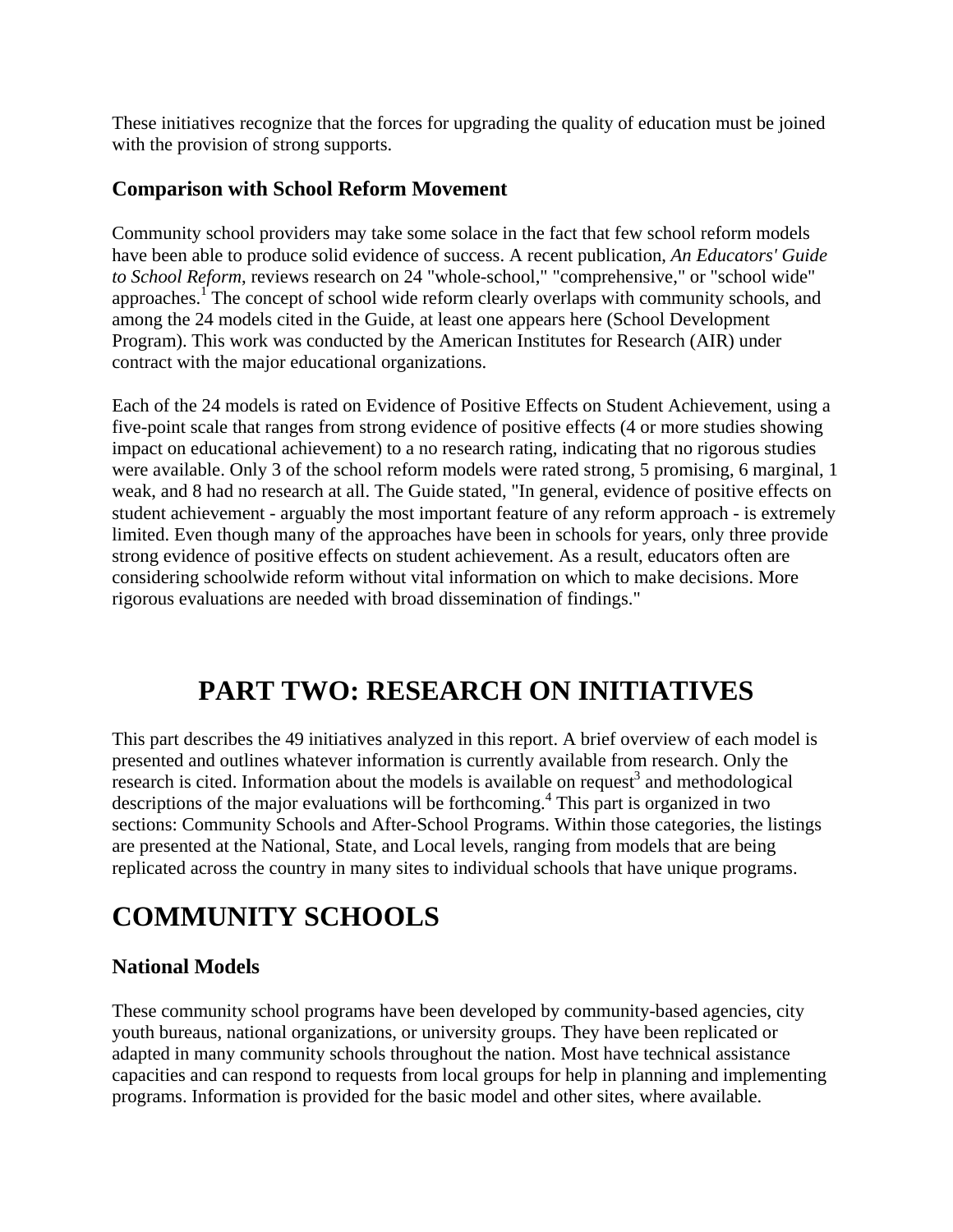#### **Children's Aid Society Community Schools, New York**

In 1990, the Children's Aid Society (CAS) of New York entered into a partnership with the local School District #6 to develop community schools.<sup>5</sup> CAS's approach to community schools is to provide a "seamless" learning and developmental experience for children, families, and communities. CAS began with two initial sites, Intermediate School 218 and Elementary School 5, and has also developed eight additional community schools locally and worked with a wide variety of public schools, community-based organizations and funders to help sites around the country.

The two initial sites, IS 218 and ES 5, have been the subject of a six-year process and outcome evaluation conducted by researchers from Fordham University. Both schools offer Family Resource Centers, medical and dental services, and extended hours of operation. Schoolsupported and CAS-supported social workers and mental health counselors work together to serve students and families.

A three-year evaluation report of both schools was issued in 1999 by Anthony Cancelli and colleagues from Fordham University, contrasting the CAS schools with matched schools in the neighborhood.<sup>6</sup> Three sets of outcomes were examined: psycho-social, parent involvement and academic for students in grades 3 and 6 when the research started. The research concluded that seven years after the establishment of the community schools, many of the goals had been reached. In regard to psychosocial development, the students had more positive attitudes toward school experiences. The buildings were full of people throughout the day and evening, engaged in a wide array of activities. Children were receiving high-quality medical and dental care, and had access to on-site mental health services. Parents were involved in the schools and felt a strong sense of responsibility for their children's education, particularly new immigrants.

Academic achievement over the years improved in both sites, although the rate of increase leveled off or decreased after the initial major gains were recorded. At PS 5, the percentage of children reading at grade level rose from 28% when they were in grade 4 to 42% by the time they reached grade 6. The same cohort math scores moved from 43% at grade level in grade 4 up to 50% by grade 6. The progress matched the improvement rate at comparison schools although the PS 5 children had lower scores at baseline. The researchers also found a significant positive correlation between attendance at extended day programs and reading scores. At IS 218, the research team found a clear pattern of steady though less dramatic improvement over time. Some 39% of students performed at grade level in reading at grade 6, rising to 45% by the time they were in grade 8. For math, the levels went from 49% to 52%.

The researchers observed that as the program matured, new challenges were arising regarding the logistics of managing growth such as setting up information systems that could track all the traffic, getting teachers to "buy in" to the concept, day to day challenges such as negotiating the competition for space and firming up the relationship between classroom instruction and extended day programs, and translating the programs and services into demonstrable improvement in academic outcomes.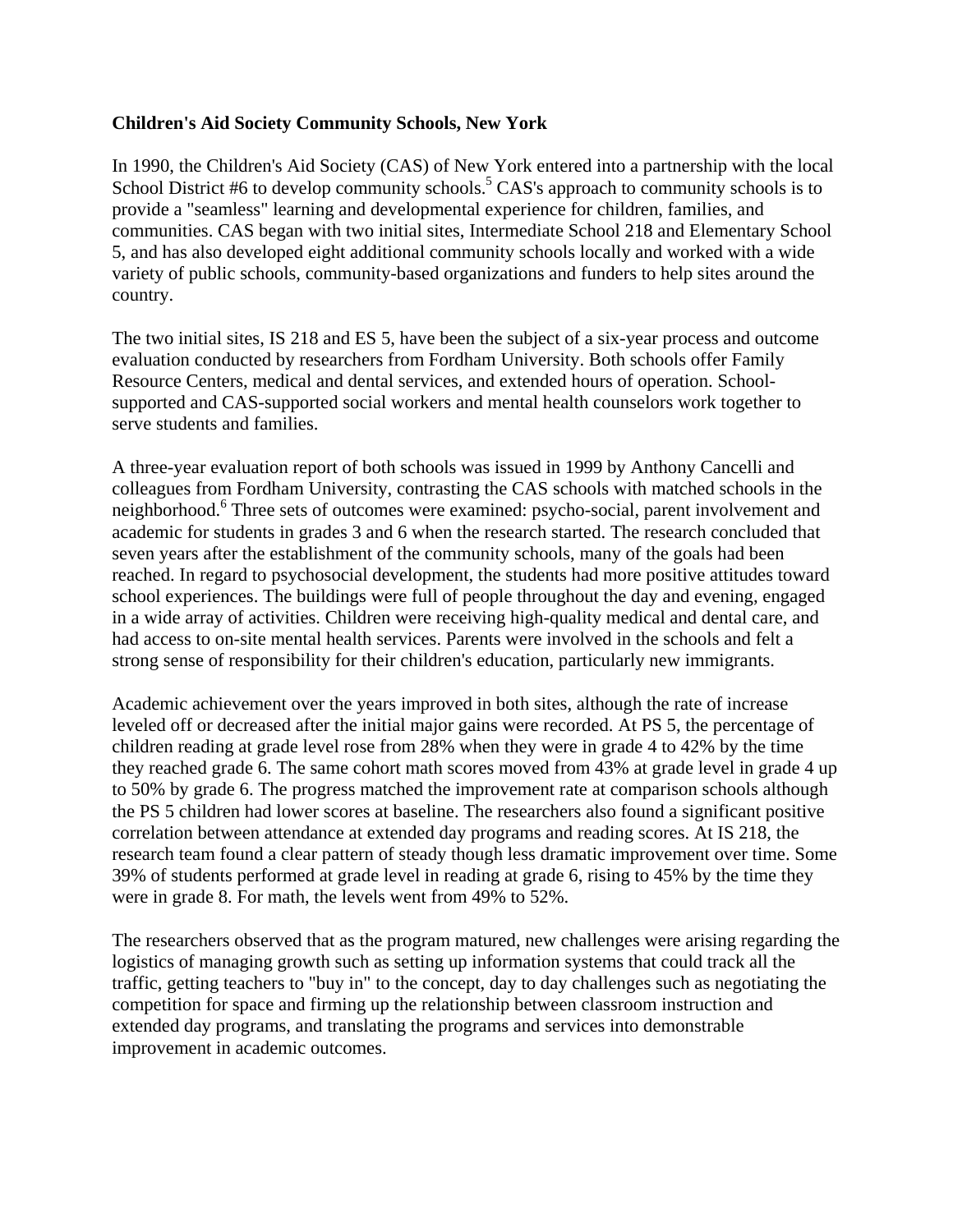The Children's Aid Society maintains a Technical Assistance Center for Community Schools in New York.

*Contact:* Jane Quinn, 212-949-4954, http://www.childrensaidsociety.org

# *Gardner School, Boston (CAS Adaptation Site)*

The Gardner Elementary School, developed through a partnership with Boston College, the YMCA, and the local community, is an extended service school committed to providing before and after school programs for children in addition to economic, health, and education services to adults. It is an adaptation site for the CAS model. A Health center is staffed by St. Elizabeth's Medical Center, dental care by Joseph Smith Health Center, and mental health care by Allston Brighton Mental Health Clinic. Dozens of students and faculty members from Boston College provide tutoring and work on curriculum issues and social work interns provide counseling. A Parents' Center hosts workshops of topics such as immigration, staffed by law students and organizes evening classes.

Early results give evidence of improvements in academic performance, achievement, student engagement and satisfaction with school and attendance.<sup>7</sup> In 1999, Gardner was the eighth most improved elementary school in the state in literacy, based on the Massachusetts Comprehensive Assessment System (MCA) results.

#### *Contact:* Tim Garvin, 617-782-3535

# *Stevenson-YMCA Community School Program, Long Beach, CA (CAS Adaptation Site)*

The Stevenson Elementary School in collaboration with the local YMCA and the California State University Department of Social Work is a replication site for the CAS model. The goal of this community school is to enhance the academic, social and career development of youth through the active partnerships of youth, parents, school, and community resources in providing an array of school-site activities.

A preliminary evaluation collected data for a sample of the students comparing the semester previous to involvement at the end of the first year. First through third grade students showed significant progress in their academic achievement in the initial year of the program. The percentage of students who were considered below average declined from 49% to 30% while the students receiving above average grades went from 19% to 34%. Few changes were noted in work/study habits or personal growth. Fourth and fifth graders also significantly improved their effort, study habits, homework, and showed improved academic progress and attendance. The percentage of students with "above average" grades went from 15% to 30%. The evaluator observed, "These preliminary findings support the idea that the community school approach utilized here (extensive child and parent programming and integration of academic standards in extended day activities) may be a promising way to enhance academic achievement among students living in low income areas." However, as she points out, the lack of a control group precludes determining to what degree the community school model impacted the changes.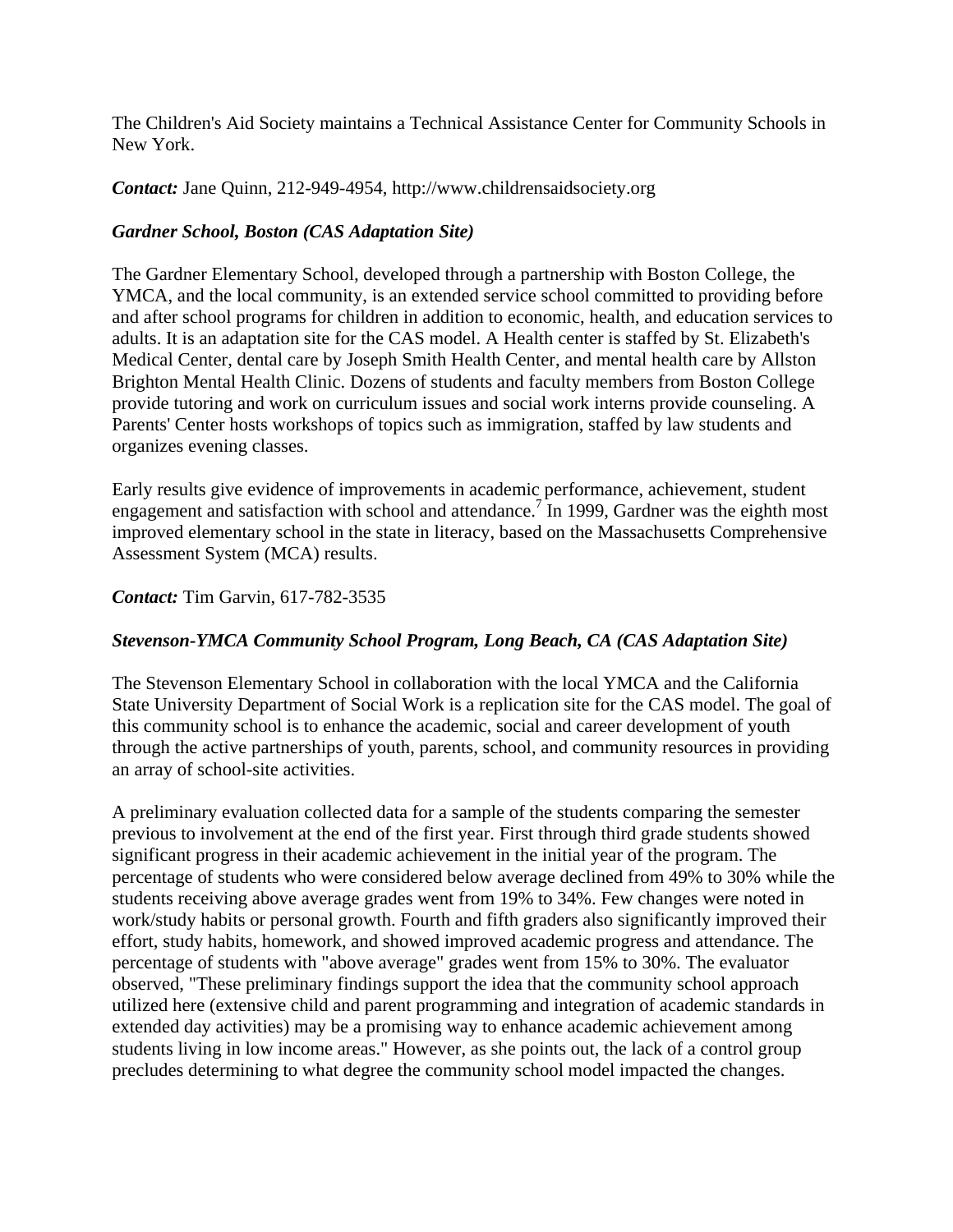### *Contact:* Noel Burcelis, Community School Coordinator, 562-495-1939

#### *Evaluator:* Julie O'Donnell, California State University, 652-985-7372

### **University-Assisted Schools, Center for Community Partnerships, University of Pennsylvania (WEPIC)**

Beginning in 1985, the University of Pennsylvania has sought to develop relationships with the surrounding community. Currently, the University's Center for Community Partnerships works in collaboration with the West Philadelphia Improvement Corps (WEPIC) and is actively involved in 13 local schools. These schools have a variety of activities during and after school hours, selected by school personnel in conjunction with university faculty and students. WEPIC's general approach calls for program-based, hands-on-learning focused on community improvement. Special areas of interest include health, the environment, nutrition, conflict resolution and peer mediation, desktop publishing, apprenticeships, entrepreneurial skills, and horticulture. Nearly 100 courses engage Penn faculty and students in the university-assisted community schools.

No overall evaluation has been conducted of the WEPIC program but reports from individual schools give evidence of progress. Charles Drew Elementary School showed more improvement on the state's standardized reading and math tests than any other school in the state in 1999, an increase of 420 points.<sup>8</sup> School-generated data from 1992-1997 show positive trends.

For Turner Middle School, the most "transformed" of the WEPIC models, average daily attendance improved from 86% to 89%, the promotion rate went up from 78% to 81%, parent involvement (percent of parents attending events) increased from 53% to 75%, and the number of students suspended decreased dramatically, from 302 to 102.<sup>9</sup> During this five-year period, the number of classes organized in collaboration with Penn increased from 4 to 19.

At Shaw Middle School, attendance increased and suspensions decreased. During the 1995-96 school year, reading proficiency improved significantly from the first report period to the third while failure rates tumbled.

Programs at Wilson and Drew Elementary schools work with school principals and teachers, linking resources of the America Reads initiative, Penn's Linguistics Department, and other faculty and university students.<sup>10</sup> The focus is on an after school reading program that attempts to address the "minority differential." An assessment of the program looked at 40 randomly selected subjects and matched control group in grades 2-5 who were behind in reading. The experimental group participated in an extended day program staffed by Penn work-study and volunteer America Reads students, high school students, and school staff members, resulting in a 1:3 tutor-student ratio. All of the subjects' reading scores increased by one grade level after 3.5 months enrollment (4 days a week for 1.5 hours). Most had caught up with their grade levels.

Two high schools, University City and West Philadelphia were among the five local high schools to receive awards of \$100,000 for increases in attendance. The principal of University City,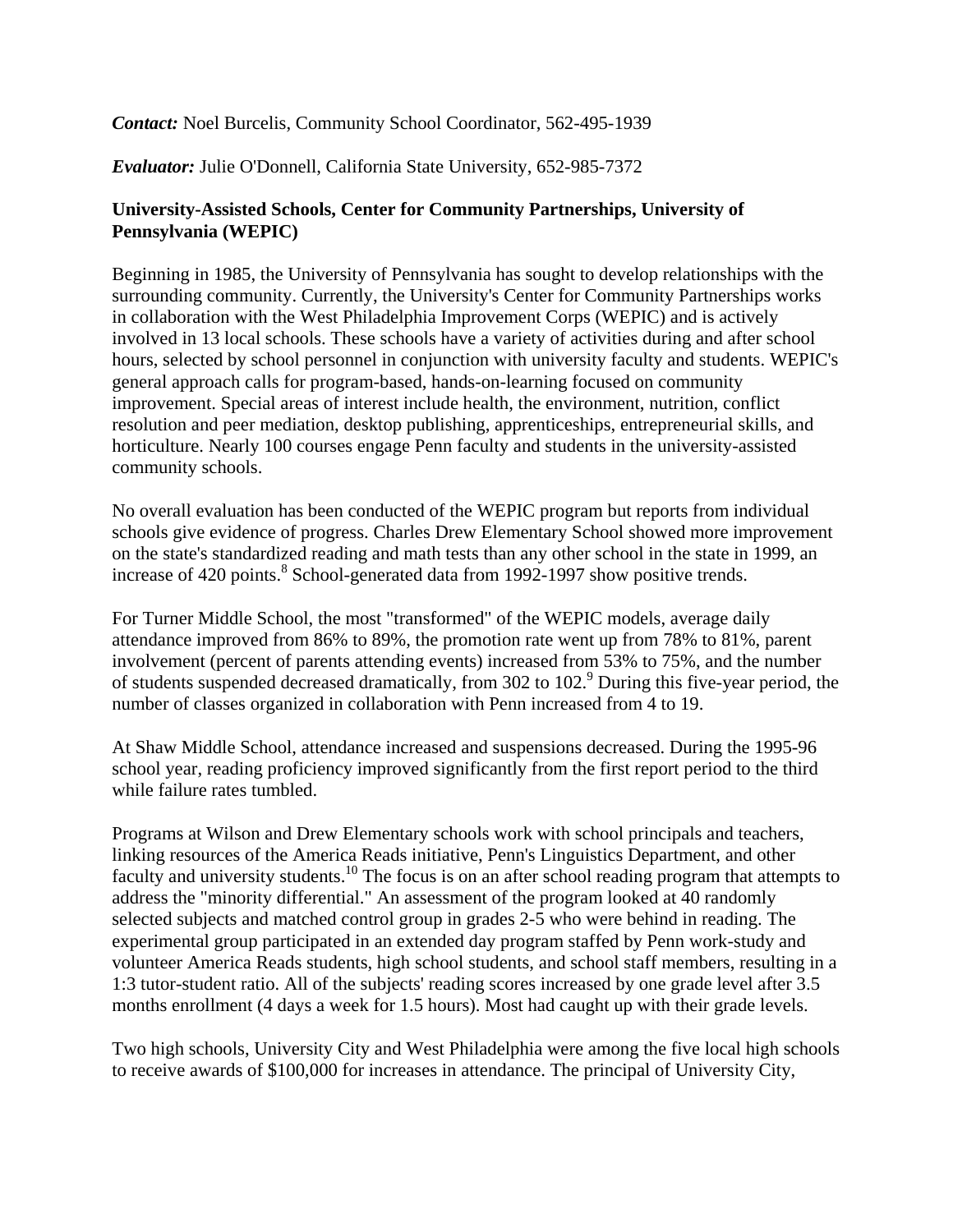Florence Johnson, reports that the graduation rate has risen from 23% to 43% over a three-year period, an improvement attributed to the WEPIC involvement in the school.

*Contact:* JoAnn Weeks, Director of WEPIC, 215-898-0240, weeks@pobox.upenn.edu

# *Winburn Community Academy, Kentucky (WEPIC Adaptation)*

Beginning in 1993, Winburn Middle School established a partnership with the University of Kentucky with support from the WEPIC replication project. The effort brought UK volunteer students to work as tutors in the after-school program and faculty to work on curriculum and training, opened the school to the community for education and recreation, and organized a summer program.

An analysis of the status of the school three years after the program started shows many positive changes.<sup>11</sup> The impact on the school has been substantial, with a new focus on service learning. Test scores have increased. The neighborhood is improved by having a safe place to go in the evenings. The program has been less successful in involving parents so far. According to the report, the project has had more influence on the institutions of the community than on individual citizens. The school system is planning two new community schools and the Mayor has created an Office of Community Schools.

*Contact:* Virgil Covington, Principal, 606-299-7711

# *Bloom Middle School, Cincinnati Ohio (WEPIC Adaptation)*

Miami University developed a partnership with Lafayette Bloom Middle School supported by the WEPIC Replication Project. University faculty in conjunction with school staff created the CORE Academic Accelerated Program, structured summer school experience that addressed key elements in success in school.<sup>12</sup> They selected 21 very high-risk students to receive "wrap" around" services and intensive one on one teaching. All the participants completed eighth grade requirements and were promoted to ninth grade. Almost all expressed an interest in going to college. However, when the students were interviewed a year later, they were once again failing. This research confirmed the importance of designing appropriate teaching strategies for high-risk youth and particularly, the importance of continuation of these interventions.

*Contact:* 513-357-4340

# **Beacons**

Originated in New York City in 1991 by the New York City Youth Bureau, community-based organizations are awarded grants to create school-based community centers that offer a wide range of recreation and social services, cultural and educational enrichment, and vocational activities that engage youth and involve families and the community. Each program is different depending on the characteristics of the provider agencies and the particular cultural and socioeconomic needs of the community. Many have health clinics and employment programs, others encourage family participation, arts, and recreation.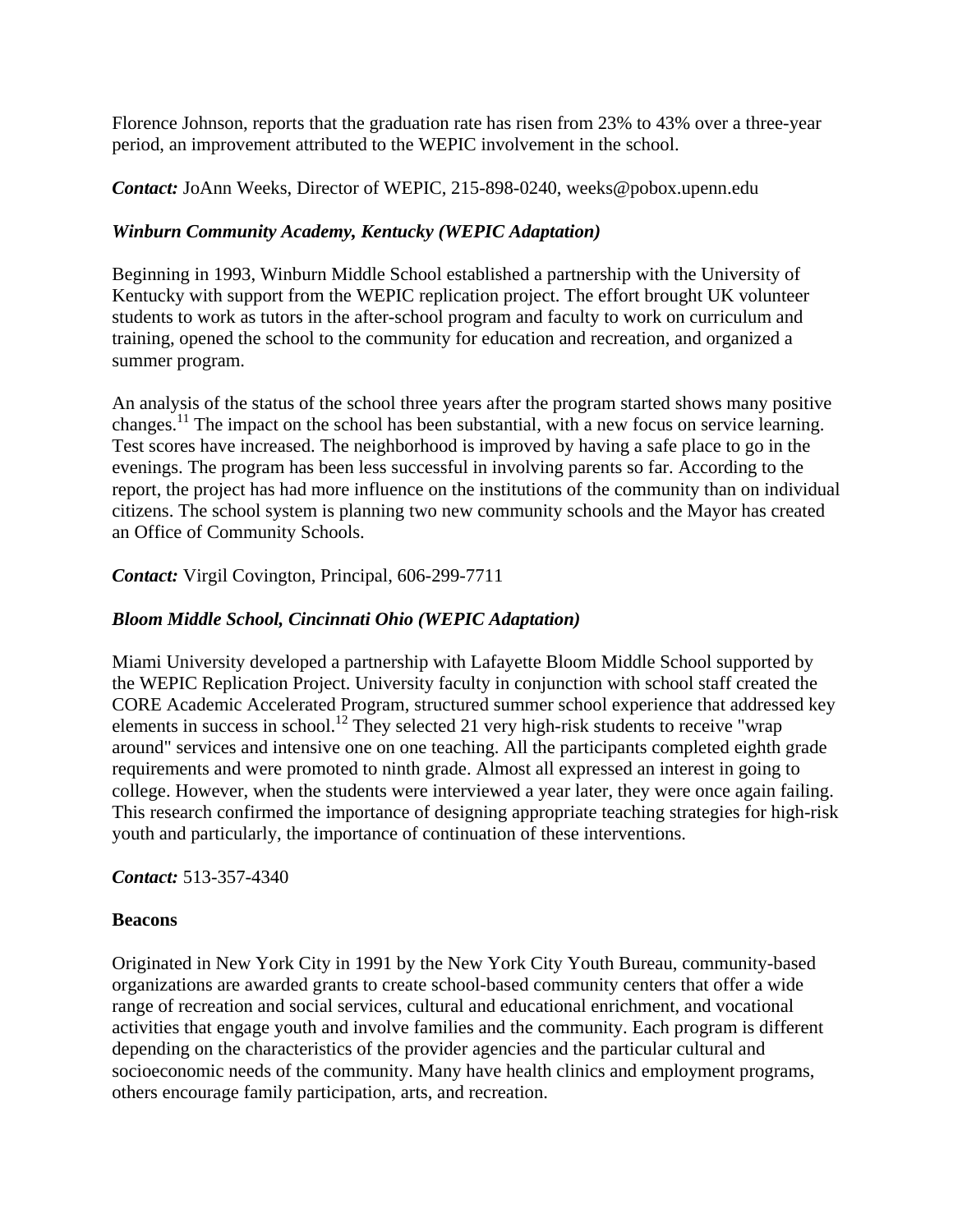New York City currently supports 80 Beacons. An evaluation of the New York City program is being conducted jointly by the Academy for Educational Development (AED), Hunter College Center on AIDS, Drugs, and Community Health, and Chapin Hall Center for Children, University of Chicago. In its first phase, the evaluation focuses on implementation in 39 of the sites. In the second phase, an outcome study will be conducted in six sites.

An initial review of surveys of 7,406 participants found that the program attracts a wide range of ages from below 12 to over 21. $\frac{13}{13}$  Many attend frequently and over a period of years. The participants reported that they felt the Beacons were a safe place, offered a wide range of interesting and engaging activities with concerned and experienced staff. More than three-fourths of the youth described the Beacons as helpful in preventing drug use and fighting and in encouraging schoolwork and leadership. Most Beacons offered homework help and educational enrichment programs. Adults in focus groups reported heavy use of adult activities, such as GED, ESL, volunteer jobs, and family support.

*Contact:* Linda Pitts, Fund for City of New York, Youth Development Institute, 212-925-6675, lpitts@fcny.org

*Evaluation:* Constancia Warren, AED, 212-243-1110, cwarren@aed.org

#### **Bridges to Success**

The United Way is assisting a school/community initiative, Bridges to Success (BTS), which was pioneered by the United Way of Indiana in Indianapolis.<sup>14</sup> The Institute for Educational Leadership is a partner at the national level. The purpose of the national BTS project is to promote the expansion of extended services schools in communities through the leadership of local United Ways. The goals are to enhance student performance and to build the selfsufficiency of families and communities. The model uses five key standards to facilitate success: governance; results and accountability; opportunities, services and support management; and finance

# *Indianapolis*

The pilot BTS program brought the United Way of Central Indiana into a partnership with the Indianapolis Public Schools beginning in 1991. This effort created a partnership of ten major public and nonprofit agencies with a view toward integrating education with human and community service delivery systems and establishing schools as life-long learning centers and community hubs. The program has a two-tiered structure for governance. Under the auspices of a 28-member policy council, the program was implemented in 6 schools by neighborhood-based site teams with full-time site coordinators. At these demonstration schools, outside agencies provide health care, dental care, case management, recreational and cultural after-school activities, mental health services, community service learning, tutoring, and job readiness training. To fulfill the accountability goal, considerable effort has gone into evaluation of the Indiana BTS. The planning process was carefully documented to make sure that the 6 schools considered all the potential components.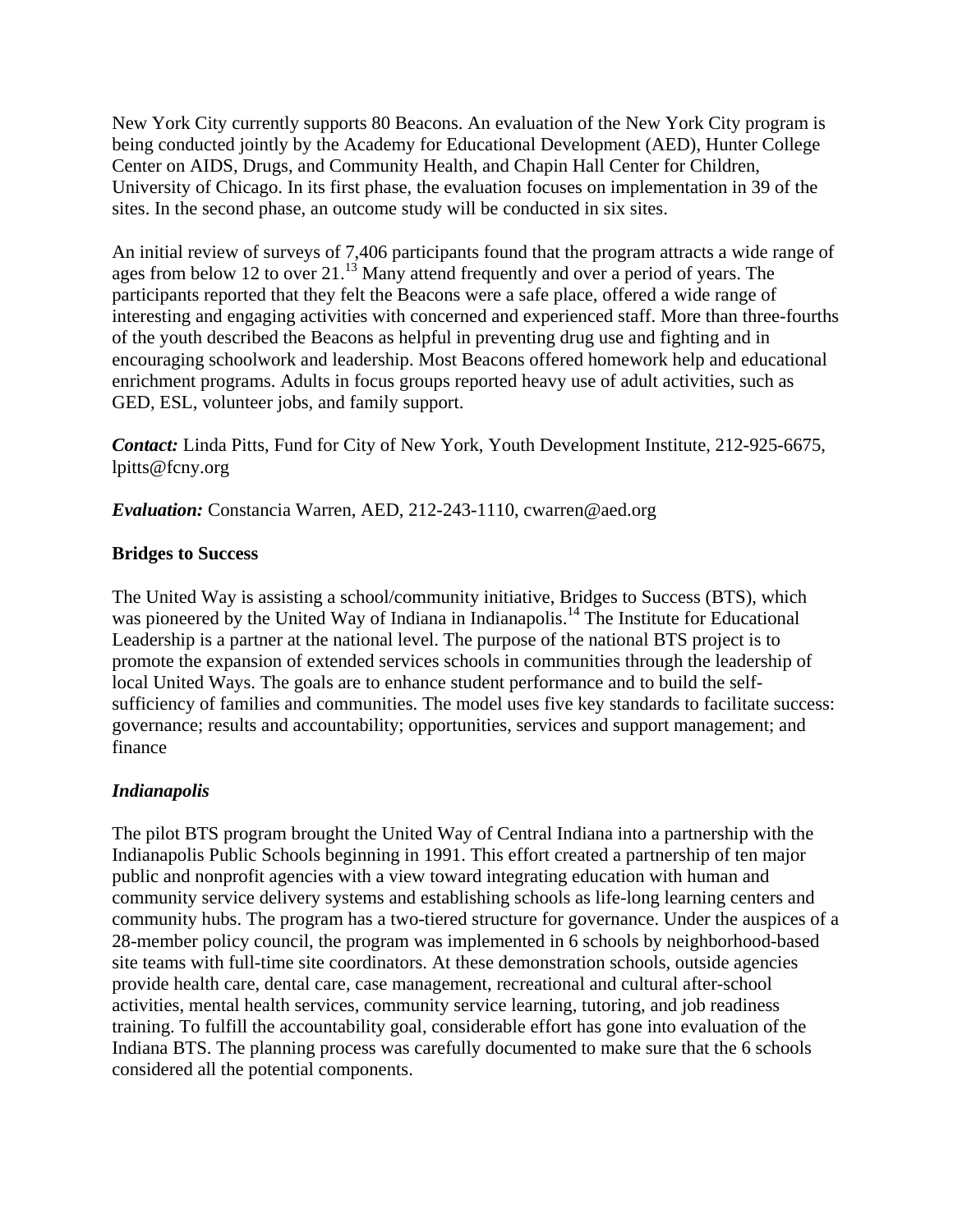An evaluation was conducted in 1995-96 of the school-based health and mental services provided through BTS.<sup>15</sup> Each school has a computerized database designed to capture demographics, presenting problems, contacts, progress notes, school attendance, and test scores. The report focuses primarily on utilization of services in each school. Data on primary health services were only available for some of the schools, but it appeared that large numbers of students were visiting clinics and receiving dental services. All schools had a full-time family services coordinator whose responsibility included case management for needy students and their families.

Some 202 students received case management services in the reporting year; for more than half the presenting problem was behavior issues. The median number of contacts per case was 20 with a range of 0-420 for students and 0-69 for parents and caretakers. The coordinators reported that 85% of the problems showed improvement following the intervention, mostly after 10 or less contacts. Among students who did not show improvement, the intensity of the intervention did not impact problem behaviors.

In 1997, BTS began to expand to 28 local "Covenant" schools, clustered around four high school areas. This experience is well documented.16 Following an extended planning process, the services from many different agencies were brought into the schools, particularly health, mental health, youth development, tutoring and mentoring, recreation and culture. The report also gives details about how funds were leveraged from United Way, the school system, partner agencies, and foundations to support this broadened initiative.

Very little mention is made of outcome indicators. One chart is attached entitled "Academic Indicator Performance Reports-Pilot Schools." However, we are warned that direct comparisons between the most recent year (1997-98) and previous ones beginning in 1994 cannot be made because the test changed. Among the five schools reporting, all show decreases in teacher absence rate, suspension rate, and a slight increase in student attendance. The three elementary schools show a decline in the percent below state standards in English Grade 3 and Math Grade 3 (suggesting improvement). However, the percent below state standards in Grades 6 and 8 in the middle schools increased (scores declined).

*Contact:* Debbie Zipes, 317-923-1466, Zipes@uwci.org, URL:http://www.uwci.org

# *Hampton Year Round Elementary School, Greensboro, North Carolina*

Hampton Elementary School (BTS Adaptation)<sup>18</sup> operates on a year-round calendar. It offers a full menu of services and supports through its Bridges to Success United Way Program. A fulltime nurse arranges dental, health and vision screening and transportation to outside services. Many outside agencies contribute to school enrichment, after-school, and Saturday activities. A unique program is sponsored by the Greensboro Symphony to introduce  $3<sup>rd</sup>$  graders to classical music and offer instruction.

The school reports that attendance rates have increased to 94% and that reading, writing and math proficiency for grades 3-5 went from 45% to 63% from 1997 to 1999. Parent participation has improved.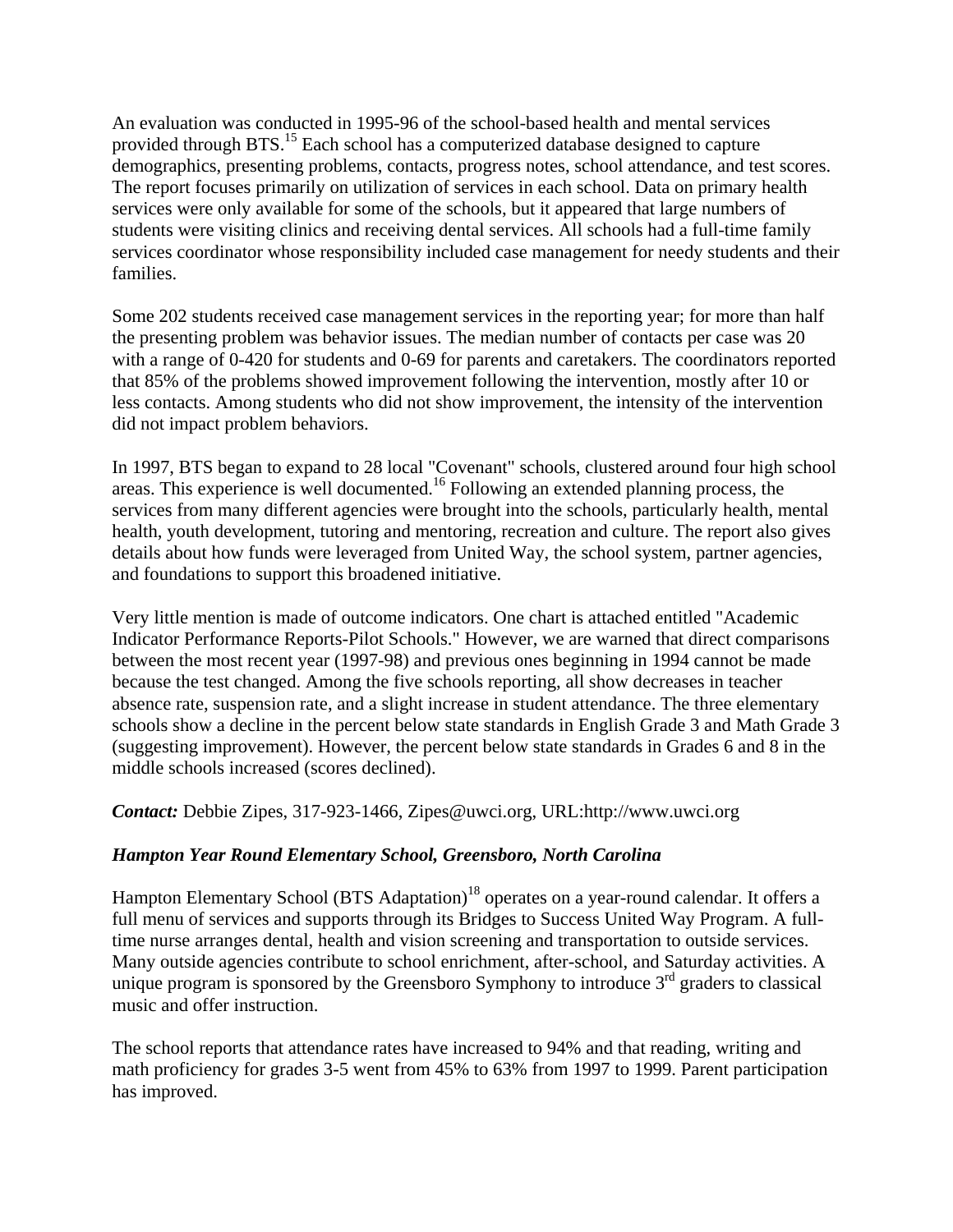*Contact:* Josefa Bethel, United Way of Greater Greensboro, 336 378-6600

#### *Extended Services Schools Initiative of Wallace Reader's Digest Foundation*

The first four programs listed above are being evaluated as part of a foundation initiative to extend the hours of the school day and transform school buildings in low-income communities into neighborhood centers that offer both educational programs and a range of youth services. Some \$13 million was awarded by the Wallace Readers-Digest Foundation to organizations in 17 communities to replicate these models in 60 school sites. A major evaluation is being conducted by a team of researchers from Public Private Ventures and the Manpower Demonstration Research Corporation who are looking at 9 of the cities for in-depth studies of early implementation and planning and 5 cities for cost and participation studies. A management information system is being designed to collect data in the intensive sites.

*Contact:* Jean Grossman, Public Private Ventures, 215-557-4474

# **School of the 21st century**

The School of the 21<sup>st</sup> Century (21C), a creation of Edward Zigler of the Bush Center for Child Development, Yale University, is a model for school-based child care and family support services to promote the development of children aged 0-12.<sup>18</sup> Core components include preschool child care, before, after-school and vacation care for school age children, information and referral services for families, training of child care providers, and guidance and support for new parents. This model has been implemented in more than 500 schools in 17 states since 1988. Connecticut and Kentucky have statewide initiatives to open Family Resource Centers in schools. Programs differ in schools; in some communities, 21C acts as the umbrella for coalitions of family support services, adult education, youth development and social services.

Many evaluations have been undertaken over the years.<sup>19</sup> According to the Bush Center, many benefits have been documented. Children in a 21C school who participated for at least three years had higher scores in math and reading than in a control non-21C school. Children who participated beginning at age three started kindergarten ready to learn. Parents who received 21C services were able to improve their child development practices, were less stressed, spent less money on child care, and missed fewer days work. Parents gave 21C schools high marks for academic focus, caring, and collaborative decision-making. Principals in 21C schools reported less vandalism, increased parental involvement, better teaching practices, and improved public relations with the community because of expanded services offered in the school.

*Contact:* Jennifer McGrady Heath, 203 432 9943

#### **The school development program**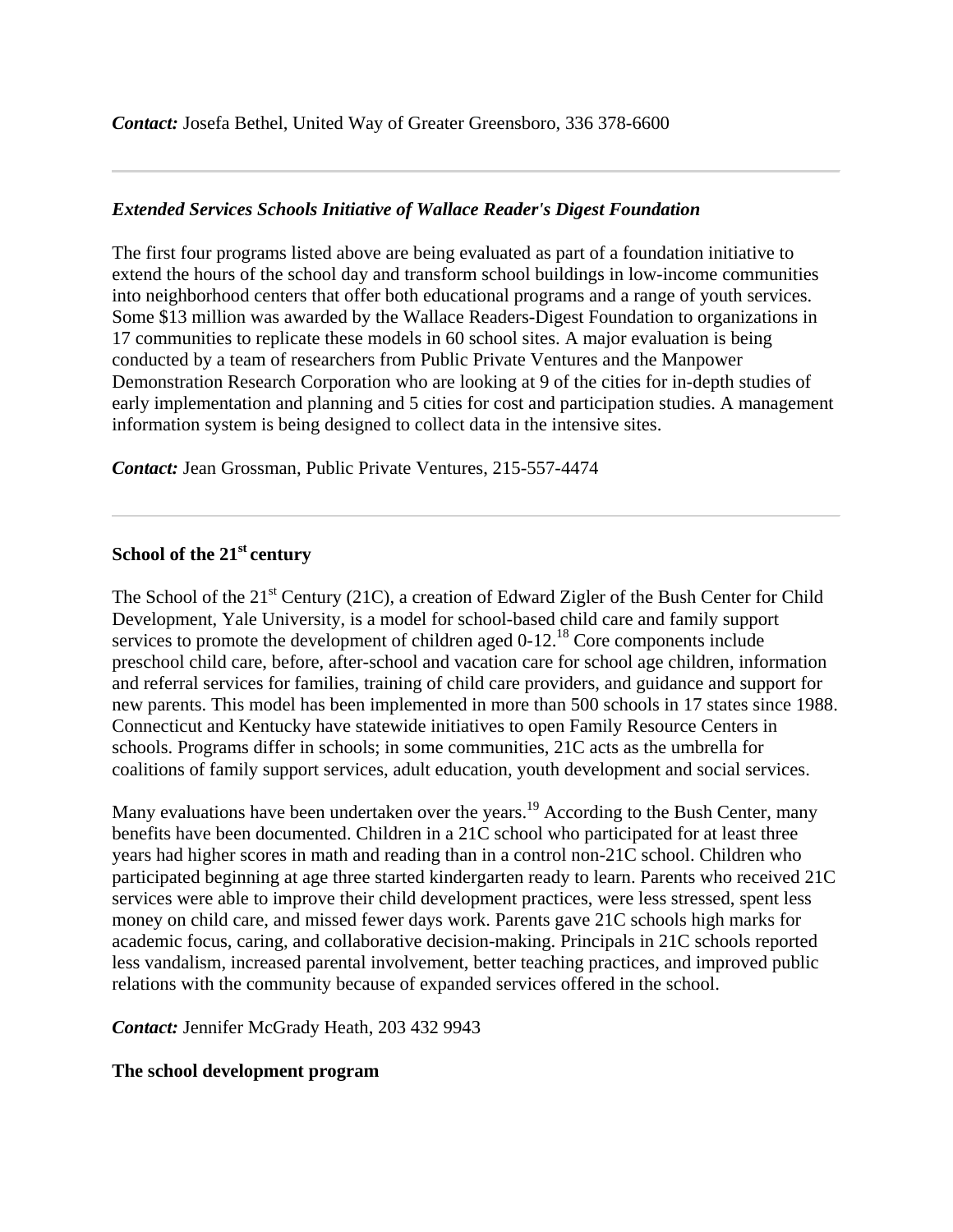**The School Development Program** (SDP), created by James Comer, Yale Child Study Center, and tested in the New Haven Schools in the early 1980s, mobilizes the whole "village" to help children grow. Specifically, SDP attempts to transfer mental health approaches to schools where "change agents" must be created by strengthening and redefining the relationships between principals, teachers, support staff, parents, and students.<sup>20</sup> The formation of 3 teams is basic to the Social Development Program:

- School Planning and Management Team. Parents, teachers, administrators, support staff, and students develop a comprehensive plan and coordinate all school activities.
- Mental Health Team. School psychologists and other support personnel integrate and provide direct services to children, advise school staff and parents, and access resources in community.
- Parent Participation Team. Parents are hired to work in each classroom on a part-time basis and volunteer as teacher aides, librarians, run newsletters, and organize social activities.

A number of evaluations have been conducted. A summary of earlier studies conducted by both Comer and outside evaluators showed increases in student achievement in SDP schools compared to similar schools, higher averages in math and better grades in reading and math.<sup>21</sup> All of these schools were observed to have full implementation of the model, with access to a well-trained facilitator. A recent study of SDP in 10 sites, conducted by the Yale Child Study Center, showed that SDP had a positive impact on student behavior and achievement, especially at grades 3, 4, and  $5.^{22}$  An intensive study of the implementation of the Comer model in six elementary schools in Hartford, Connecticut was less encouraging.23 Researchers Neufield and LaBue concluded that the process had not been adequately implemented. The SDP has made little difference to children in any of the schools and was unlikely to move forward in ways that might significantly benefit children without considerable restructuring of the effort at the central office, the schools, and between central office and the schools. James Comer and colleagues believe that the success of the SDP depends on a full-time program facilitator designated by the school superintendent to work in the district, one school at a time.

*Contact:* 203-737-1020

# **COZI (Comer-Zigler)**

Combining 21C schools with the Comer model resulted in the CoZi model, now being developed in pilot communities. The merger of the two programs produces a focus on school-based, collaborative decision-making, parent and child outreach, universal access to quality child care, and parent involvement and literacy training. The Parents as Teachers approach to home visiting is incorporated in this approach, along with a health clinic and referral services.

Evaluation was conducted over the period 1996-1999 at the pilot site in Norfolk, Virginia, using surveys, interviews, and school records to compare the Bowling Park Elementary School with Oakwood, a comparison site with a slightly more advantaged population.<sup>24</sup> The effort was somewhat hampered by small, nonrandom samples, and low response rates. Nevertheless, researchers found that the CoZi initiative was positively associated with higher levels of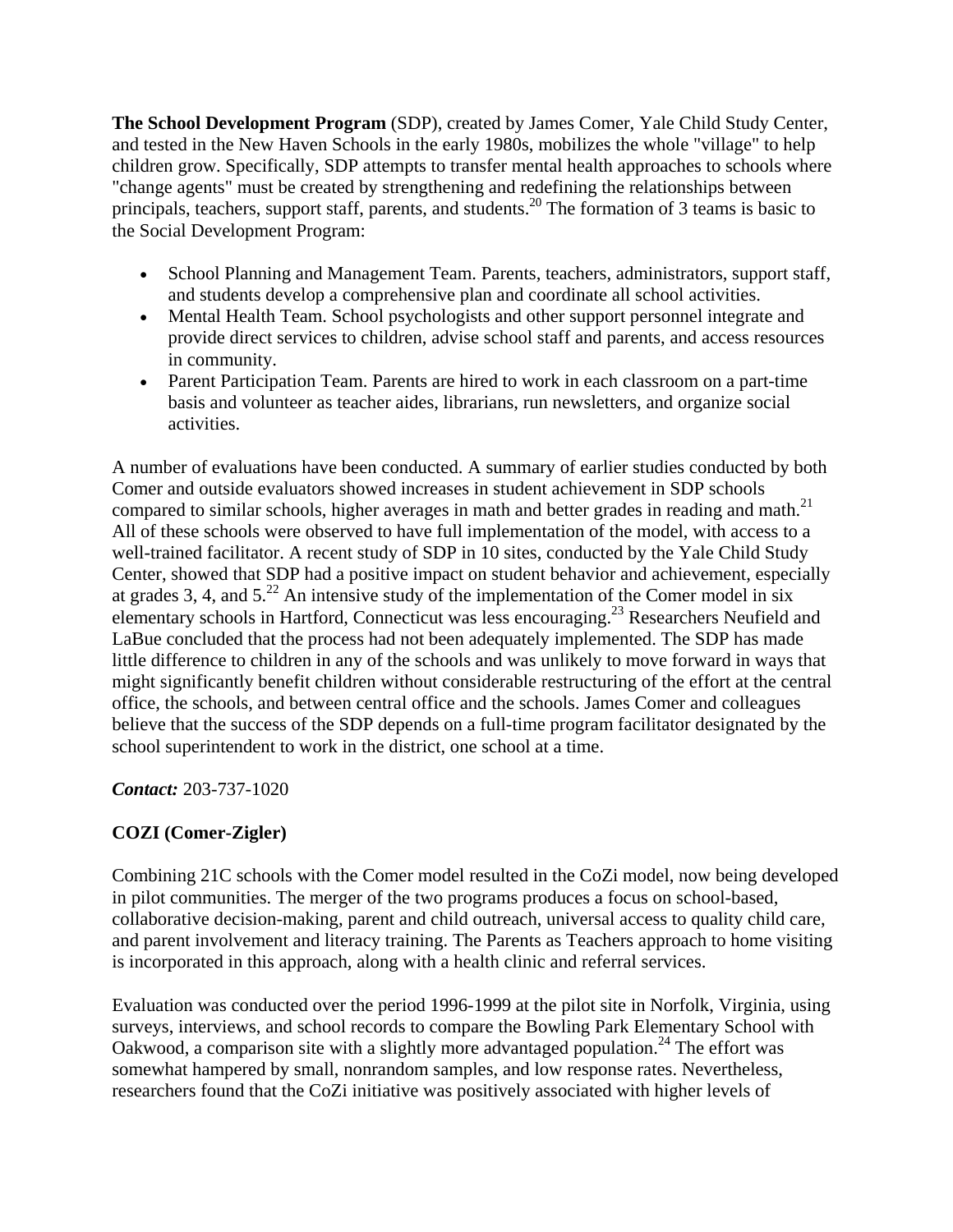academic achievement. Very young children at the intervention school in preschool and kindergarten, scored 9-15 points higher on picture-vocabulary tests than at the control school. For  $3<sup>rd</sup>$  and  $4<sup>th</sup>$  graders, the impact on basic skills was also significant. Bowling Park School outscored all schools in the school district with similar populations over the same three-year period.

Teachers reported a greatly improved school climate on such measures as decision-making, leadership, and staff dedication to student learning. The parents saw an improvement in caring and sensitivity, academic focus, and reported much higher levels of participation.

Further analysis of these results associated higher implementation of CoZi with improved school climate and innovative teacher communication strategies with parents, suggesting that CoZi has a strong impact on teachers' actions. For parents, those who had participated in the Parents as Teachers programs were more likely to engage in interactive behaviors with their children and more likely to participate in the classroom and the school.

#### *Contact:* Matia Finn-Stevenson, 203-432-9944

#### **Communities in schools**

Communities in Schools (formerly Cities in Schools) is a large national organization that works with local communities (businesses, social service agencies) as a broker to relocate social workers and other staff into schools so they can act as case managers and mentors. Founded in 1977, CIS leads a nationwide network of more than 150 independent local programs and 15 state offices. It is estimated that more than 1 million young people and their families are serviced through 1,500 school sites.

A national evaluation was conducted in the early 1990s by the Urban Institute tracking 659 students over time.<sup>25</sup> The research found that CIS programs served very high-risk youth. Contrary to expectations for those students, 80% were still in school or had graduated over three years. The cumulative dropout rate was 21 percent over 3 years or 7 percent annually, much lower than for similar students in other schools. CIS students with serious problems in attendance and academic performance improved in those areas. About 70% of students with high absenteeism prior to participation in CIS improved their attendance and 60% with low grades improved.

*Contact:* Tom Wilson, Vice President, Strategic Alliance, 703-519-8999

# *Communities in Schools of Texas<sup>26</sup>*

The state affiliate of CIS produces an annual publication of performance data, presumably collected from the 400 campuses served by the program. In 1998, CIS reported that 39,010 students received case management services and almost 200,000 other students were served. The "Stay in School Rate" was 95.9%, 84% of students improved their attendance, academics of behavior, and 85% of students graduated or obtained a GED. It is not clear from the summary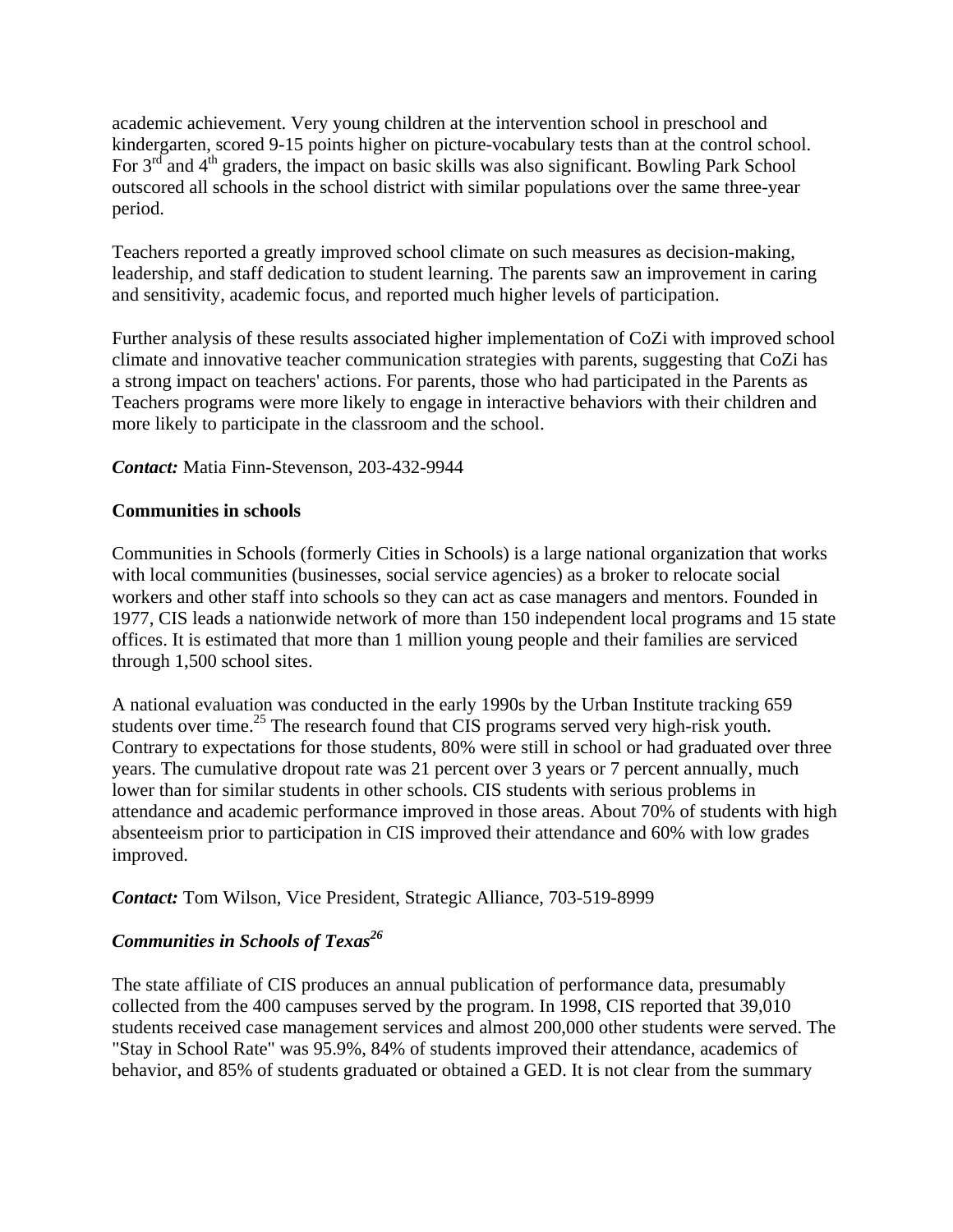whether the rates are for all students in those schools or for the students who received the case management services.

### *Contact:* Tara Flowers, 512-821-4726

# *Communities In Schools of Miami, Inc. <sup>27</sup>*

CIS of Miami is a non-profit organization providing stay-in-school services to approximately 2,200 students in 20 schools and one community agency (the NFL Youth Education Town Center). Three types of school-based programs are offered: corporate academies, in-school programs, and "comet" (elementary school) programs. Support services include case management, referral, mentoring, counseling, parent contacts, work-place tours, guest speakers, incentives, curriculum enhancements, and provision of supplies such as books and videos.

CIS of Miami conducts an annual evaluation. The most recent report (1998-1999) found that students at the corporate academies improved their Grade Point Averages (GPA) significantly when compared to the previous year. However, the objective to increase the GPA for at least 60% of the students was not met. Only 38% of students gained at least half a point over the first year of enrollment. About one-fourth of the students improved their attendance.

The objective at Miami Edison Middle and Senior High Schools is to support teachers' efforts to improve academic performance. More than 40% of the students obtained a grade of "C" or higher and more than one fourth improved their attendance.

The objective of the Comet Programs was to increase the GPA of 40% of students by at least one letter grade. No data are presented on this measure but the Comet students' performance on the Florida Writes test was very close to state performance standards, considered a plus for these high risk students. Some 45% of the students increased their attendance by 5% or more (mean days absent went from 9.40 to 8.85). A test of pre-employability skills showed significant increases in scores.

The evaluation included surveys of students and teachers on their perceptions about CIS. Most of the responses were positive, showing that students thought their teachers had high expectations for them and that CIS staff were very helpful in promoting success. Teachers and other school staff highly rated school-to-work programs and mentoring (but not tutoring).

*Contact:* Susan McCallion, Executive Director, 305-378-7380

# *Communities in Schools in Chicago*

The extensive network of Communities in Schools in Chicago is undergoing close scrutiny by a research team from Chapin Hall at the University of Chicago. While no outcome data are available at this stage of the research, a report on the first year of review provides a detailed picture of how CIS operates in schools.<sup>28</sup> The researchers also offer a plan for evaluation in the future.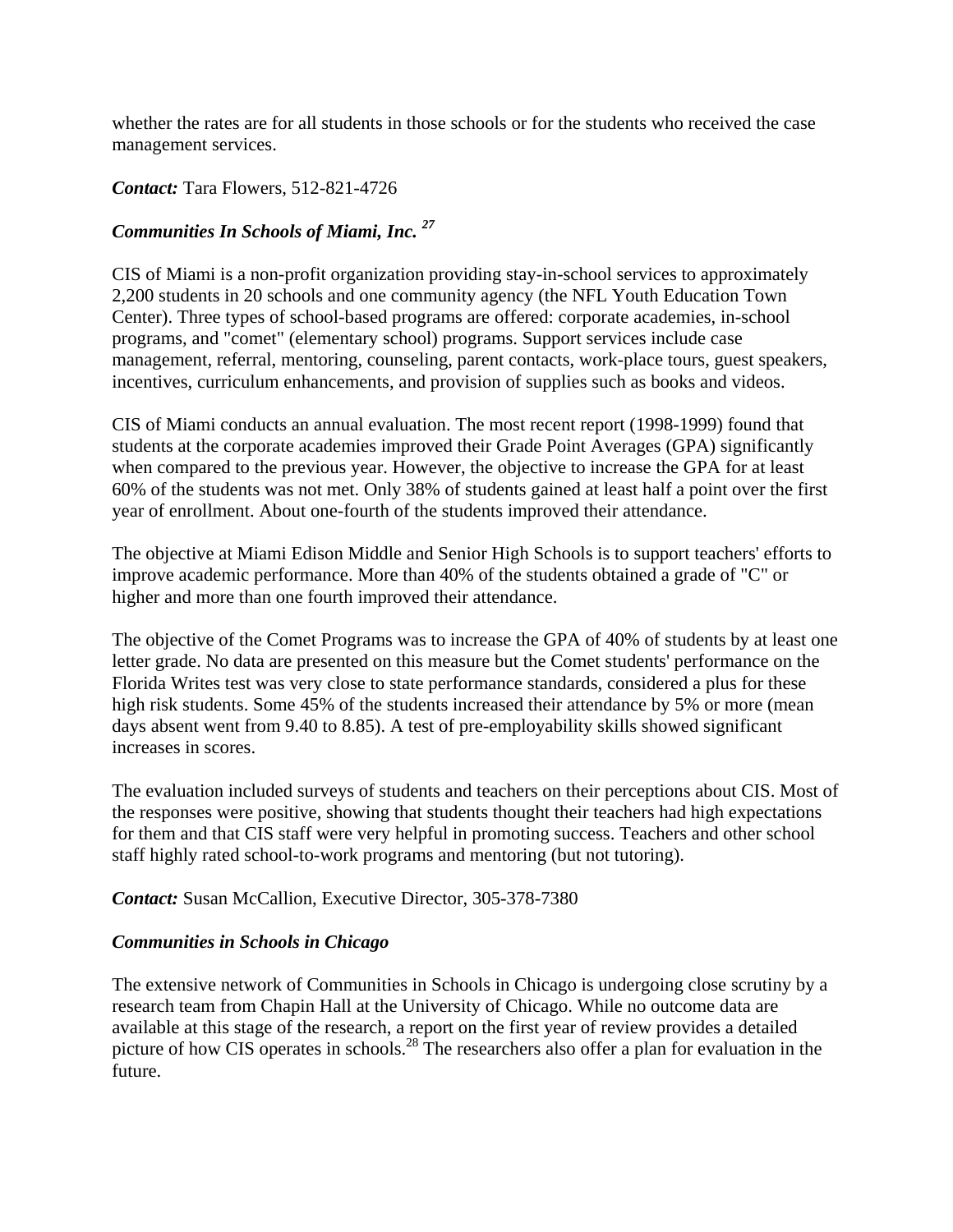An Appendix provides a review of relevant literature, which covers many of the programs listed in this document (Comer, Healthy Start, New Jersey School Based, etc). Their research suggests that school climate can be improved through non-academic interventions, after-school recreation, school-family programs, and basic needs programs. "By providing resources to support schools, students, and families, efforts to connect schools to organizations that provide services may also improve the climate of the school. Through the increased, active support of individuals and organizations in the community, for example, teachers can develop a sense that they are not working alone in addressing issues facing their school and students. . . . [They] can focus their energy on instruction without having to direct energy toward addressing other student problems."

Wynn et al also find support in their research review for the idea that school/community partnership programs can reduce student problems, increase student engagement and attendance, and have some effects on academic achievement. They note that most of the improvement is experienced by the highest risk children.

*Contact:* Joan Wynn, University of Chicago, 773-753-5900

# *Stanley Elementary School, Wichita, Kansas 29*

Stanley Elementary School is open from 7am to midnight every day. This is a site for Communities in Schools as well as housing substations of the Departments of Health, Human Resources, Parks and Recreation, a branch library, and a senior service center. Some 23 repositioned personnel provide services to student and families on-site. Evenings and weekends, the school uses Vista Volunteers to help host college classes, community programs and recreation for adults. Partnerships with Washburn University and the Yamaha Corporation enhance the curriculum and many other volunteers provide extended day tutoring and mentoring.

The program reports that those students who were involved in CIS activities improved their reading scores by 21 percentile rank points from the previous year and 95% of students were promoted to the next grade.

*Contact:* Judy Frick, 316-733-7294

# *Communities in Schools of Passaic, New Jersey <sup>30</sup>*

CIS initiated a program in 1994 at the William B. Cruise Elementary School with the goal of reducing the retention rate among kindergarten students (from 21% in the preceding year). Partnered with the United Passaic Organization, CIS provided after school tutoring to kindergarten students and a strong parent outreach and education component. After one year, the number of students retained in kindergarten was reduced by half and the remaining students were promoted for first grade after a summer academic program.

Based on the success of this program, CIS now serves students in three schools and the new Early Childhood Center. CIS operates a VISTA program recruiting parents to work in outreach.

*Contact:* Ella Strickland, 973-472-2478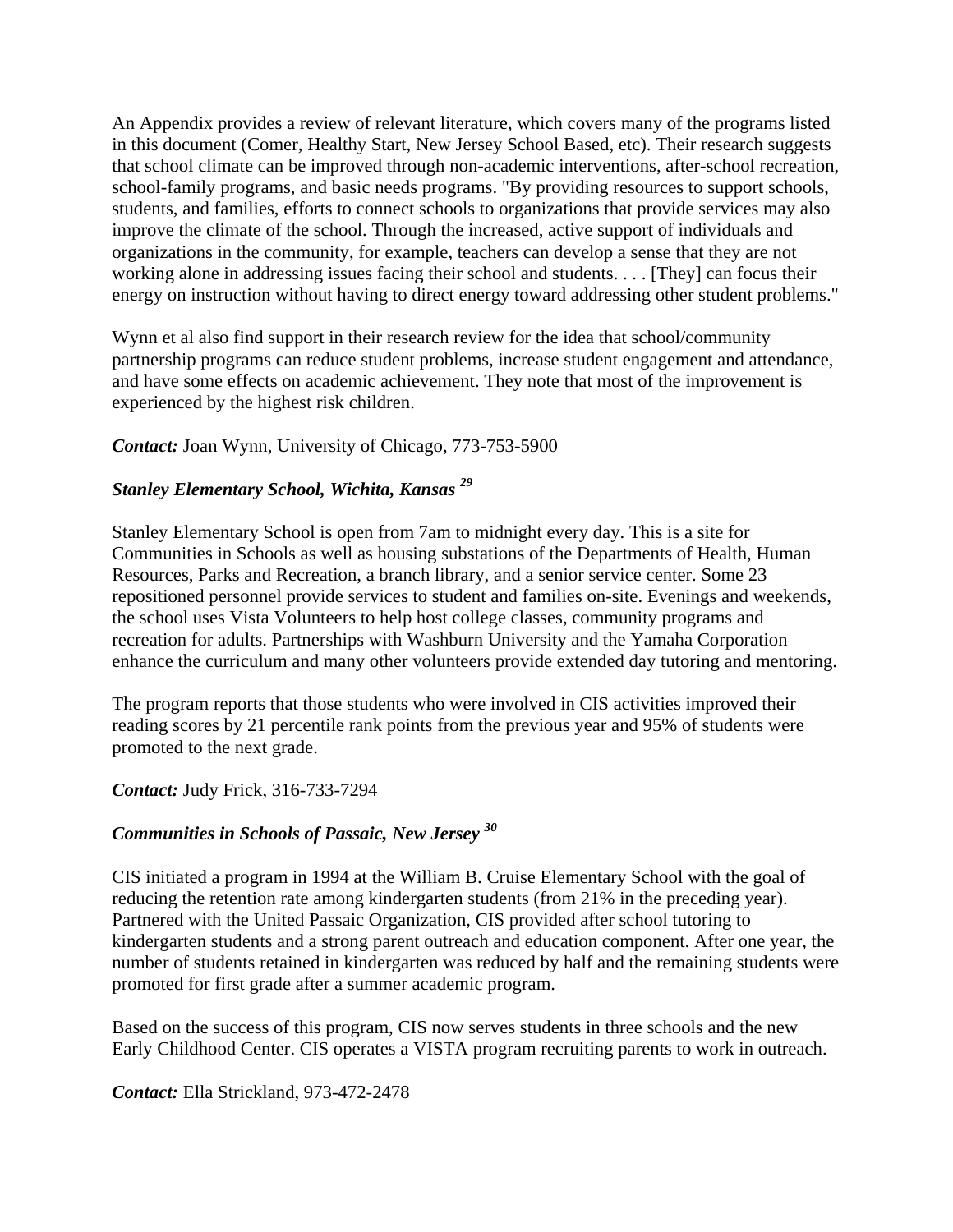# **State initiatives**

#### **California, Healthy Start**

Beginning in 1991, Healthy Start grants were provided by the State Department of Education to local school systems and their collaborative partners to integrate child and family services. Grants are awarded to schools and their collaborative partners to create more child and family centered services systems, at or near school sites. The initiative is built around the premise that educational success, physical health, emotional support, and family strength are inseparable goals. A special emphasis is placed on improved school performance.

An early evaluation by SRI showed that student behavior, performance, and school climate improved in Healthy Start Schools. Families' unmet needs for basic goods and services were reduced by half, and children and families gained access to a broad array of services. Currently, there are about 400 grantees with almost 1,200 school sites. All grantees are required to submit an annual report of schoolwide data for each school as well as information on core clients. A recent evaluation (1997) based on 138 grantees showed the following:

- Test scores for schools in the lowest quartile improved substantially with reading scores for the lowest performing elementary schools increasing by 25% and math scores by 50%. Middle and high school students who were most in need improved their grade point averages by almost 50%.
- Student's health issues, especially preventive care, are being addressed where they previously ignored.
- Families reported improvement in filling basic needs such as housing, food and clothing, transportation, finances and employment.
- Students receiving Healthy Start services decreased their drug use.
- Family violence was decreased. $31$

Healthy Start's report features a number of statements from providers. John Nelson, the Principal of Vista Square Elementary School, Chula Vista, CA reported his school's approach to student monitoring. "We look at each and every child, every quarter, to find out their academic progress, their behavior progress, their social needs, and their emotional needs. . . we have meetings with each of the classroom teachers to discuss each and every child, we develop plans for those children identified at-risk. Those plans become the accountability for the staff to insure that we make referrals either to the Center, …homework center, nurse contacts, Student Study Team contacts or to counseling. Then we follow up and monitor on a quarterly basis, so the individual plan becomes almost like a hospital chart for monitoring the progress of a patient. This…insures we are matching services to their needs. We are a low-income and a very high English-limited school…(yet) three of the four grades tested at grade level…Healthy Start is a major component in student achievement."

*Contact:* Lisa Villarreal, Director, California Community-School Partnerships/Healthy Start Field Office, 530-754-6343, lrvillarreal@ucdavis.edu

*Evaluator:* John Malloy, California Department of Education, 916 654 6446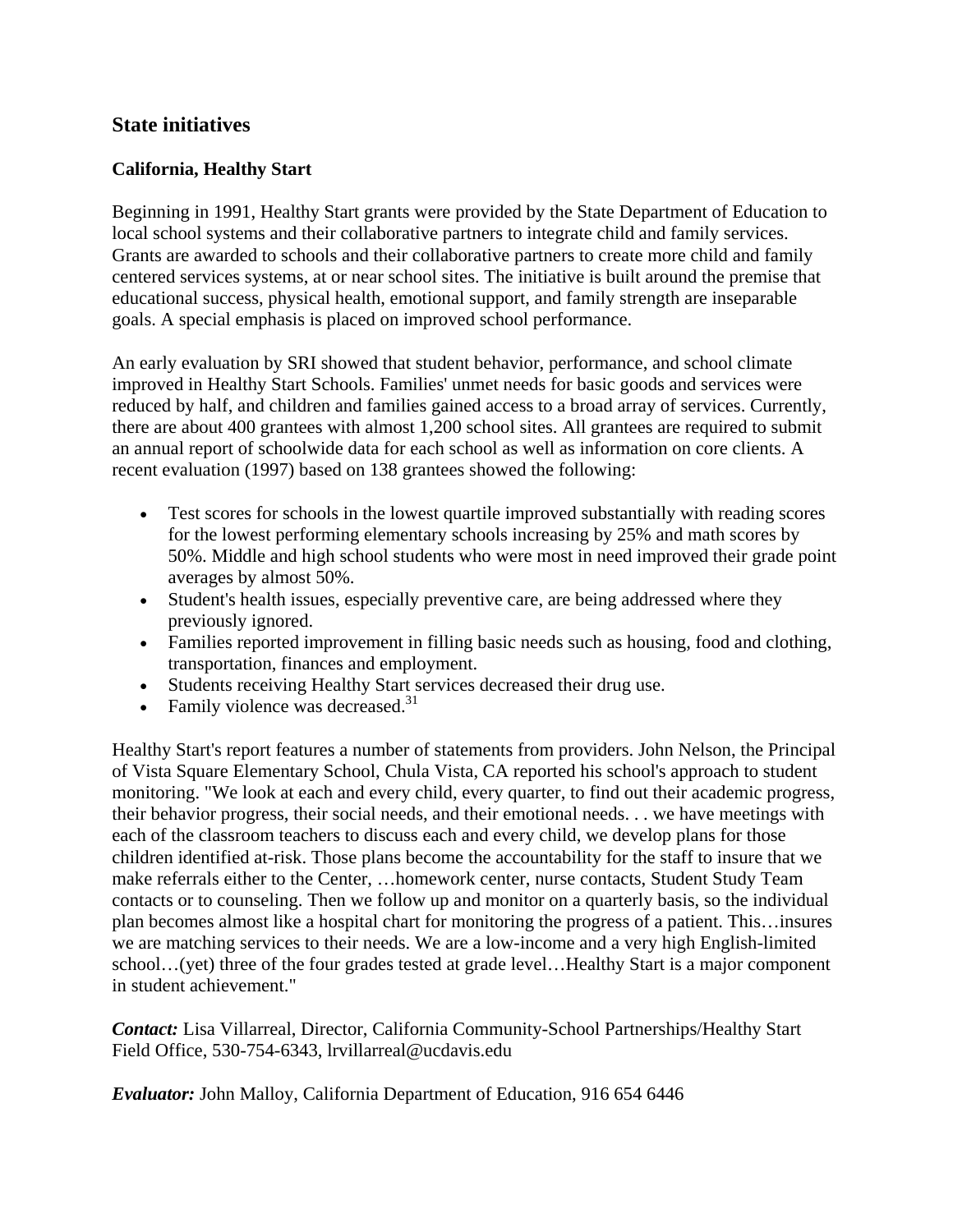#### *Modesto (Healthy Start)*

The school system in Modesto, California was one of the first recipients of Healthy Start grants. Beginning in 1992, Robertson Road Elementary School and Hanshaw Middle School used the grants to develop full service community schools. Modesto City Schools partnered with social services, health, mental health, drug and alcohol programs, the housing authority, police department and a non-profit community counseling agency. Hanshaw Middle School was organized into houses, each one tied to a university.

As of early 2000, Modesto had 5 Healthy Start sites. All sites provide mental health services and parent education services. Robertson and Hanshaw have full primary health care clinics and dental services. "Block House" parents go door-to-door to link their neighbors to resources at the school and in the community and provide case management for high-risk families. The Modesto City Schools have actively pursued funding for Family Learning Centers and After-School academic remediation and enrichment programs. (outcome data requested from state)

#### *Contact:* Pat Logan, Director Pupil Services, 209-576-4011

#### **New Jersey School-Based Youth Services Program**

The New Jersey School-Based Youth Services Program (SBYSP), developed by the New Jersey Department of Human Resources in 1987, was the first major state program that gave grants to community agencies to link education and human services, health, and employment systems. The "one-stop" program has been initiated by schools and community agency partners in 30 school districts (at least one in each county) and is about to be expanded to more. Each site offers a range of services including crisis intervention, counseling, health services, drug and alcohol abuse counseling, employment services, summer job development, and recreation. Some offer day care, teen parenting, vocational services, family planning, transportation, and hot lines.

In 1995, with support from the Annie Casey Foundation, the Academy for Educational Development began to conduct an evaluation of the state policy context of the program and of outcomes in six sites.32 The research found that School Based services have been successfully integrated into the host schools. School Based staff participate in many school teams and committees, help with school events, conduct classes on high risk behaviors, advocate for special groups, and provide considerable counseling. Students in the six study sites were at very high risk for negative outcomes. SBYSP was successful at reaching those students at the highest risk. Statistically significant levels of positive change were observed in the following outcomes: educational aspiration, credits earned, psychological feelings, suicidal thoughts, use of condoms, smoking and drinking, and property damage. Educational benefits were less strong than psychosocial effects, suggesting that educational problems may need to be addressed more intensively by the schools.

Students appeared to "check out" the School Based staff prior to confiding in them. As one girl said "It's a lot easier to talk to the School Based people than to teachers because teachers gossip." SBYSP staff has built collaborative relationships that go beyond individual relationships to take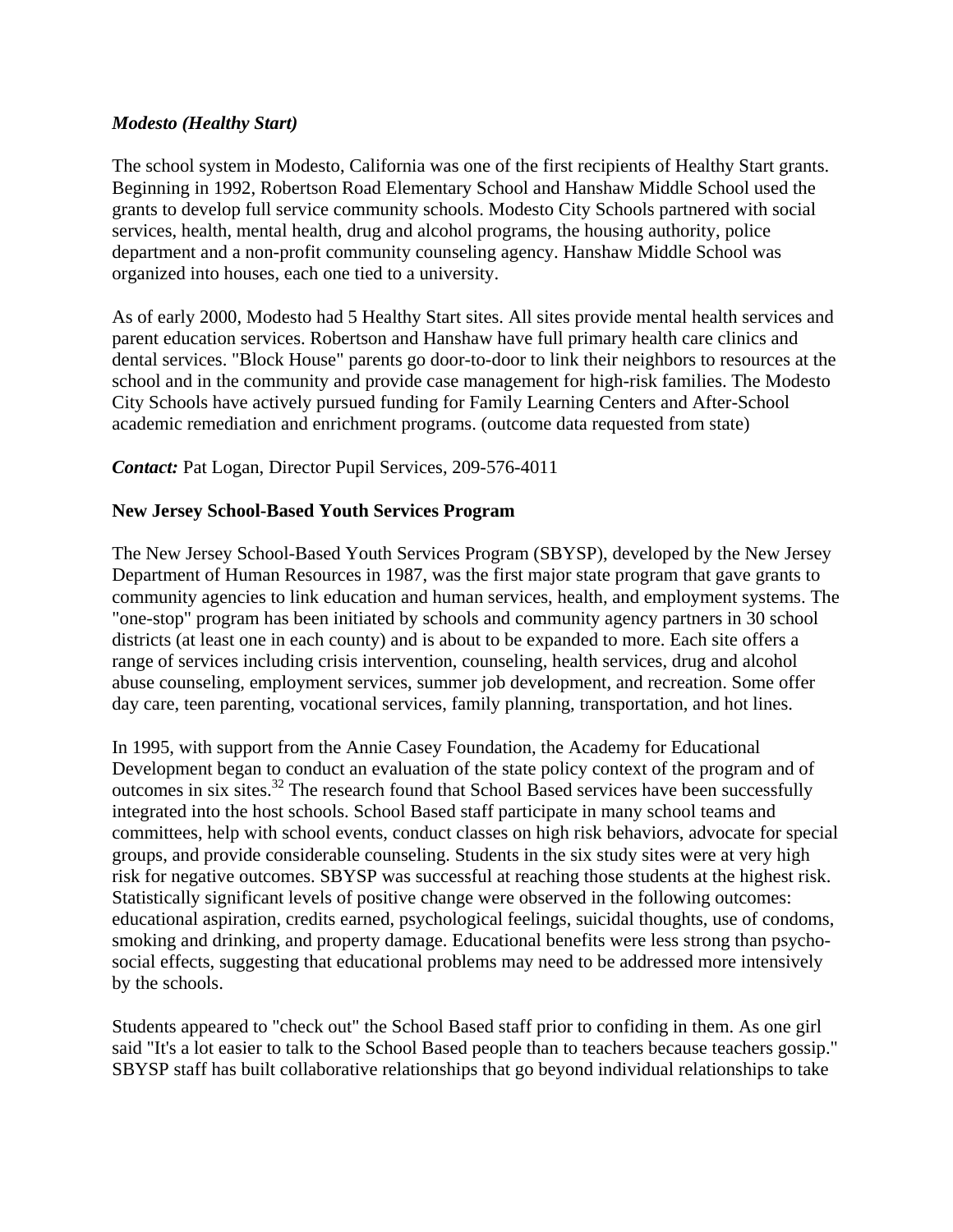on school wide issues such as tension between different ethnic groups and conflict between school cliques.

#### *Contact:* Barbara Knowlton, 609-292-7816

#### *Evaluator:* Constancia Warren, AED, 212-243-1110

#### **Iowa School-Based Youth Services Program**

Iowa's Department of Education supports the basic School-Based Youth Services Program which gives grants to school systems to bring services into schools. Goals are centered on the concept of "one-stop-shopping," family involvement, and successful youth development. It is an adaptation of the New Jersey SBYSP. A state coordinating committee oversees this program including representatives from 7 state departments, the state university, and the office of the attorney general. Currently operating in 27 sites, considerable effort has been given to evaluation including a computerized database beginning in 1991 with the inception of the program. A manual has recently been published that provides all of the instruments developed to assess this program along with the software needed to operate the system.<sup>33</sup>

The 1997-98 Year End Report of the School Based Youth Services Program provides the most recent data on the 18 sites in the system at that time.<sup>34</sup> Data on 15 measures are compiled from the database management system, school records, interviews and surveys. Over 22,000 youth and families were being served, with 14% classified as educationally disabled. Case management, primary health, educational remediation, mental health, employment and training, and recreation were the most utilized services. Over one third of the students who participated in the SBYSP improved their grade point averages and one third improved their attendance at school. Sample surveys of students and parents showed positive assessments in regard to obtaining help, physical health, personal relationships, staying in school, and personal satisfaction.

*Contact:* James Veale, Consultant, 515-246-1275

# *Marshalltown Caring Connection (IOWA SBYSP adaptation)*

The Marshalltown Caring Connection provides services at the high school as well as in six elementary and two middle schools, and one alternative high school. Some 13 state and local agencies provide resources including staff. At the Marshalltown High School, 20 different services are provided including mental health, family services, primary health care, service learning, and job training. A tutoring program works intensively with high-risk students in an Individual Assistance Center.

More than 1,000 students are served in this program every year. As a state grantee, this program uses the Iowa School-Based Youth Services record system. Evaluation data show a reduction in the dropout rate and evidence of attracting former dropouts back into the school system. Among students who were at high risk of dropping out, those who made more than 25 contacts during the year with Caring Connection had a dropout rate of 3 percent compared to 8 percent among those with few contacts.<sup>35</sup> A survey of students and parents showed very positive assessments of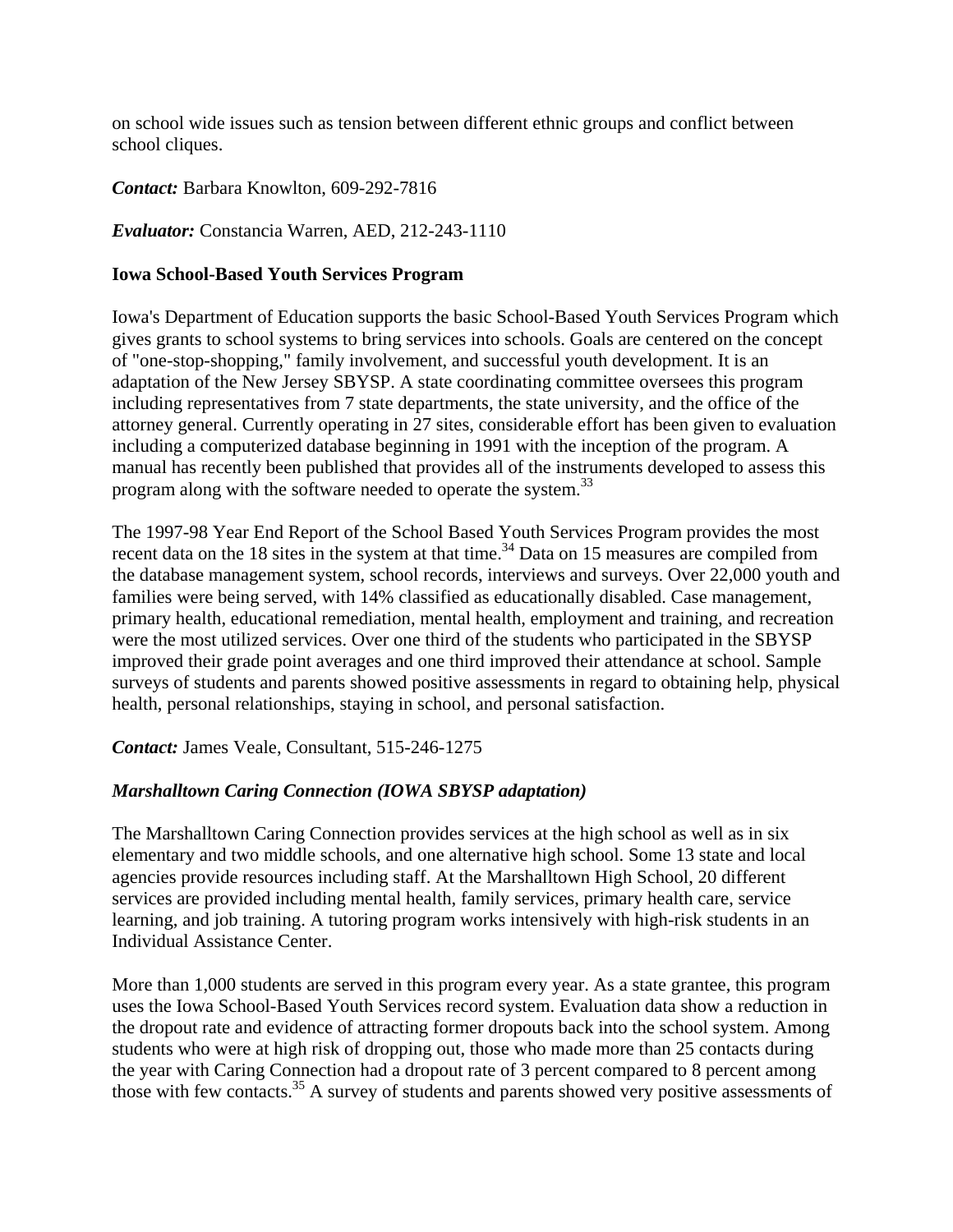the program and the school, with 75 percent or more reporting better attendance and performance in school, reduction in use of substances, going on to college, not engaging in unprotected sex, and improved relationships with peers and family.

*Contact:* Marshalltown Community School District, 515-754-1130

# *Woodrow Wilson Middle School (Iowa SBYSP Adaptation)*

At one time, Woodrow Wilson Middle School in Sioux City, Iowa, was characterized by low student achievement, high truancy and absence rates, numerous police citations, and a high rate of suspensions for vandalism, fighting, and insubordination.<sup>36</sup> As a result of Iowa's Department of Human Resources' goal to reduce the number of youths requiring residential treatment services, attention turned to enhancing local delinquency services and making them schoolbased. Over the past five years, a new kind of middle school has been shaped to fit the developmental and social needs of the students that relies heavily on site-based management and collaboration with local agencies to bring in an array of support people and services.<sup>37</sup>

Five innovative programs that rely on community partners have been introduced during the fiveyear period. The Outreach program brings minority counselors from a local community agency into the school setting where they are matched with high-risk minority students to provide intensive one-on-one attention. A police-liaison officer is stationed in the school to conduct gang-resistance training for seventh graders. The juvenile probation officer has an office in the school building allowing daily contact with adjudicated students. The probation officer also supervises the College Mentorship Program, which matches at-risk youth with supportive college students, and the Tracking Program, which follows adjudicated youth into the classroom to assure academic achievement. The After-School Program is administered by a local community social agency, providing homework help and tutoring, recreation, group work, and dinner, from 3 p.m. until 8:30 p.m. daily, including Saturdays.

Evidence of success includes substantial improvements in test scores, many more students on the honor roll, dramatically lower number of suspensions (the rate in 1995 was one-sixth the rate five years earlier), and attendance rates pushed up to nearly 95 percent. A reduction in court adjudication has also been reported. One observer noted, "a spirit of cooperation and a can-do attitude...with little or no evidence of that paralyzing social service disease, turfism, ...the school district staff and the (public) and private service agencies are willing and able to stretch their thinking and reconfigure their services...they can get their thinking and actions out of the traditional boxes."38

# *Contact:* Peter Hathaway, Principal, 712-279-6682

# *Success Program, Des Moines Public Schools*

The Success program of the Des Moines Public Schools provides school-based case management services, after-school programs, coordination of human services, and many other community resources. The program coordinates 11 different collaborative grant-funded projects with community agencies. It operates in 13 school buildings with a staff of 29 (mostly case managers)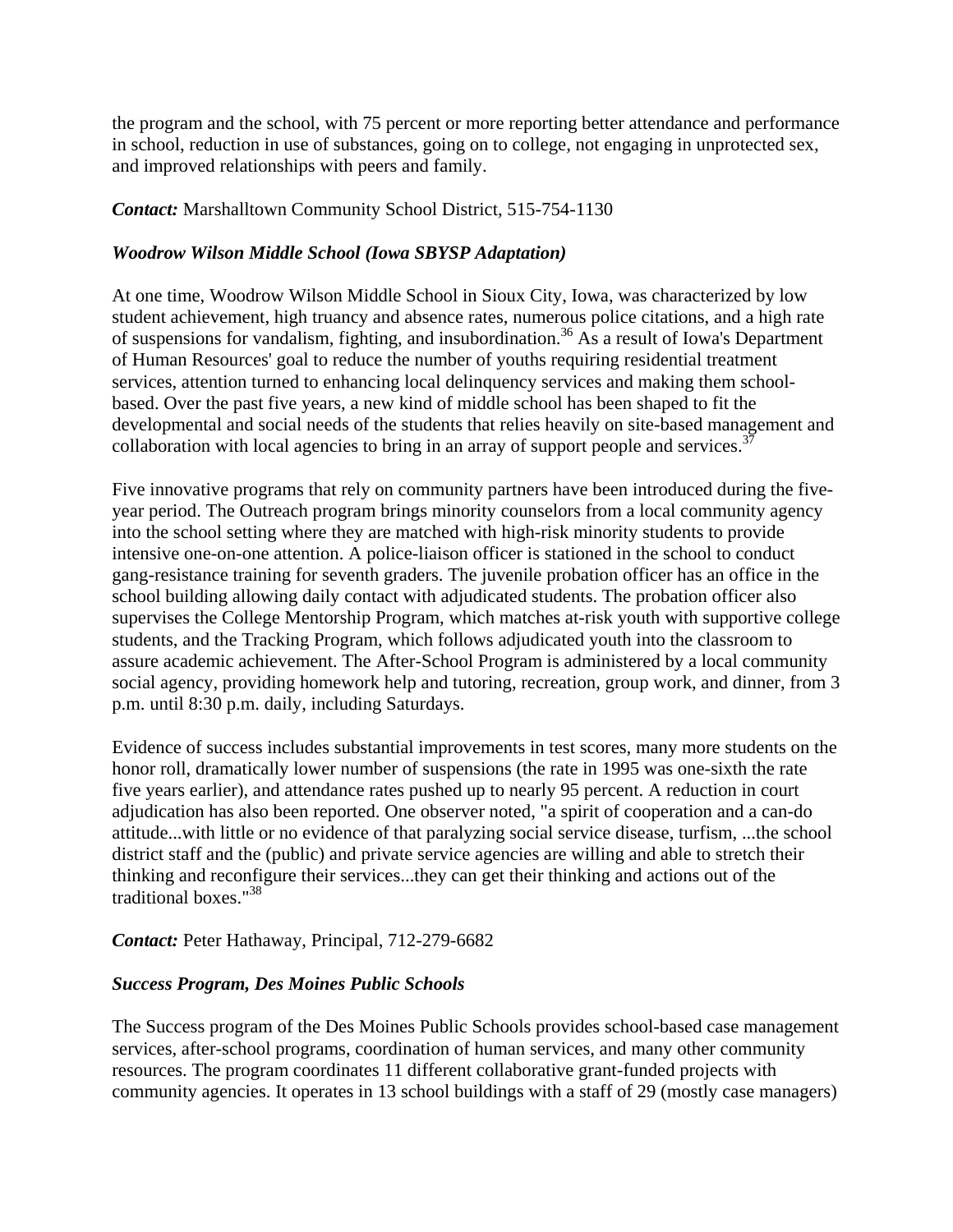augmented with repositioned staff from 20 community agencies. For example, full-time mental health clinicians from the local Guidance Center see children in 7 elementary schools. The goal is to help children enter school ready to succeed and to stick with them through their school years so that they graduate. Seven sites have Family Resource Centers that offer case management, access to health and human services, and referral.

A report on the first five years of the program (1990-91 to 1994-95) documented a range of successful outcomes.<sup>39</sup> As a result of putting full time school nurses in school sites,  $97\%$  of the children were immunized. Dental screenings produced a 34% increase in improved oral hygiene and a 36% decrease in referrals for cavities. Targeted services to pregnant and parenting teens resulted in a 70% retention rate in the high school, compared to a 50% rate nationally. A followup survey of graduates who received case management services showed that 80% were either working or in school one year after graduation.

In 1998-99, 89% of pregnant teens at two high schools with special programs stayed in school compared to 70% in the previous period.<sup>40</sup> Among high school students who received case management, 36% improved their grade point average, and 54% improved their attendance. The immunization rate grew to 98%. Some 87% of parents of children served through the mental health partnership improved their performance in meeting the social, educational, and emotional needs of their children. Hundreds of children attended after-school and summer programs. The report contains many anecdotes about achieving program goals: e.g. a homeless child of a single unemployed mother was having difficulty getting to school. The mother was able to obtain housing, medical care, and transportation, resulting in improved attendance for the child.

*Contact:* Margaret Jensen Connet, Program Manager, 515-242-8117

# **Kentucky Youth and Family Centers**

Kentucky's major school reform initiative in 1990 called for the development of family and youth service centers (FRYSC) in schools where more than 20 percent of the students are eligible for free school meals. By 2001, Kentucky will have 703 centers, servicing 1088 schools, approximately 93% of al those eligible. School systems are awarded grants by an Interagency Task Force of the Kentucky Cabinet for Human Resources. Grants are given to secondary schools for Youth Service Centers to set up a designated room with a full-time coordinator to oversee referrals to community agencies for health and social services and to provide on-site counseling related to employment, substance abuse, and mental health. The program also supports Family Resource Centers in elementary schools, offering parenting education, afterschool child care, and referral for parents to infant and child care, health services, and other community organizations.

The REACH research organization tracked the development of the FRYSC over many years.<sup>41</sup> A computerized record system was made available to all grantees. Over 40,000 records were reviewed for 1994-1995 to determine the characteristics of participants and programs. Analysis of the initial efforts of 25 of the centers yielded a number of important points: the centrality of having a strong coordinator; existence of a supportive relationship with school and principal; ability to mobilize community resources; connecting with parents; and delivery of "wraparound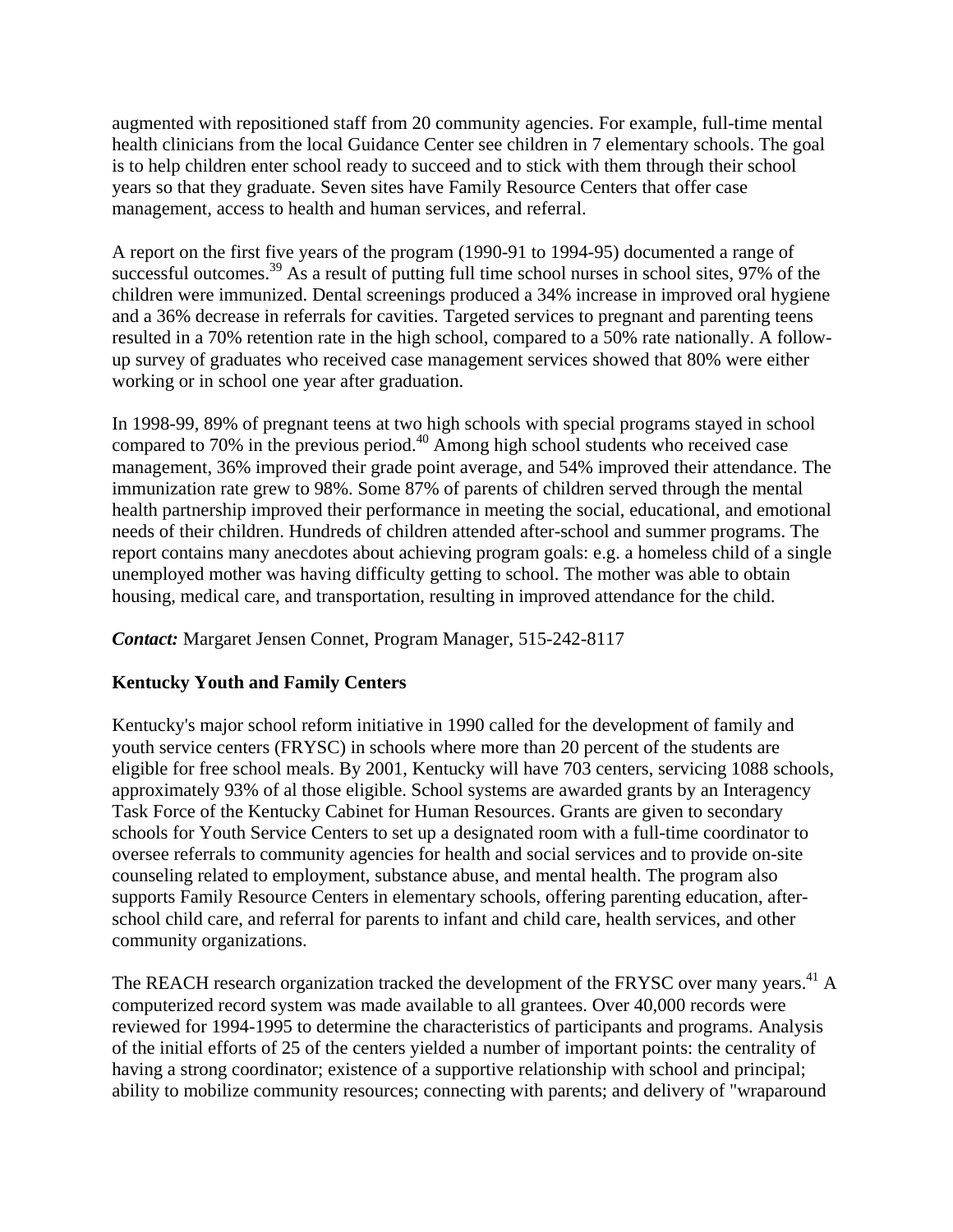services" on site rather than just referral. The researchers identified concerns about "mission drift," the tendency to move toward the provision of general services rather than targeting limited resources on those interventions that were most likely to impact on school performance. They also observed that centers were more likely to provide direct services to students rather than building up the capacity of their families and communities to meet those needs.

The most recent report shows pre/post intervention data for targeted children and youth in 20 randomly selected schools, based on a teacher rating scale: Classroom performance improved, but evidence of changes in achievement was only observed at the elementary level. Among secondary students, there was no change in academic performance that could be attributed to the presence of a Center, and attendance actually decreased over time. Teachers thought they had decreased the potential for dropout at the elementary level. Classroom judgments were more encouraging: both elementary and secondary level students demonstrated strong positive changes such as completing class work and homework, following directions and rules, and remaining on task. Students appeared to improve their social relationships across all levels of program involvement.

Kalafat et al sum up their findings that despite methodological limitations (which they describe in their papers), the research on FRYSCs appears to support the premise that school-linked family support initiatives may indirectly impact improving educational progress among high-risk youth. "It would appear that an important strategy…is to establish close working relationships with educators and to develop coordinated efforts to meet students' needs."

*Contact:* Sandy Goodlett, Executive Director, 502-564-4968, http://cfc.ky.us/frysc

*Evaluator:* REACH of Louisville, Inc., 502-585-1911, http://reachoflouisville.com/frysc

# **Missouri, Caring Communities**

In 1989, four state department directors realized that their departments were all serving the same children and their families. They joined forces, pooled resources, and developed a pilot project in two school/neighborhood sites. Today, nearly 100 Caring Community sites are currently supported by the Missouri State government. Seven state departments are involved with a budget of \$21.1 million. Caring Communities is a key feature of the Urban Education Policy of the state. The program is being implemented under Community Partnerships whose challenge is to develop school linked services at the local level.

An evaluation conducted in 1998 by Philliber Associates found many positive results in 62 of the neighborhoods and schools with Caring Community grants.<sup>42</sup> The six goals of the program were reviewed. Instances of child abuse or neglect declined 15% between 1996 and 1998 compared to a 10% decline in other communities in the state. Students showed increases in math and reading scores. Dropout rates, grade retentions, and suspensions in schools declined as did teenage pregnancies. The number of preventable hospitalizations and out of home placements for mental health declined more than in other communities.

*Contact:* Steve Milburn, 314-531-5505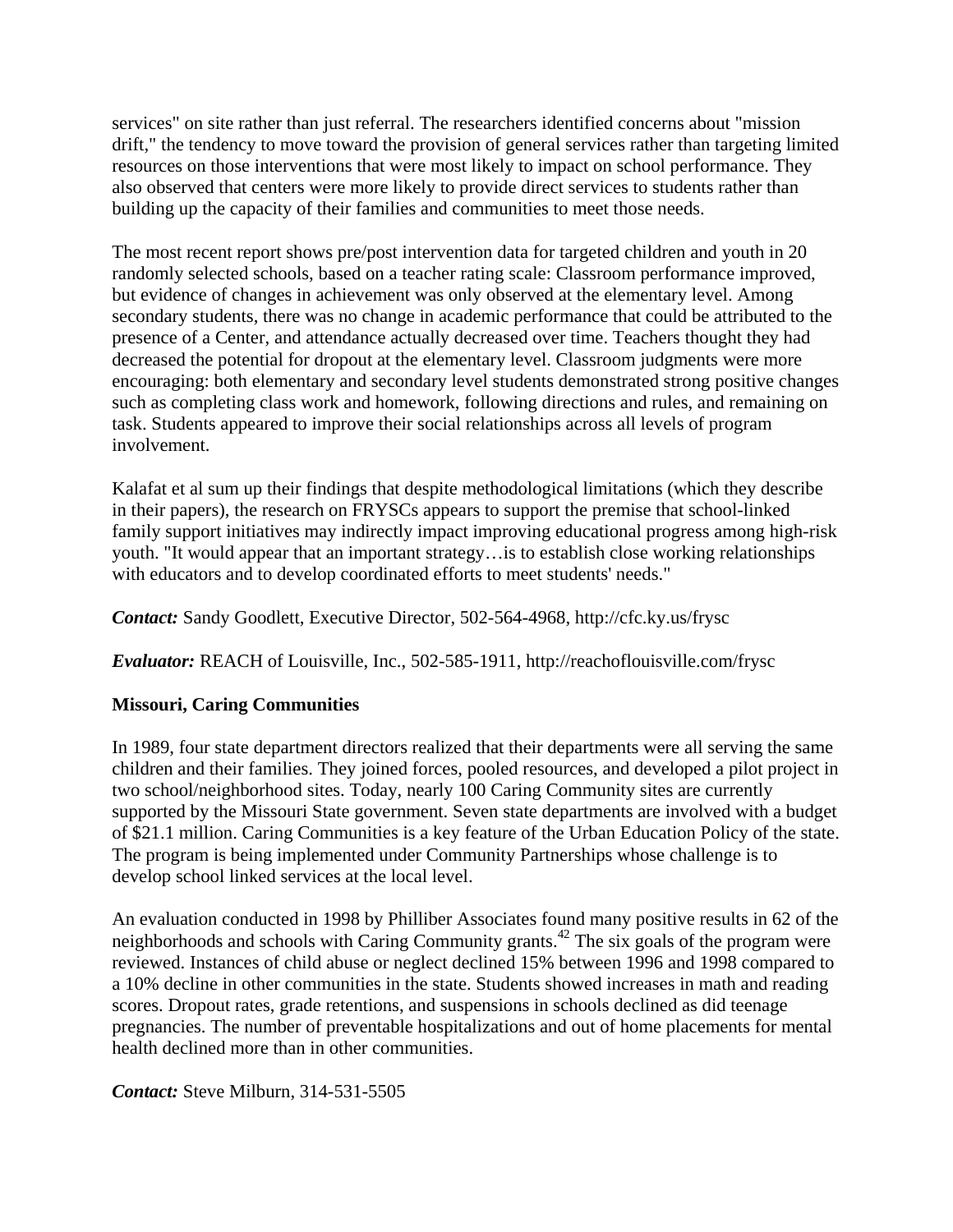# *Jackson County Caring Community*

The Caring Communities Initiative has been implemented in 16 school and neighborhood sites across four school districts in Jackson County (Kansas City area). The Local Investment Commission (LINC), a citizen-driven reform commission, surveyed the sites in 1998 about the impact of the program.<sup>43</sup> The report shows the changes in each school site for the six goals. In regard to changes in school success, most reported on high participation rates in educational enhancement and parent conferences.

Highlights from schools provide interesting insights. Chick and Proctor Schools reported an increase in both reading and math scores while James showed a marked decrease in suspensions. The Blenheim School reported a 40% decrease in disruptive behavioral incidents following the initiation of a system for referrals for clinical therapy. The Bryant school, with an intensive family intervention, increased volunteer hours from 43 in 1996 to 2,008 in 1998. Central High School dramatically reduced its failure rate by targeting suspended youth and inviting them to attend school at a local church setting where they can get tutoring, mental health services, and social skills training. Test scores improved significantly at McCoy School through the addition of before and after-school mentoring. Reading is emphasized in this school, abetted by large numbers of volunteer tutors. Parental attendance at school conferences has risen as well.

*Contact:* Brent Schondlemeyer, LINC, 816-889-5050, bschondl@kclinc.org

# *Walbridge (Original Caring Communities Site)*

The Walbridge Elementary School in St. Louis began offering services in 1989 as the pilot site for Caring Communities. The program included both prevention and treatment efforts, in collaboration with a local mental health agency. An evaluation by Philliber Research Associates, conducted in 1994, showed that the Walbridge Caring Community was serving families with multiple needs in a high-risk neighborhood.<sup>44</sup> Parents reported an active role in school decisionmaking and saw the school as a valuable source of support. Although the families were no less likely to be involved with the social services or juvenile justice systems, the local police credited Caring Communities with being a potent force for crime reduction in the neighborhood. Only the children who received intensive services through case management improved their grades.

# *Contact:* Steve Milburn, 314-531-5505

# **Washington, Readiness to Learn**

Readiness to Learn (RTL) is an initiative created jointly by the Washington State Office of Superintendent of Public Instruction, Department of Social and Health Services, Department of Community, Trade, and Economic Development, Employment Security Department, members of the four legislative caucuses, and the Governor's Office. This program is overseen by a state office called the Family Policy Initiative.<sup>45</sup>

RTL was created by the state legislature in 1993 as part of an educational reform act providing \$8 million to 31 local consortia to "link education and other human service providers to solve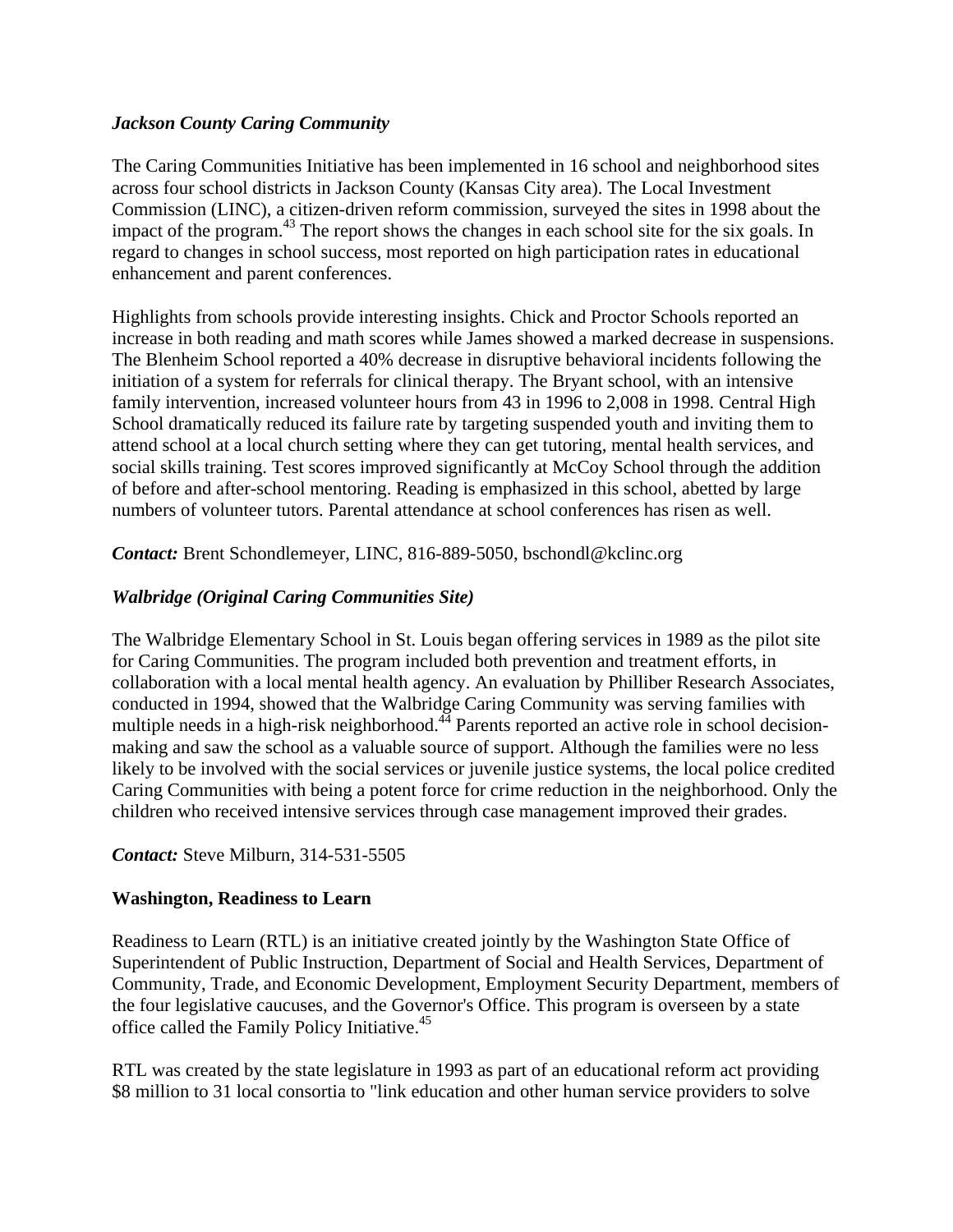problems and improve service integration, service delivery, and education success." Services must be locally planned and coordinated, family-oriented, customer service-oriented, culturally relevant, creative, community-based, preventative, and outcome-oriented. Goals included improvement in school outcomes, reduction in truancy and student behavior problems. The program focuses on access to health services, safety at home and in the community, and access to work training or retraining.

The evaluation looked at systems changes through questionnaires, service utilization, and outcome data from child records, family records, and service logs. Each program was different: Yakima has early intervention, mentoring, K-3 health curriculum, counseling, case management, and family literacy skills; Pierce County services 16 schools with a family support worker.

Classroom teachers reported that attendance improved for students who had been originally referred for attendance problems. Participating students had 52 percent fewer days absent during the spring grading period compared to the prior year. Teachers observed fewer behavior problems among students who had been referred for inappropriate behavior. Fewer office detentions were recorded among students referred for inappropriate behavior who had had previous referrals for detention. These same high-risk students also were less likely to be suspended after they were in the program.

*Contact:* Christine McElroy, 360-753-6760

# **Local Initiatives (Multiple Schools)**

# **Boston Excels**

The Boston Children's Services' Home for Little Wanderers is the lead agency working in collaboration with the Boston Public Schools and other agencies to operate Boston Excels, a community school model in five elementary schools (expected to add five more within five years). Supported by local foundations since 1991, this program's primary goal is to improve academic achievement in high-risk students through a long-term commitment to partnerships with schools. Donald McKay was the first school, followed in 1996 by two others. Each school has its own package of interventions including individual counseling, mentors, academic support, after-school programs, and the development of parent centers. The Efficacy Institute has trained both teachers and parents in values and skills related to enhancing the school climate. Each school has a full-time coordinator and senior level clinician along with social work interns from university partners.

Several evaluations have been conducted. The Educational Development Center did a major study of McKay, tracking changes from 1990-93.<sup>46</sup> The first report showed an increase in promotion (from 95% to 98%), increases in reading and math scores, teacher reports of improved classroom behavior and parent involvement.

A study in 1996-97 tracked the replication process in the two new schools.<sup>47</sup> According to the researcher, Sarah Uhl, the replication of Project Excel "exceeded expectations" and generated requests from other schools to begin the process. Looking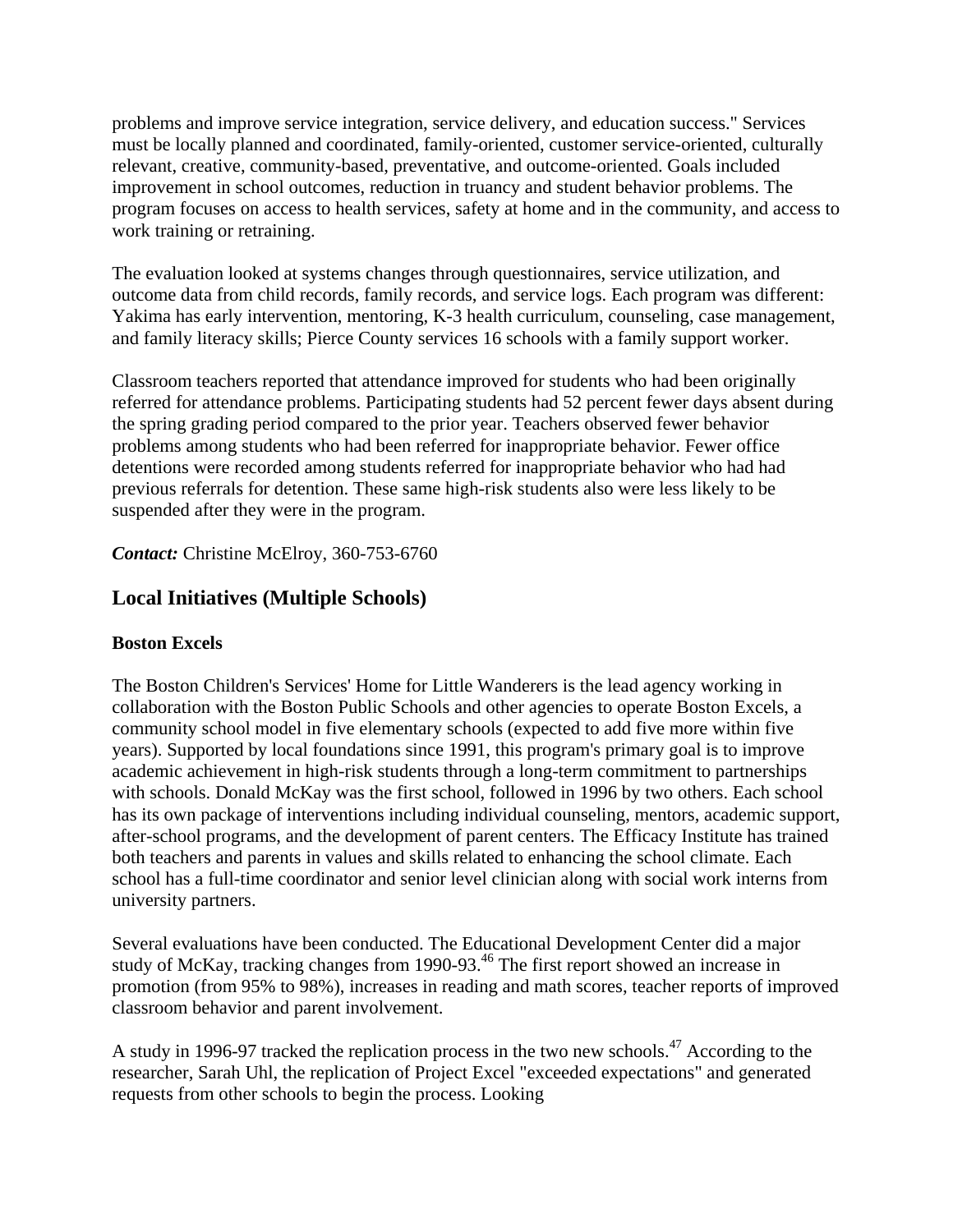at the aggregate for the three schools where 1,916 students were enrolled, some 650 had received counseling, 417 families had received support services, 296 crisis intervention services were provided, and hundreds of parents were involved in an array of activities.

A program update in late 1997 reported that the Boston Children's Services worked with 44 public schools and community centers through their partnership with Family Services of Greater Boston, called Solutions for Children and Families.<sup>48</sup> This new arrangement would offer a team of professionals with the training and capacity to "transform schools into effective centers of learning." Project Excel would be the model for these transformations.

McKay's seven years of experience provides a laboratory for learning about this program. The report states that in the three previous years, reading scores had improved 200% and math scores 50%. Project Excel was singled out by the Harvard Center for Children's Health to receive an award for excellence. Teachers and parents believe that teaching and learning are improving. More than 100 parents are actively engaged in the school. Ellis and Lee schools are developing rapidly with the addition of fathers events, special education events, literacy activities for children and their families, improved teacher morale, improved behavior, and other gains. The reports cited here contain many anecdotal accounts of parent, teacher, and community satisfaction with the changes in the school climate attributed to the Excel program. All the schools have received accolades for these innovative programs. Project Excel is actively involved with the school system and other Boston groups to facilitate the wide dissemination of the model throughout the school system.

*Contact:* Nechama Katz, 617-927-0624, nkatz@thehome.org

# **Polk Brothers Foundation Community Schools, Chicago**

The Polk Foundation in Chicago Full Service Schools Initiative is designed to improve the physical and psychological well-being of children in high risk communities. The three schools and their partners selected out of 65 applicants are Brentano Elementary/Logan Square Neighborhood Association, Marquette Elementary/ Metropolitan Family Services and Riis Elementary/Youth Guidance. The schools are open after-school and in the evening. Each has a different set of programs including parent involvement, recreation, school remediation, and tutoring. Each partnership was required to set up a governance body and to hire a full time coordinator to oversee the operations.

Samuel Whalen has conducted documentation and evaluation since the program began in 1997.<sup>49</sup> The evaluation is designed around tracking successes in four areas: increasing access to services, including a wide range of community stakeholders, improving the school climate, and creating a shared enterprise between the school staff and community service providers. The long-range goal is to improve academic achievement and psychological well-being of the children. These goals were translated into four specific forms of social capital that the partnerships expected to improve: sense of safety and security, places to socialize, availability of help for difficult problems, availability of adults to act as role models and mentors.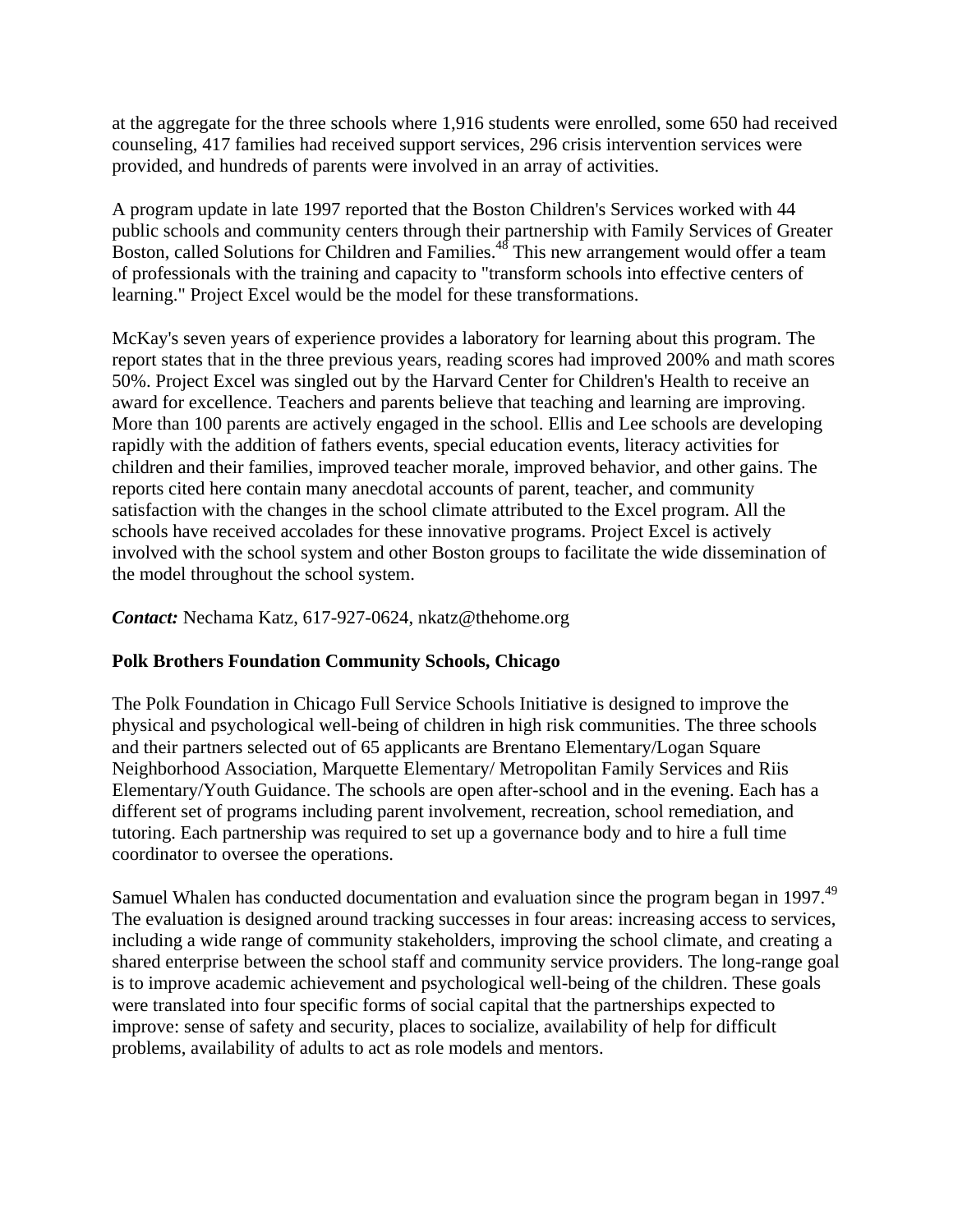Surveys were conducted of students, parents, and teachers in 1997 and 1998, showing the changes that took place one year after the initiation of the program. As would be expected, only small changes were reported in test scores (all positive) although there was some evidence of improvement in the coverage of children by caring adults. Student mobility decreased 2-5% in the three schools suggesting that the initiative helped the school hold on to the students.

In 1999, the Chicago Public Schools in conjunction with Polk Bros. initiated three additional Comprehensive Community Schools, with partnerships between the public schools and three nonprofit organizations.

*Contact:* Samuel Whelan, Chapin Hall, University of Chicago, 773-256-5199

#### **Dallas Public Schools**

Dallas has an Office of Interagency Collaboration with three primary programs: Before and After School at 153 elementary schools; Homeless Youth Program; and Youth and Family Centers at 10 sites. The Centers are operated jointly by the school system, local hospital, and mental health agency.

The Dallas Public Schools conducted an evaluation of the Youth and Family Centers in 1997.<sup>50</sup> Implementation ranged significantly with marked differences between centers in staffing, space, and access. Students using the centers were generally poor and at high risk for dropping out of school. Reductions in discipline referrals, course failures, and absences were reported for students who received intensive mental health services, and reduction in absences for students who received other support services. However, most students using the Centers showed no significant gains in standardized test scores with the exception of those receiving intensive mental health services who showed gains in reading.

*Contact:* Jenny Jones, Dallas Public Schools, 972-925-3353

# **Montgomery County, Maryland, Linkages to Learning**

Linkages to Learning was initiated in 1993 by the county government to provide services to students and their families to improve the students performance in the school, home and community. This is a collaboration between the Montgomery County Schools, County Department of Health and Human Services, and several private agencies. By 2000, the program was operating in nine elementary and secondary schools in the county. The program provides social, health, and mental health services and educational support through interagency collaborations.

A formative evaluation was conducted in 1995 by the College of Education, University of Maryland, to find out whether the program met the needs of its potential clients in the first three sites.<sup>51</sup> Families were very satisfied with the program. Staff reported that the demand for mental health services could not be met. In the early stages of the program, certain structural problems were identified, such as lack of central decision-making, duplication of bureaucratic efforts (multiple forms), no formal agreements on how agencies should interrelate, and lack of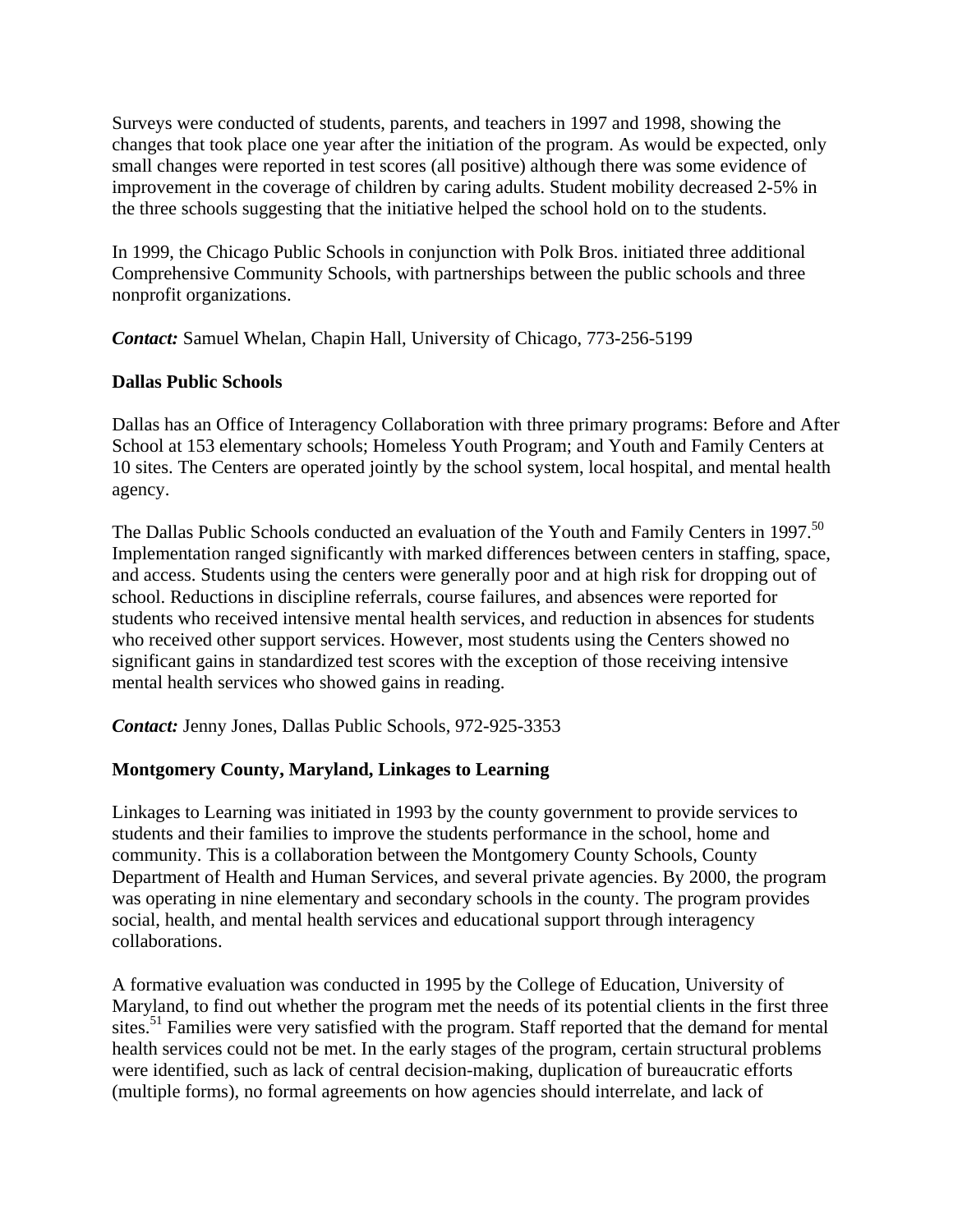communication between school and agency staffs. This evaluation was used to strengthen the program by adding administrative support and getting more resources for mental health services.

With support from the U.S. Department of Education, an evaluation of Linkages was conducted at the Broad Acres Elementary School, using another school as a control over a three-year period.52 Broad Acres serves 500 children K-5 from 40 countries, speaking 10 languages; 90% qualify for free and reduced meals. In addition to Linkages of Learning mental health, social services and education services, a health center was added to this site with support from the Robert Wood Johnson Foundation. The report of the research carefully documents the evolution of the program over the three years from 1997 to the present, documenting changes in personnel, addition of components and partners, and moving to a permanent building along side the school. Analysis of utilization data for a cohort of  $K-2^{nd}$  graders showed that 61% used Linkages services at some time.

The evaluation was designed to look at the achievement of 3 outreach and 8 direct service objectives. Many activities were reported that helped families and children deal with their problems. Access to health care was greatly increased, reducing the percent of families who reported no health care access for their children from 53% to 10%, and those with no insurance coverage from 38% to 10%. An outcome evaluation collected data on social/emotional and academic functioning over four years from Broad Acres and a (poorly) matched school. Some 119 children, 69 parents and a few teachers were included in the longitudinal sample, reflecting high loss from both schools because of mobility problems (in one year, 40% in the experimental school and 32% in the control). A detailed protocol made up of various research instruments was followed, requiring intensive interviews of respondents conducted by a cadre of university students.

The report contains detailed data analyses and graphs. Findings from the parents in the experimental school show a significant decrease in reported children's negative behaviors at the same time that such behaviors were reported by parents as increased in the control school. Children who had received direct services from Linkages (such as case management or counseling) showed the greatest improvement. Teachers had similar reactions about classroom behavior. The children in the experimental school reported no changes in their emotional distress levels while the children in the control school reported significant increases.

In regard to academic outcomes, children at both schools had higher math achievement at the end of the study than at baseline. However, children who received educational services through the Linkages program improved significantly more than those at the experimental school who did not receive services. "While the children not receiving direct educational services started out with higher scores, by the end of the study, the children receiving services had made such gains that they were now approaching the scores of their peers in the no-service group." No positive impact was found for reading or writing, which may have been attributed to the significant number of children in the experimental school who had limited English proficiency.

Parents at the experimental schools reported being relatively less depressed over time, reported an increase in family cohesion, and demonstrated greater gains in consistency in parenting styles. The data suggest that those children and families who used Linkages services showed significant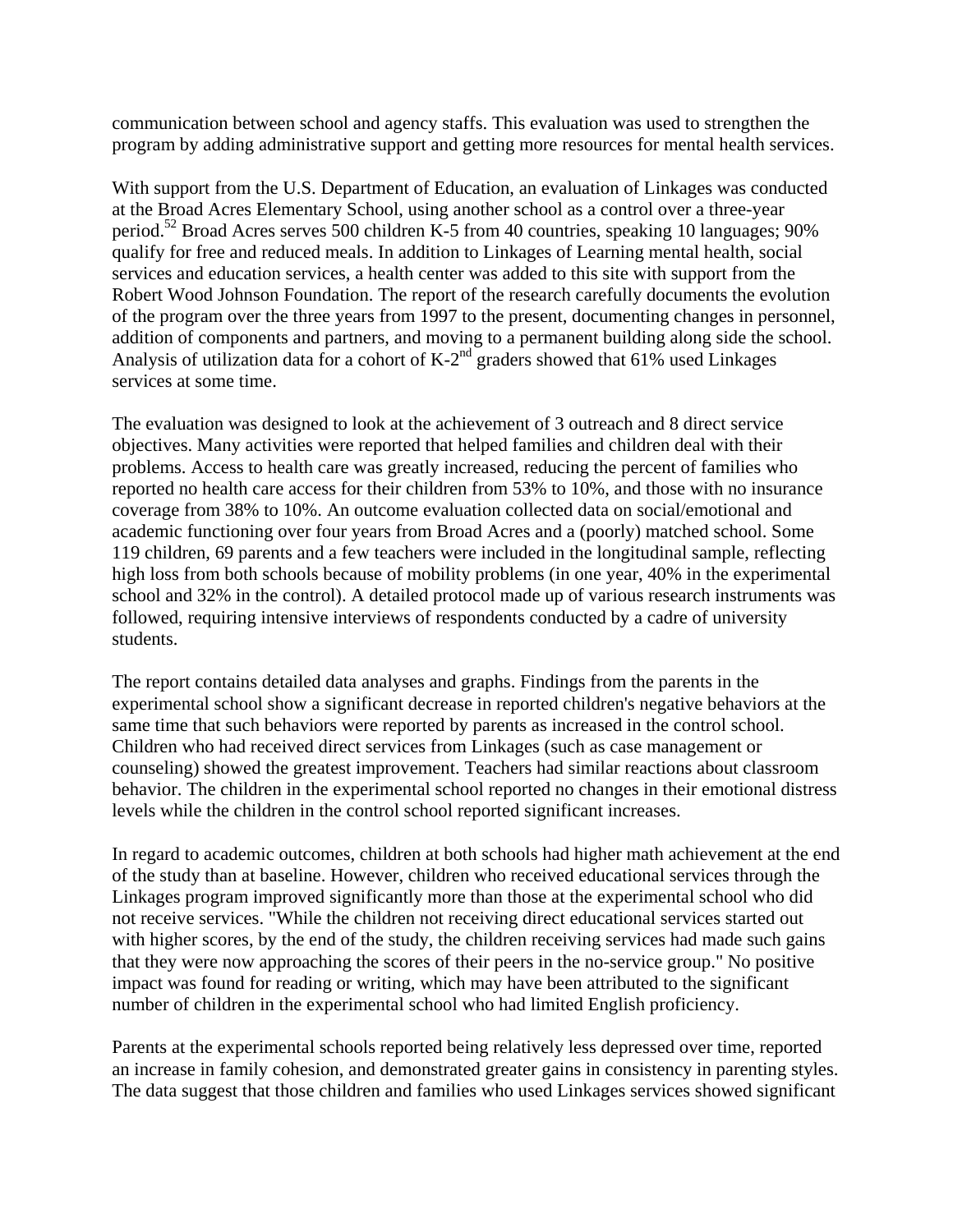improvements in outcomes, not experienced by those in the experimental school who did not utilize the services. The program had an effect on the individuals, but not necessarily on the total school climate.

*Contact:* Nathan Fox, 301-405-2816; Peter Leone, 301-405-6489, University of Maryland

# **SUN Schools Uniting Neighborhoods Initiative, Multnomah County, Oregon**

The Portland area has a lot of experience with different aspects of community schools. The school system and the parks and recreation department have had a partnership for 20 years to provide recreational activities. The county health department has sponsored many school-based clinics. In 1999, representatives of school and community groups came together to form Schools Uniting Neighborhoods (SUN) with a goal of creating community-centered schools.<sup>53</sup> Eight schools were selected for the first round of funding and they in turn contracted with community agencies to provide a range of services.

SUN has three integrated goals: educational success, access to health and social services, and provision of recreational and educational programs in an extended day. An evaluation is being conducted under the leadership of the Multnomah County budget office. A system is being designed to capture outcome data as well as to track and document implementation over time.

One of the schools in this program, Lane Middle School, in a disadvantaged neighborhood in South Portland, began the transformation to a full service school several years ago. It currently offers before and after school programs supported by businesses, foundations, nonprofit groups and volunteers. Metropolitan Family Service acts as a lead agency for 37 programs including the Bureau of Parks and Recreation. A health center is operated by the county. The building is open all year round from 8 a.m. to 9 p.m. Reports from the school show promise.<sup>54</sup> Attendance has increased from 85% to 91% over two years, and suspensions have declined from 50 to 15.

*Contact:* Michael Harris, Project Director, 503-988-3010, ext. 28561, www.co.multnomah.or.us/dcfs/sunschools/

# **Thomas E. Edison Community Middle School, Port Chester, New York**

In the 1999 federal budget, Congressperson Nita Lowy sponsored legislation that brought  $$500,000$  to Port Chester, New York to develop community schools<sup>55</sup>. Three other school systems received comparable awards. Part of the grant went to the Edison School which was well on the way to becoming a fully-realized community school. A full-time coordinator was hired. The new funds allowed the school to expand health services, adult and parent education, extended day programs, and computer literacy. Case management is staffed by the Westchester Guidance Center, which also works with the United Hospital to provide mental health services on site. The after school program is a partnership with the Port Chester Arts Council and the Even Start Family Literacy Program. An on-site family resource center is being set up that offers workshops, seminars, and computer and job readiness training. Additional adult education and child care is available through the Bureau of Cooperative Educational Services. Home Run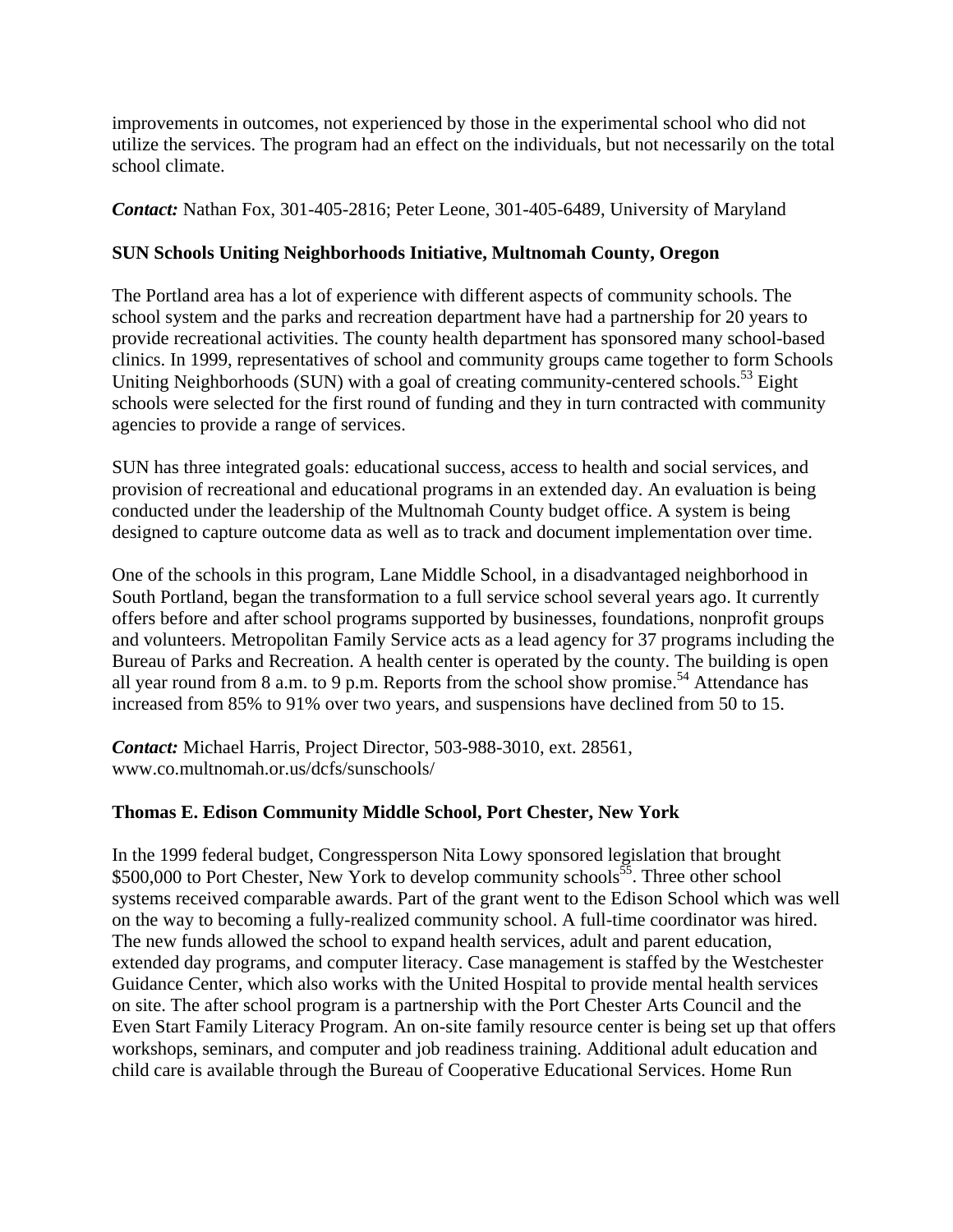Summer Enrichment Program is conducted in partnership with Manhattan College for grades 2- 4.

Since the inception of the program, performance levels in English have risen significantly. Levels 3 and 4 (highest performance) increased from 20 to 61 percentile while levels 1 and 2 decreased from 80 to 39 percentile.

*Contact:* Eileen Santiago, Principal, 914-934-7981, esantiago@pcschools.lhric.org

#### **Rochester change collaborative**

This Collaborative is a coalition of the Rochester School System, United Way, Youth Bureau, City of Rochester, and Monroe County. It was originally organized by the United Way and is now administered by the Youth Bureau. The goal is to coordinate service systems and provide integrated programs in schools. Some 10 schools are involved: 4 middle schools have Wellness Centers, 1 middle school and 5 high schools have student support services.

An evaluation has recently been conducted by the Rochester Primary Health Project<sup>56</sup> of the four middle school Wellness/Community Centers, described as "Full Service Schools." The sites have a uniform data tracking system designed to provide the necessary information for tracking outcomes. Three of the sites are in the early stages of development, while one, Jefferson, has been open for six years. The report focuses on Counseling and Case Management, and Youth Development activities (before and after school recreation programs).

The evaluation showed that for those students referred specifically for suspension related issues, rates of suspension were reduced dramatically, but not among students referred for other reasons. Students participating in Youth Development activities reported feeling more of a sense of adult support and higher participation in pro-social activities than non-participants.

The researchers emphasized the preliminary nature of this report, and the difficulties encountered in comparing programs and populations that were so totally different in each school. They recommended that if academic achievement is a priority outcome, counseling and other services should be linked more directly with academic remediation, tutoring, and homework help. They also recommended more involvement by the school principals and more interaction between school personnel and service providers.

*Contact:* Joe Martino, Chris Dandino, 716-428-4944

# **St. Louis community education initiative**

The St. Louis Community Education Initiative is modeled after the pioneer in Flint, Michigan.<sup>57</sup> The St. Louis School System embraced the model in 1968, with programs geared toward educational enrichment and recreation for the entire community. Over the years many changes have taken place although the program remains school-based and supported by school district and city funds. Currently, 16 community schools are being operated. In 1994, after a review of the program, a Community Education Review Panel recommended that the sites be reconstituted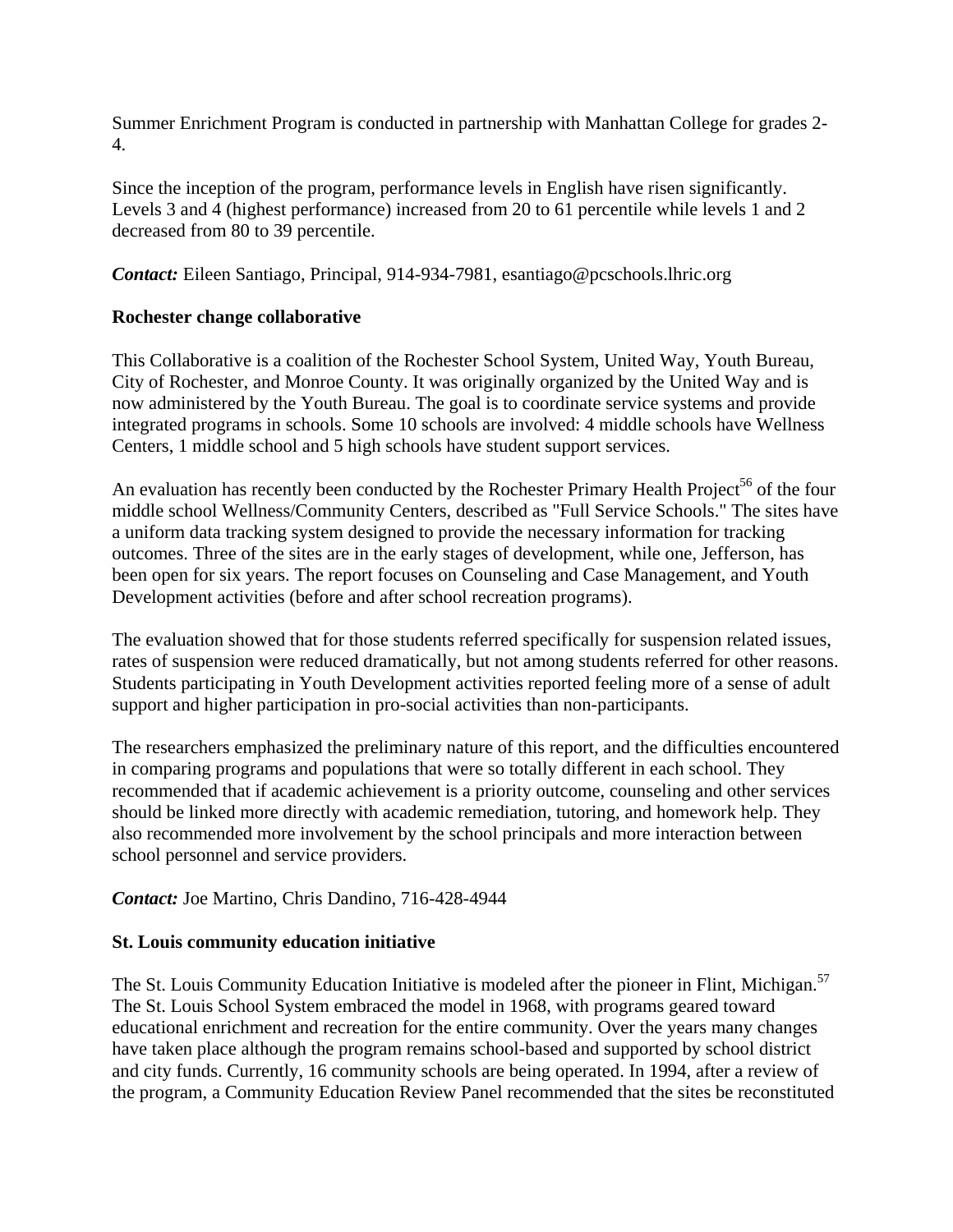into comprehensive one-stop centers for community education with expanded programs. The City furthered the partnership by placing Neighborhood Stabilization Officers at each cite to establish a more permanent link between community education and neighborhood development.

During the period of 1995-99, expectations about the community education program shifted more toward student achievement, and the integration of after-school programming with classroom curriculum. Annual evaluations were conducted by Everett Nance and colleagues at the University of Missouri St. Louis. The first two years focused on programs and implementation. In the third year, the researchers began to look at integration and impact, comparing 15 non-community education sites to a similar number of community education centers to determine if there were significant differences in achievement scores. The evaluation revealed that there were no differences.

The fourth year evaluation was not initially focused on achievement outcomes. However, with the advent of the  $21<sup>st</sup>$  Century Community Learning Centers Initiative (CCLC), the focus changed. Five of the Community Education sites received CCLC grants (seven grants altogether in St. Louis) for after-school programs. An evaluation was conducted for the 1998-99 school year, during the first year of the new grants.<sup>58</sup> The program was reported to be well implemented, with program activities coordinated with school and community services. Individual site reports review classroom observations, interviews and surveys of teachers, administrators and parents, interviews with AmeriCorps members, and student data on behavioral infractions and motivation. These observations would be useful to each site, in order to review the progress of the program. Pre-post test scores in math for students in Grades 4-8 were analyzed, comparing regular students with those who participated in the after-school program. Statistically significant differences were found with the participants scoring higher. However, the researchers called for caution in inferring causality because of non-random assignment, not controlling for cognitive ability, small sample sizes.

The fourth-year evaluation report also focused on the community education center advisory councils, a unique aspect of St. Louis's community education program. The report documented that many adults and students were enrolled at the centers where they were offered a wide range of classes: vocational, arts/crafts/hobbies, general basic education, college, recreation/fitness, home/family, and special events. Some Centers reported as many as 20 different classes while no programs were offered in five of the sites during the spring period of 1999. The report includes "Success Stories," exemplary programs from different sites. For example, several sites had an Action Team made up of local services providers who met frequently to review current neighborhood resources and problems. This communication led to the development of many neighborhood projects. One school provided anecdotal information that better integration with an after-school tutoring program appeared to lead to better grades and homework completion.

*Contact:* John H. Windom, 314-773-7962, Charvey@Dtd1.Slps.K12.Mo.Us

*Evaluator:* Everett Nance, 314-516-5880

# **Achievement Plus Wilder Foundation, Saint Paul, Minnesota**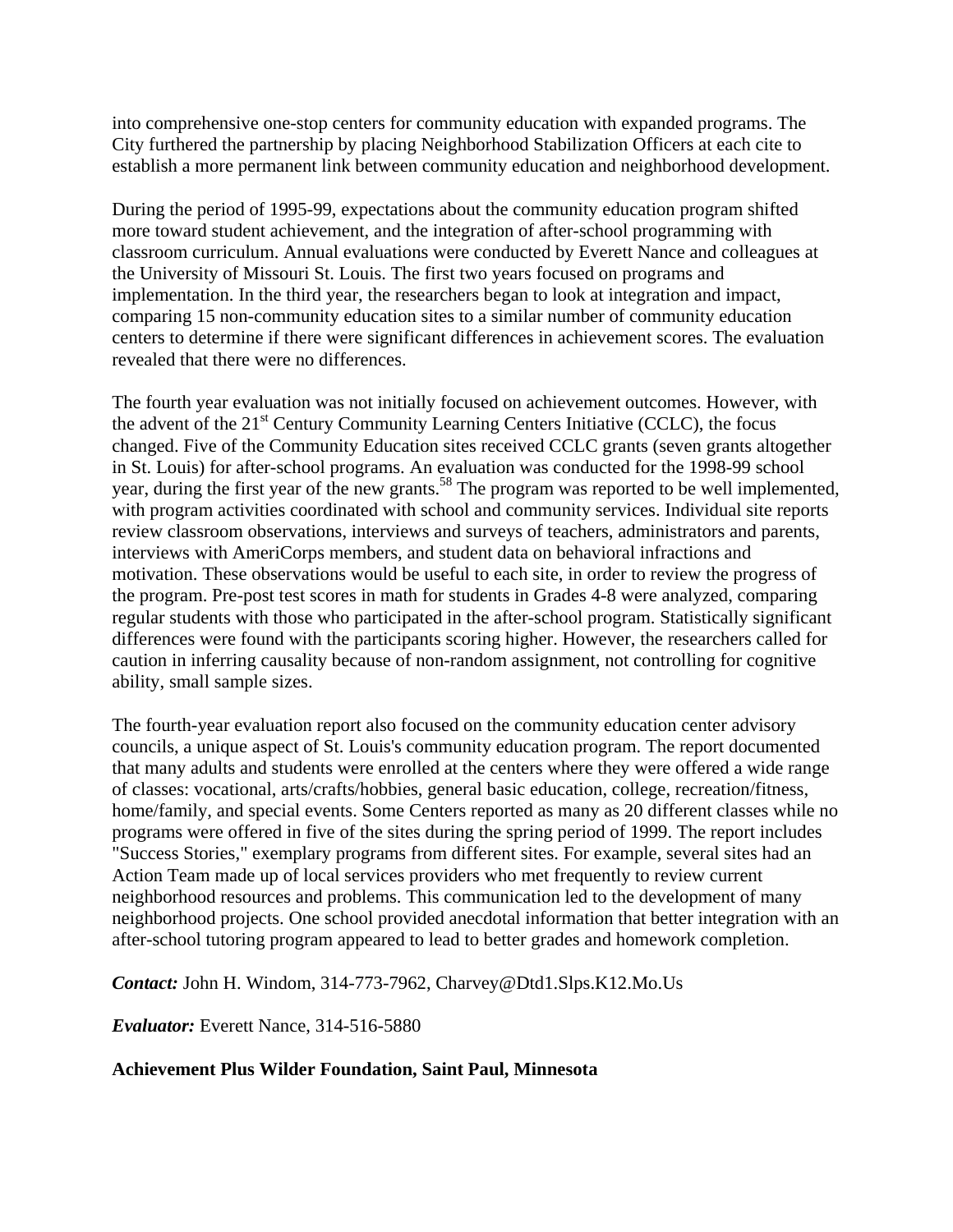A collaborative of state, city, county, school district and Wilder Foundation, full service community school programs are offered in two existing schools (Dayton Bluffs and Monroe), and one new school is currently being built. The primary goal is student achievement. Schools are expected to provide a fully integrated set of academic, family, health, social, and recreational support services to children families and community during school day and evenings, weekends and summer. This program is modeled after the Children's Aid Society with the Wilder Foundation acting as the lead agency. The program was initiated in 1997.

During the first two years of this initiative, personnel changes occurred on every level: superintendent of schools, principals, program director, coordinators, foundation, city, and county. These changes slowed the pace of implementation of the program.

An intensive evaluation process has been undertaken, facilitated by Cheryl Lange. An Advisory Committee has met regularly for several years, spending considerable time mapping out the desired outcomes and the methodology needed to collect those data. During the 1997-98 school year, extensive baseline data were collected at the two schools and at two matching comparison schools. *Report Card* is a unique publication of Achievement Plus. In June 1999, it reported that within two years, the program had established classes before and after school for hundreds of students. "Whether in art, music, science, or computers, the classes stress the development of either math or language skills." The classes reinforce the school-day curriculum. Family involvement in education increased through the use of the Family Resource Rooms. Families participated in learning activities, leadership roles, making home visits to other parents, and obtaining information about housing, jobs, welfare to work, and medical referrals.

The September 1999 *Report Card* reported that students at Daytons Bluff with high participation (75% or more) in extended day classes, improved their test scores while the scores of those with low participation went down. Participation in extended school activities increased from 12% of students in 1998 to 30% in 1999.

In 1999, the project also issued a series of "Evaluation Highlights."<sup>59</sup> In regard to school attendance rates, goals were not met for increasing rates. Participation in the extended day programs was also below the expected level (50%) in both schools. Achievement Plus appears to be an example of an initiative in which the evaluation provides ongoing feedback to the program.

A recent paper by Dan Mueller, Wilder Foundation, and Cheryl Lange, evaluator, explored the factors that might explain why test scores of students in the extended day programs did not improve more.  $\frac{60}{60}$  Due to high rates of student mobility, few students were frequent participants and thus lacked continuity. The after-school program was not well integrated with the classroom curriculum. Concern was expressed about teacher "burn out" in after-school classes after teaching a full day in the same school. These factors are being taken into consideration in redesigning the program.

*Contact:* Dan Mueller, Wilder Foundation, 651-647-4623

*Evaluation:* Cheryl Lange, 612-944-1113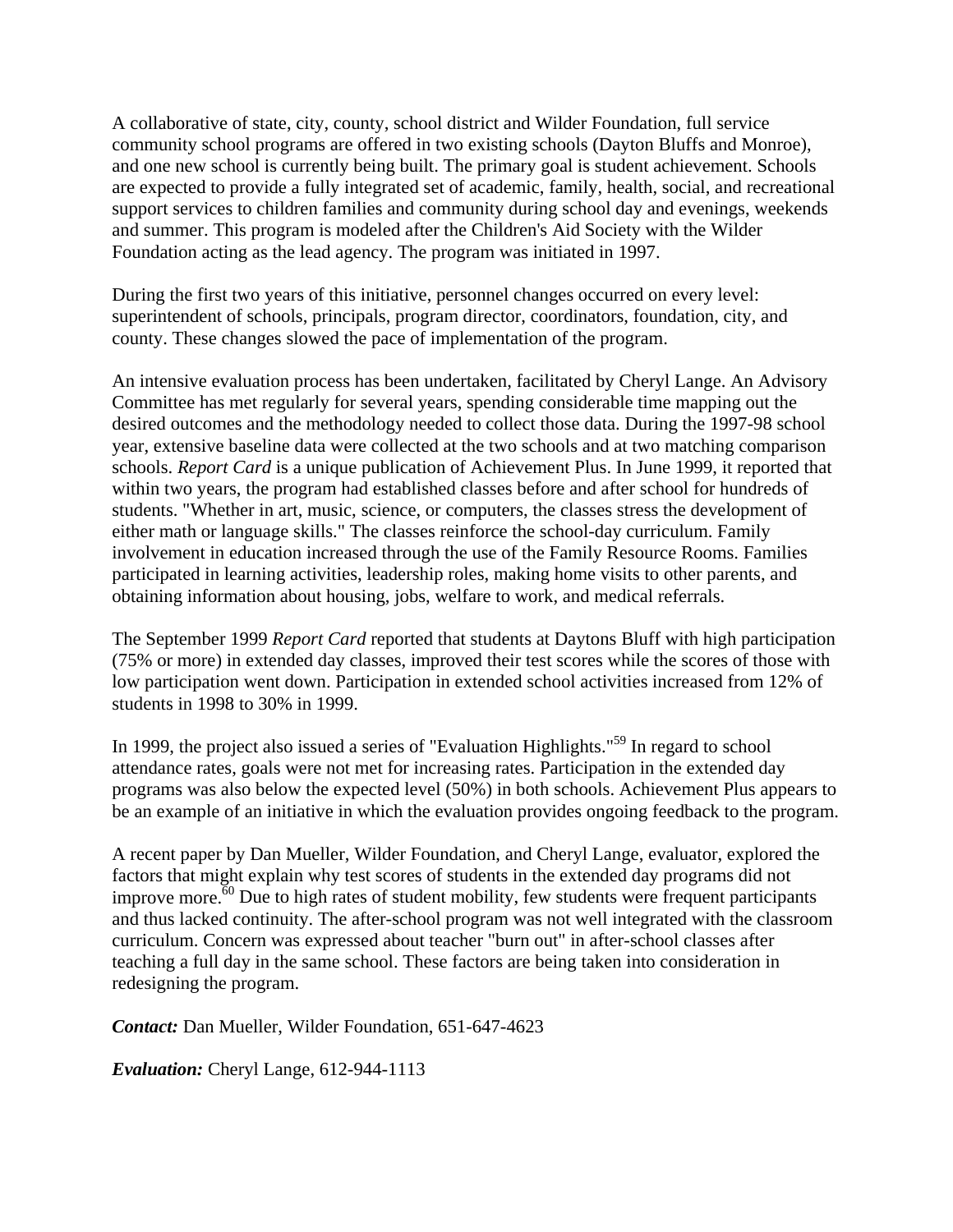#### **San Diego Community School Innovations**

City Heights Community School Innovations was a project supported by Sol Price, a San Diego businessman. The goal was to change the whole environment of City Heights, a community of some 85,000 people who speak 46 different languages. Price supported the building of a new community center, police station, swimming pool, and library in the center of the area. Two new schools were the center of this initiative: Monroe Clark Middle School (cost \$26 million) and Rosa Parks Elementary School. Clark offered an extended day program, extending the normal seven period school day to nine periods. Academic and physical activity classes were taught by school employees and outside contractors. The program also worked to involve parents and other volunteers. A family resource room was available to the parents.

Thomas Herman, San Diego State University, conducted an evaluation of the extended day program at the close of the first year of operation.<sup>61</sup> He found that about one third of the students were involved, representing a very diverse population, ranging from very low achievers to very high achievers. Teachers and staff were excited about the program and saw it as having high potential for improving the learning culture of the school. Parents viewed the program as an opportunity for their children to improve their schoolwork. From the qualitative evidence, the program appeared to be influencing school pride, conduct, and academic performance.

At the end of the second year of Community School Innovations, the entire project was transferred from the foundation to the San Diego State University. The extended day program continues, although the schools have been reconstituted as charter schools.

# *Contact:* Thomas Herman, 619-594-2776

# **Clearpool Network, New York**

A private non-profit organization operates three schools, The Decatur-Clearpool School, The Jonas Bronck-Clearpool School, and the Carmel Residential Educational Facility, in New York City that function year round on two campuses (one urban, one rural) and incorporate a comprehensive network of social services. Clearpool's mission is to provide leadership in educational reform by creating a network of enduring child-centered and family-based environments. Many partners have been involved including the Social Development Program at Yale, the Annenberg School initiative, Beacons, and local youth and health agencies.

A 1998 study of the Decatur-Clearpool School and the Jonas Bronck-Clearpool School shows improvement in reading and math among students from 1996-97 and 1997-98 at a greater rate than other schools in the district in which they were located.<sup>62</sup> The study also revealed that students having more years of Extended Day programs performed better than those students with fewer years. The percentage of students at or above grade level in reading was 13 points higher than non-Extended Day students (but no differences were shown for math achievement).

#### *Contact:* 212-528-3193

#### **Schools as the center of the community, grand forks, North Dakota**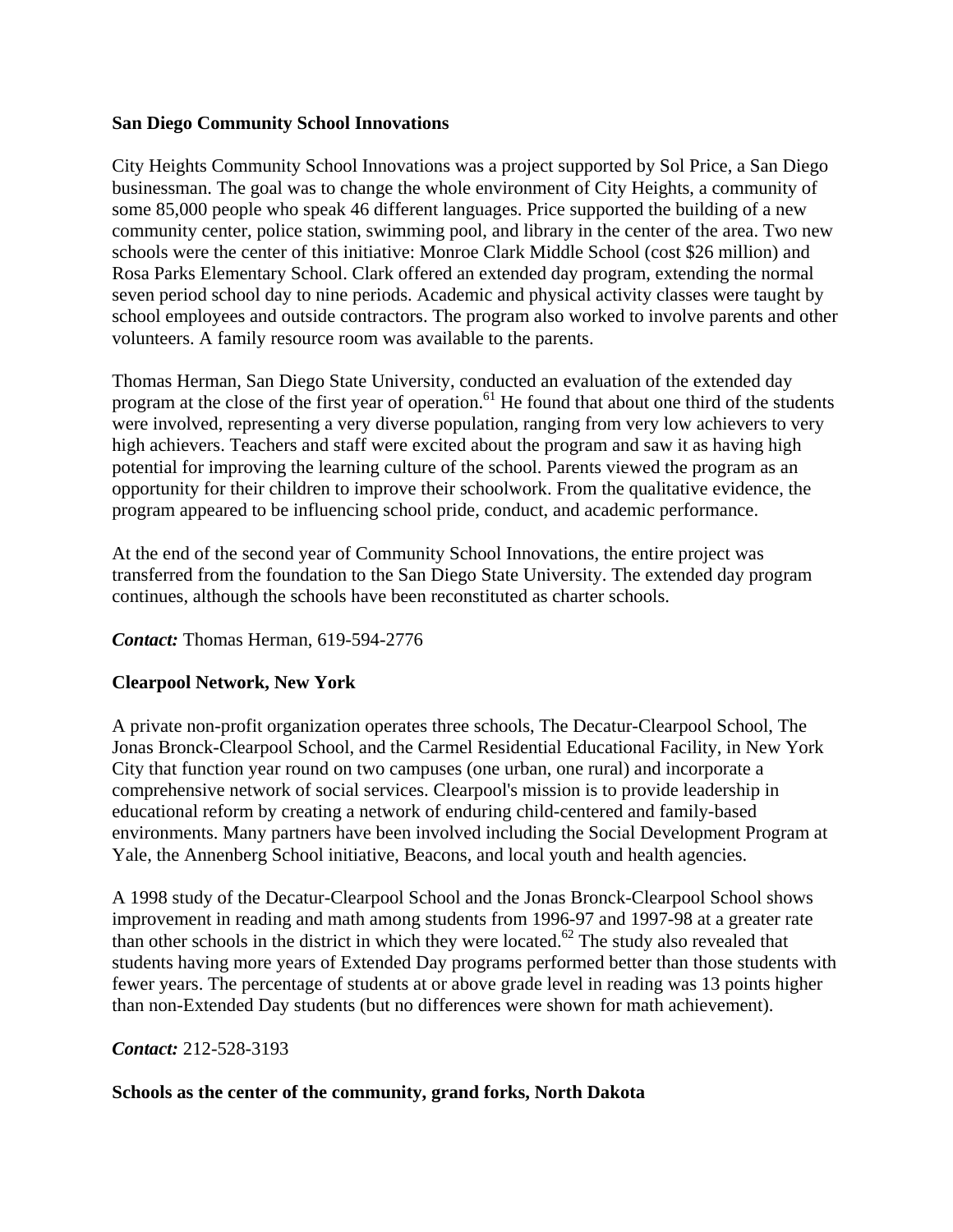Schools as the Center of the Community is an initiative of the Knight Foundation being replicated in Grand Forks, North Dakota.<sup>63</sup> A social worker, counselor, and nurse are placed in school buildings that previously had no such available services. This program expanded from one site, Lake Aggasiz, to six schools through a PreK-16 Partnership Council with representatives from 15 local agencies, the local university, and the Knight Foundation.

An evaluation is being conducted by John Hoover, University of North Dakota, that uses various techniques (surveys, interviews, focus groups, collection of anecdotes, school data) to track the impacts of the program at Lake Agassiz and the other sites. Teachers were asked in 1998 and 1999 to identify the percent of students experiencing problems within the past 30 days that inhibited learning. Marked decreases were shown for behavioral problems and tardiness, improvements attributed to the intervention. The researchers collected 'stories" from the social workers and counselors that appeared to demonstrate that their daily presence in the schools made it possible to improve the teaching and learning environment.

*Contact:* John Hoover, University of North Dakota, 701-777-2513

# **Local initiatives (individual schools)**

#### **Molly stark elementary school, Bennington, Vermont**

Molly Stark is one of the most comprehensive full service community schools around the country. The principal, Sue Maguire, has been the "lead agency" in bringing in many community agencies to help keep the school open extended hours - after school and summer - and to bring in child and family services. The crowning achievement was the opening of a state-funded Family Center with a pre-school and licensed day-care center. On site family outreach workers teach parents.<sup>64</sup> A pediatrician, psychologist and dentist are available to the students and their siblings. The local community college teaches on-site basic adult education. Big Brother Big Sister operates a mentoring program on site. About 40 different activities have been built into the school to enhance learning and involve families.

A formal evaluation is beginning conducted under the auspices of the Harvard Collaborative for Integrated School Services. Maguire has reported early signs of success of the programs including: increases in reading scores, declining absenteeism, decline in physical and verbal aggression, and huge increases in parental involvement in the school.

*Contact:* Sue Maguire, Principal, 802-442-2692

# **Flambeau School, Tony, Wisconsin65**

This K-12 rural school exemplifies a comprehensive Community Education program. For 15 years, various educational programs have been offered to families from the area for enrichment and educational enhancement. Recently, Flambeau students in grades 5-8 were offered the Youth Connections program funded through a 21<sup>st</sup> Century Community Learning Center grant featuring experiential learning, tutoring, and parent education. The program reports that participants made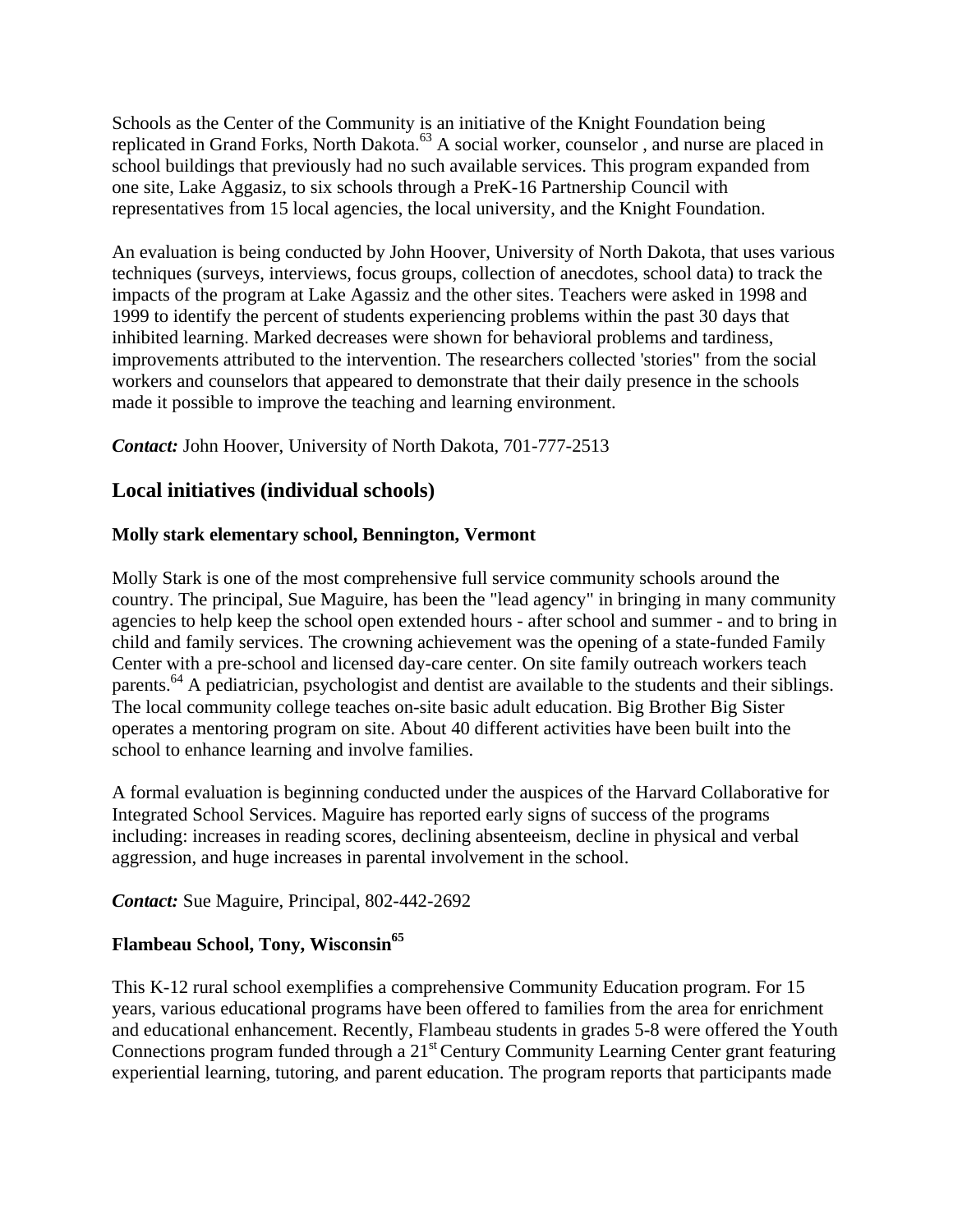a gain of 55% in school attendance, a 50% increase in grades, and 60% decrease in disciplinary referrals.

*Contact:* Chuck Ericksen, New Paradigm Partners, 715-986-2020

# **Elizabeth Learning Center, Cudahy, Los Angeles**

According to Howard Adelman and colleagues, the Elizabeth Learning Center represents a "break the mold" school reform initiative.<sup>56</sup> This innovative program involved the joint efforts of the school staff, LA school system, the teacher's union, community partners, as well as the New American Schools Development Corporation and the district's reform movement (LEARN). The school was restructured around three key components: shared governance, innovative curriculum and instruction, and comprehensive student and family support. The campus includes a Family Center, Primary Health Care Clinic, a childcare cooperative run by parents, an after-school program and extensive adult education. The Learning Support Component has six program areas that focus on eliminating barriers to learning.

According to a report from UCLA, test results for 1997 and 98 showed increases in reading and math scores for almost every grade level (all but two grades).<sup>67</sup> Increases were greatest in the primary grades. Elizabeth Street demonstrated low drop out rates, strong grade point averages and high attendance. All of the seniors graduated on time. Parental presence in the school increased most dramatically, with more than 1,000 parents and other adults attending adult education classes weekly.

*Education Week* ran a major story on the school's nurturing atmosphere.<sup>68</sup> Jessica Portner concluded, "No sure statistical barometers measure how the school climate has changed since the new organization was first adopted, but some data have been encouraging. Student suspensions…are down. Besides feeling safer, students are less apt to be self-destructive than their counterparts in other schools. Neighboring Bell High School averages two suicide attempts per week. In the five years since the Elizabeth Learning Center opened, not a single student has taken his or her life.  $\ldots$  Test scores have inched up (from the 16<sup>th</sup> to the 20<sup>th</sup> percentile). The dropout rate hovers near 2 percent and the graduation rate - at 95 % - is double that of the neighboring schools. More than 76% of students take the SAT."

*Contact:* Howard Adelman, UCLA School Mental Health Project, 310-825-3634

http://smhp.psych.ucla.edu

After-school programs

# **National**

# **Foundations, Inc**

A private non-profit community service organization started in 1992 provides comprehensive before and after-school cultural and educational enrichment programs in 22 urban sites, mostly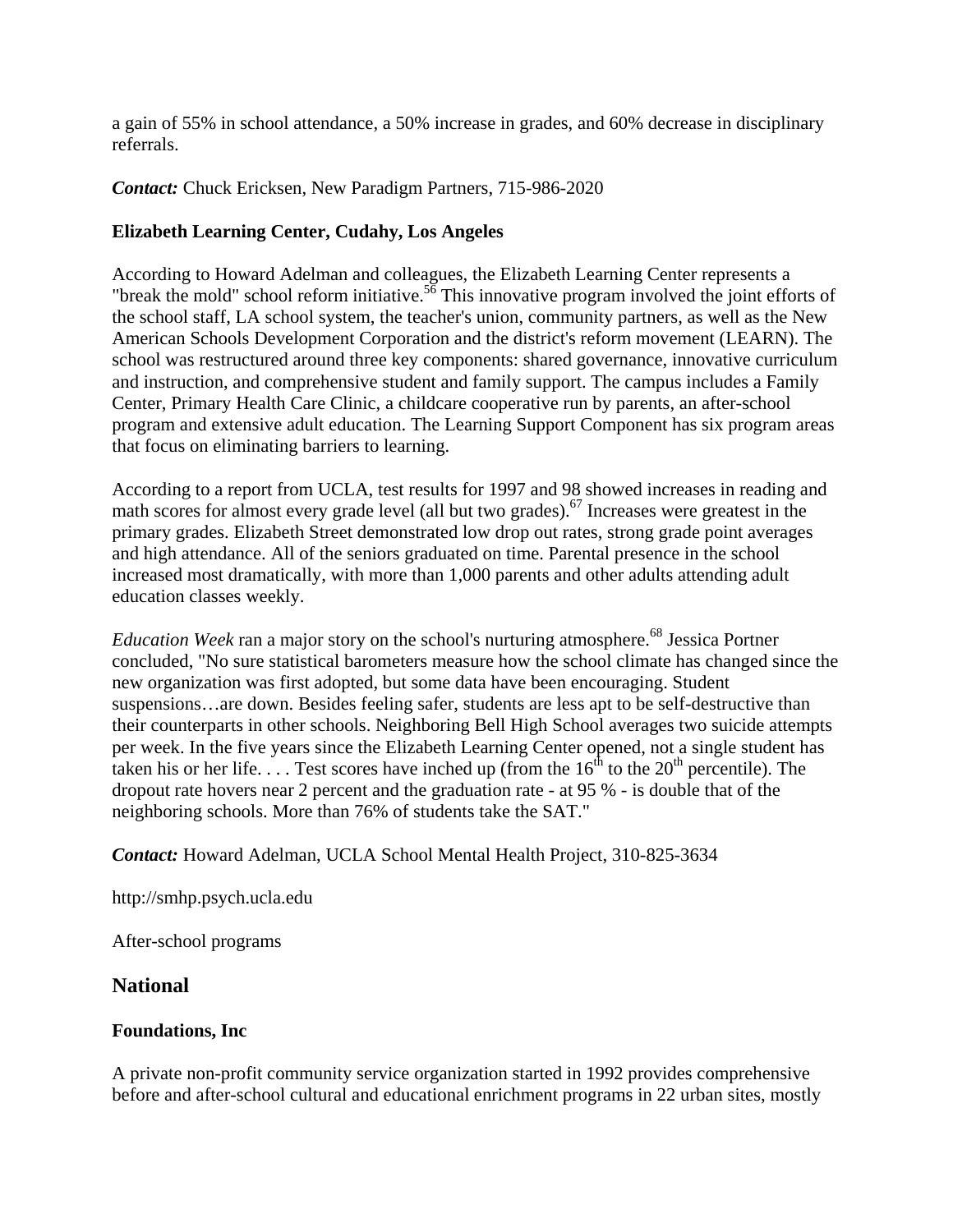schools. A preliminary evaluation conducted in 1998 by the Rand Corporation looked at programs at six elementary schools and their short term (four month) impact on reading and math.<sup>69</sup> This program includes a curriculum emphasizing academic subjects as well as experience designed to foster physical and emotional health. Students are taken on field trips, helped with homework, and exposed to computers. Compared to non-participants,  $4<sup>th</sup>$  grade students who were exposed to the Foundations program improved significantly in reading and language arts. Students in grades 1, 2, and 3 (for whom there were no comparison groups) also showed large gains in scores but not  $5<sup>th</sup>$  graders. Large differences were found between the schools, with one school showing substantial improvement and another showing very low levels. The researchers point out that the short time frame and the lack of an adequate comparison group limit the validity of this research.

# *Contact:* Rhonda Lauer, 609-727-8000

# **Local**

# **Austin, Texas After-School Recreation Programs**

Beginning in 1992, Austin school system, Austin Parks and Recreation Department, and Austin Interfaith collaborated with Austin City Council to fund and operate after-school programs in low-income communities. During the 1994-95 school year, when the program was expanded to 20 schools, Dwayne Baker and Peter Witt conducted an evaluation in two of the sites for grades  $3 - 6$ <sup>70</sup> Participants were compared with non-participants, and by number of activities pursued. Participants, especially those who were involved in high numbers of activities, had higher test scores for math, science and reading than non-participants. No significant impact was found on behavioral measures or self-esteem, probably reflecting the academic focus of the program.

*Contact:* Texas Interfaith Education Fund, 512-459-6651

# **Chicago lighthouse program<sup>71</sup>**

The Chicago Board of Education supports a system wide after-school tutoring and homework program. Teachers supervise classes of 15 students. Following one hour of intensive instruction, students get one hour of recreation and a meal. In 1998-99, 314 schools participated. This program is targeted toward failing students, to prevent grade retention.

The most significant achievements of the program have been improved scores on the Iowa Test of Basic Skills. Of the original 40 schools (1996-97), 39 showed increased reading scores and 30 increased math scores. Of the 248 schools in 1997-98, 205 showed increases in reading and 194 increases in math. 23 schools that were on probation (below 15% level in reading) were taken off as a result of improvements shown in this program.

*Contact:* 773-553-2150

# **Ohio urban school initiative school age care project (SACC)**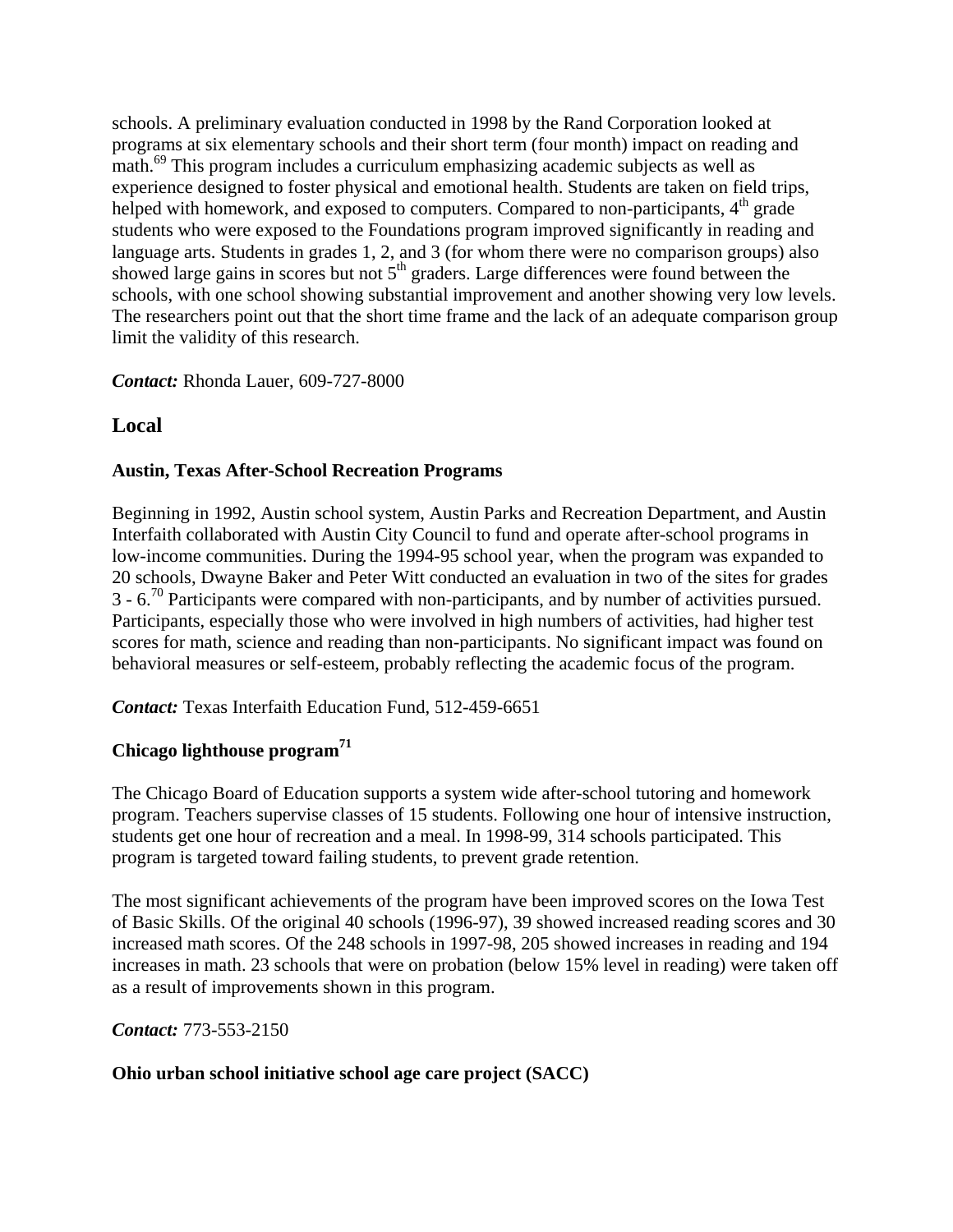In Ohio, 17 urban school districts have been funded by the Ohio Department of Human Services to develop childcare programs at 125 centers in conjunction with local agencies. An evaluation conducted by the University of Cincinnati found the following: $^{72}$ 

 $4<sup>th</sup>$  and  $6<sup>th</sup>$  graders in SACC programs scored higher than students in other schools on proficiency tests in all subjects but science. The most significant gains were in reading. School absences and tardiness were reduced for participating students and they were more likely to turn in homework, according to teachers and parents. Suspensions and expulsions were reduced. Participants spent more hours in safe, supervised environments. Parents reported better access to their jobs as a result of affordable childcare. The provision of food was an important magnet in drawing children to the program.

*Contact:* William Dolan, Ohio Hunger Task Force, 614-341-7700, dolan@ohtf.org

# **LA's best after school program, Los Angeles, California**

Implemented in 1988, LA's Best, a non-profit agency, is jointly supported by city, school, and community agencies. The K-6 program is now in about 22 schools. An evaluation was conducted for the period of 1992-94 at 10 of the then operating 19 sites.<sup>73</sup> Children who had participated for two or more years were compared with non-program children from the same schools. Although program children started out behind others, after two years of participating in LA's Best, they "caught up" with the others. For a smaller group, the program children had higher grade point averages after participation. Participants reported expanded social resources, greater feelings of safety, higher expectations, and greater motivation and enthusiasm for school. Homework help appeared to be a major factor in success along with the safe and supportive environment. A longterm impact study is currently underway.

*Contact:* Carla Sanger, 213-847-3681

# **The after-school corporation initiative (TASC) open society institute, New York City**

After-school programs 5 days 3-6 at about 84 sites in New York City and area

An evaluation is being conducted by the Policy Studies Associates. Preliminary findings suggest that the participating students reflect the school populations in which the programs are located. They had slightly higher performance and attendance records than non-participants. Students in projects with high attendance rates reported that they were more likely to finish their homework, feel safe after school, and learn to use English. Parents were helped to work more hours because of this access to child care.

*Contact:* Lucy Friedman, 212-547-6955

**Virtual Y, New York City**